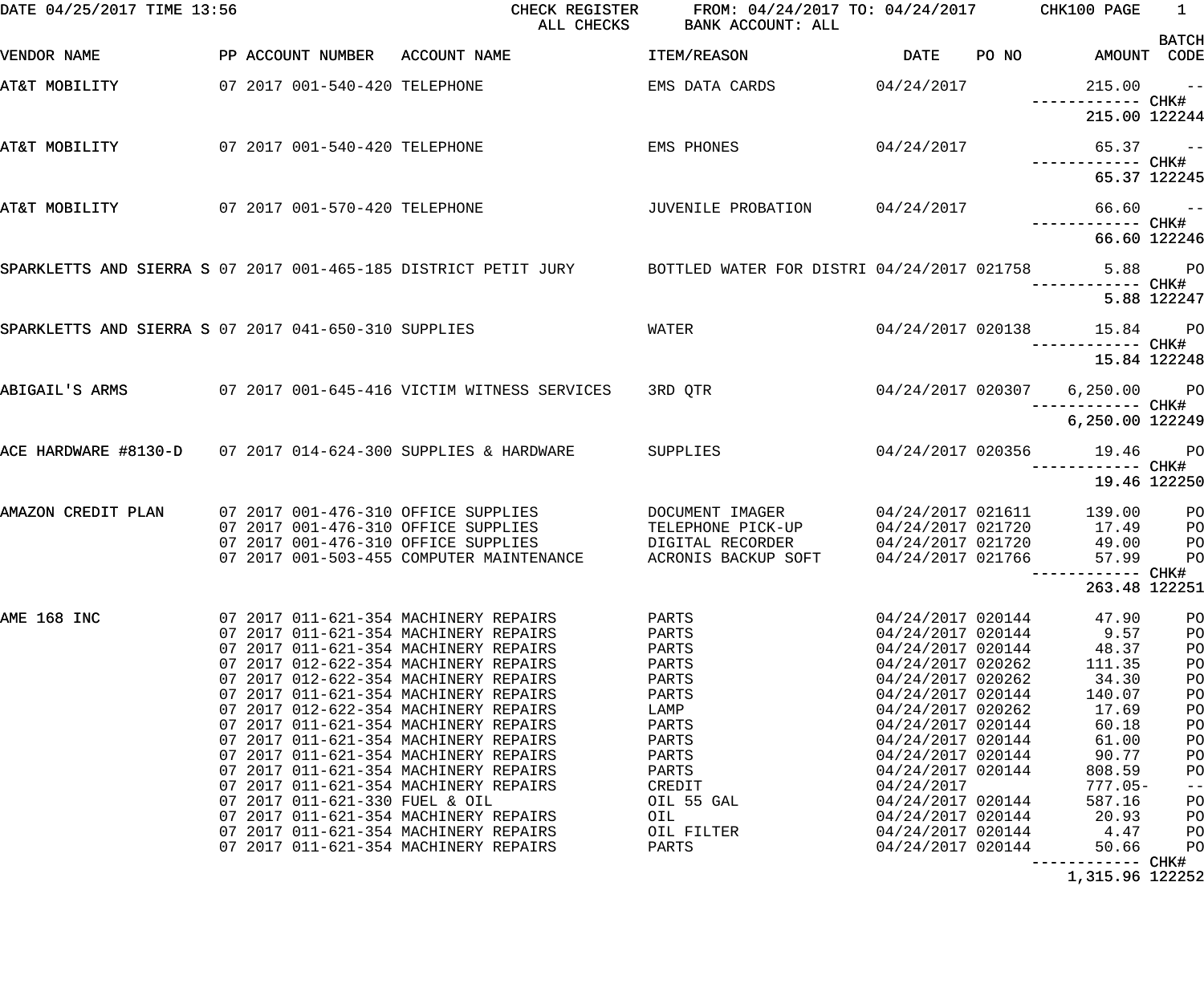| DATE 04/25/2017 TIME 13:56                                     |  |                               | CHECK REGISTER<br>ALL CHECKS                                                                                                                                                                                                                                                                         | FROM: 04/24/2017 TO: 04/24/2017 CHK100 PAGE<br>BANK ACCOUNT: ALL                                    |                                                                                                                                                                      |       |                                                                         | $2^{\circ}$                                              |
|----------------------------------------------------------------|--|-------------------------------|------------------------------------------------------------------------------------------------------------------------------------------------------------------------------------------------------------------------------------------------------------------------------------------------------|-----------------------------------------------------------------------------------------------------|----------------------------------------------------------------------------------------------------------------------------------------------------------------------|-------|-------------------------------------------------------------------------|----------------------------------------------------------|
| VENDOR NAME                                                    |  |                               | PP ACCOUNT NUMBER ACCOUNT NAME                                                                                                                                                                                                                                                                       | <b>ITEM/REASON</b>                                                                                  | DATE                                                                                                                                                                 | PO NO | AMOUNT CODE                                                             | <b>BATCH</b>                                             |
| AMERICAN ASSOCIATION OF 07 2017 001-450-310 OFFICE SUPPLIES    |  |                               | 07 2017 001-450-310 OFFICE SUPPLIES                                                                                                                                                                                                                                                                  | SHIPPING<br>SEAL IMPRESSION INKER - 04/24/2017 021765                                               |                                                                                                                                                                      |       | 04/24/2017 021765 5.95<br>84.75<br>------------ CHK#                    | PO<br>PO                                                 |
|                                                                |  |                               |                                                                                                                                                                                                                                                                                                      |                                                                                                     |                                                                                                                                                                      |       | 90.70 122253                                                            |                                                          |
|                                                                |  |                               | ARAMARK UNIFORM & CAREE 07 2017 014-624-392 UNIFORMS - EMPLOYEES & PRI UNIFORMS<br>07 2017 014-624-392 UNIFORMS - EMPLOYEES & PRI UNIFORMS<br>07 2017 014-624-392 UNIFORMS - EMPLOYEES & PRI UNIFORMS                                                                                                |                                                                                                     | 04/24/2017 020317<br>04/24/2017 020317<br>04/24/2017 020317                                                                                                          |       | 140.54<br>101.86<br>107.47                                              | $P$ O<br>P <sub>O</sub><br>PO                            |
|                                                                |  |                               |                                                                                                                                                                                                                                                                                                      |                                                                                                     |                                                                                                                                                                      |       | ------------ CHK#<br>349.87 122254                                      |                                                          |
| <b>T&amp;TA</b>                                                |  | 07 2017 001-409-420 TELEPHONE |                                                                                                                                                                                                                                                                                                      | LONG DISTANCE                                                                                       | 04/24/2017                                                                                                                                                           |       | 434.32                                                                  | $\sim$ $-$                                               |
|                                                                |  |                               |                                                                                                                                                                                                                                                                                                      |                                                                                                     |                                                                                                                                                                      |       | 434.32 122255                                                           |                                                          |
| AT&T LONG DISTANCE                                             |  | 07 2017 001-409-420 TELEPHONE |                                                                                                                                                                                                                                                                                                      | LONG DISTANCE                                                                                       | 04/24/2017                                                                                                                                                           |       | $9.19$ --<br>------------ CHK#                                          |                                                          |
|                                                                |  |                               |                                                                                                                                                                                                                                                                                                      |                                                                                                     |                                                                                                                                                                      |       |                                                                         | 9.19 122256                                              |
| ATTEBERRY, SHELLY                                              |  |                               | 07 2017 001-495-427 CONFERENCE EXPENSE                                                                                                                                                                                                                                                               | COUNTY MANAGEMENT & RIS 04/24/2017                                                                  |                                                                                                                                                                      |       | 916.25<br>------------ CHK#                                             | $\sim$ $-$                                               |
|                                                                |  |                               |                                                                                                                                                                                                                                                                                                      |                                                                                                     |                                                                                                                                                                      |       | 916.25 122257                                                           |                                                          |
| ATWOOD DISTRIBUTING LP 07 2017 012-622-300 SUPPLIES & HARDWARE |  |                               | 07 2017 001-540-499 MISCELLANEOUS                                                                                                                                                                                                                                                                    | SUPPLIES<br>WALL DRV                                                                                | 04/24/2017 020298                                                                                                                                                    |       | 04/24/2017 020303 103.87<br>3.58                                        | <b>PO</b><br>$P$ O                                       |
|                                                                |  |                               |                                                                                                                                                                                                                                                                                                      |                                                                                                     |                                                                                                                                                                      |       | 107.45 122258                                                           |                                                          |
| AXON ENTERPRISE INC                                            |  |                               | 07 2017 044-581-499 MISCELLANEOUS<br>07 2017 044-581-499 MISCELLANEOUS<br>07 2017 044-581-499 MISCELLANEOUS<br>07 2017 044-581-499 MISCELLANEOUS<br>07 2017 044-581-499 MISCELLANEOUS<br>07 2017 044-581-499 MISCELLANEOUS<br>07 2017 044-581-499 MISCELLANEOUS<br>07 2017 044-581-499 MISCELLANEOUS | HOLSTER<br>SHIPPING<br>CHARGER<br>HOLSTER<br>MAGNET MOUNT<br>BATTERY PACK<br>HOLSER<br>BATTERY PACK | 04/24/2017 021744<br>04/24/2017 021744<br>04/24/2017 021744<br>04/24/2017 021744<br>04/24/2017 021744<br>04/24/2017 021744<br>04/24/2017 021744<br>04/24/2017 021744 |       | 141.08<br>12.96<br>74.75<br>119.80<br>59.90<br>78.84<br>77.12<br>134.82 | PO<br>PO<br>PO<br>PO<br>PО<br>PO<br>PO<br>P <sub>O</sub> |
|                                                                |  |                               |                                                                                                                                                                                                                                                                                                      |                                                                                                     |                                                                                                                                                                      |       | 699.27 122259                                                           |                                                          |
| B&T AUTO                                                       |  |                               | 07 2017 001-560-354 VEHICLE MAINTENANCE                                                                                                                                                                                                                                                              | UNIT 25 CHECK TRANSMISSI 04/24/2017 020195                                                          |                                                                                                                                                                      |       | 50.00                                                                   | P <sub>O</sub>                                           |
|                                                                |  |                               |                                                                                                                                                                                                                                                                                                      |                                                                                                     |                                                                                                                                                                      |       |                                                                         | 50.00 122260                                             |
| BACHMAN BRUCE                                                  |  |                               | 07 2017 001-407-466 SAFE ROOM GRANT EXPENSE                                                                                                                                                                                                                                                          | SAFE ROOM GRANT REIMBURS 04/24/2017 021566                                                          |                                                                                                                                                                      |       | 1,847.50 PO<br>----------- CHK#                                         |                                                          |
|                                                                |  |                               |                                                                                                                                                                                                                                                                                                      |                                                                                                     |                                                                                                                                                                      |       | 1,847.50 122261                                                         |                                                          |
| BAKER & TAYLOR COMPANY 07 2017 001-650-590 BOOKS               |  |                               |                                                                                                                                                                                                                                                                                                      | <b>BOOKS</b>                                                                                        | 04/24/2017 020217                                                                                                                                                    |       | 220.08                                                                  | <b>PO</b>                                                |
|                                                                |  |                               |                                                                                                                                                                                                                                                                                                      |                                                                                                     |                                                                                                                                                                      |       | 220.08 122262                                                           |                                                          |
| BENTON PATRICK                                                 |  |                               |                                                                                                                                                                                                                                                                                                      | SAFE ROOM GRANT REIMBURS 04/24/2017 021565                                                          |                                                                                                                                                                      |       | 1,900.00 PO<br>----------- CHK#                                         |                                                          |
|                                                                |  |                               |                                                                                                                                                                                                                                                                                                      |                                                                                                     |                                                                                                                                                                      |       | 1,900.00 122263                                                         |                                                          |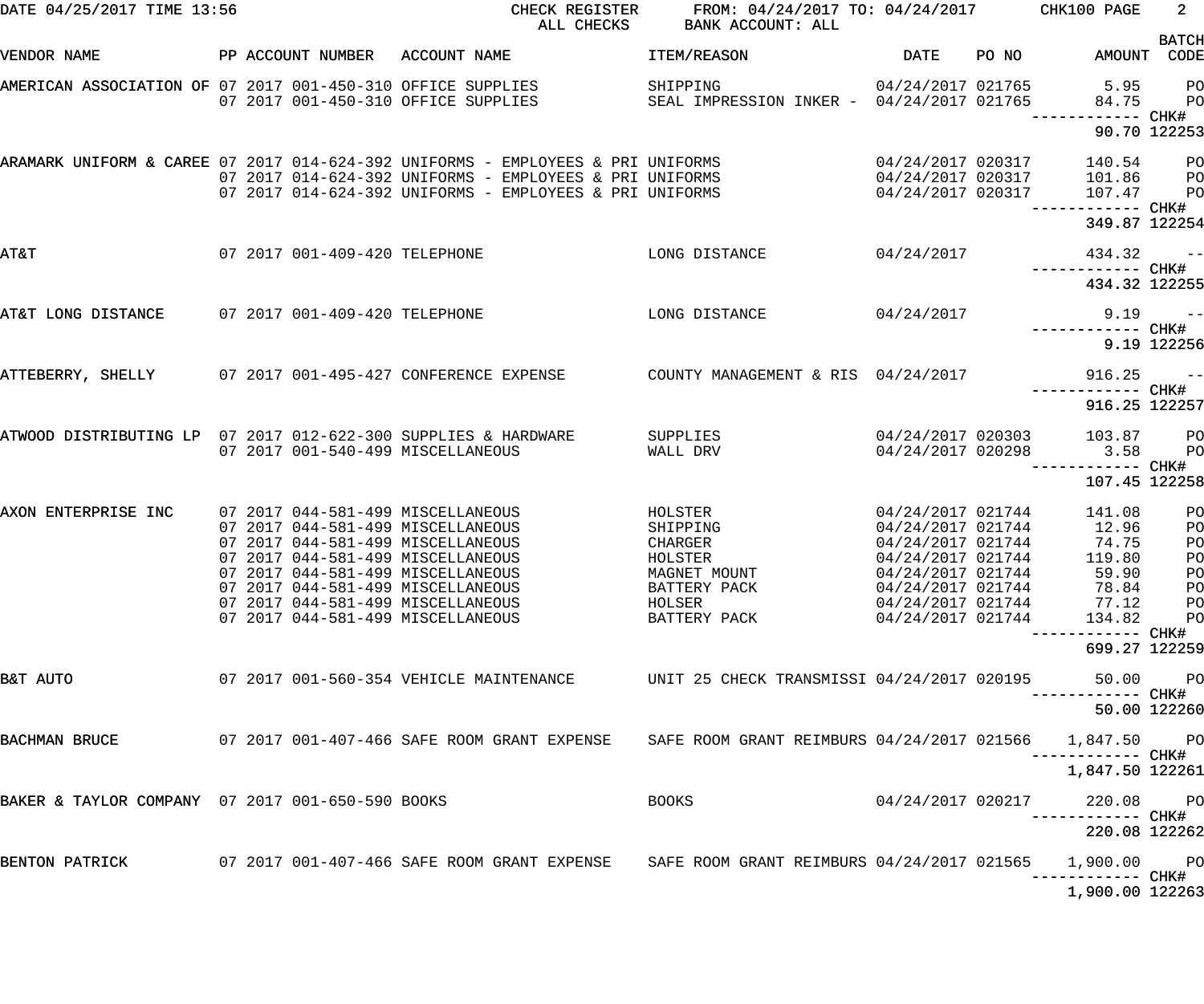| DATE 04/25/2017 TIME 13:56                                       |  |                   | CHECK REGISTER<br>ALL CHECKS                                                                              | FROM: 04/24/2017 TO: 04/24/2017 CHK100 PAGE<br>BANK ACCOUNT: ALL |                     |       |                                      | 3 <sup>7</sup>    |
|------------------------------------------------------------------|--|-------------------|-----------------------------------------------------------------------------------------------------------|------------------------------------------------------------------|---------------------|-------|--------------------------------------|-------------------|
| VENDOR NAME                                                      |  | PP ACCOUNT NUMBER | ACCOUNT NAME                                                                                              | ITEM/REASON                                                      | <b>DATE</b>         | PO NO | AMOUNT CODE                          | <b>BATCH</b>      |
| BEWLEY JASON                                                     |  |                   | 07 2017 001-407-466 SAFE ROOM GRANT EXPENSE SAFE ROOM GRANT REIMBURS 04/24/2017 021564                    |                                                                  |                     |       | 2,740.50 PO                          |                   |
|                                                                  |  |                   |                                                                                                           |                                                                  |                     |       | 2,740.50 122264                      |                   |
| BLACKWELL KATHY                                                  |  |                   | 07 2017 001-407-466 SAFE ROOM GRANT EXPENSE SAFE ROOM GRANT REIMBURS 04/24/2017 021563                    |                                                                  |                     |       | 2,722.13 PO                          |                   |
|                                                                  |  |                   |                                                                                                           |                                                                  |                     |       | 2,722.13 122265                      |                   |
| BLAKELY WESTON                                                   |  |                   | 07 2017 057-476-494 LOCAL AGENCIES                                                                        | WESTON G BLAKELY                                                 | 04/24/2017          |       | 227.40                               | $\sim$ $ -$       |
|                                                                  |  |                   |                                                                                                           |                                                                  |                     |       | 227.40 122266                        |                   |
| BORDEN DAIRY COMPANY                                             |  |                   | 07 2017 001-561-333 FOOD FOR JAIL                                                                         | MILK                                                             | 04/24/2017 020383   |       | 332.81                               | P <sub>O</sub>    |
|                                                                  |  |                   | 07 2017 001-561-333 FOOD FOR JAIL                                                                         | MILK                                                             | $04/24/2017$ 020383 |       | 115.76                               | P <sub>O</sub>    |
|                                                                  |  |                   | 07 2017 001-561-333 FOOD FOR JAIL                                                                         | MILK                                                             | 04/24/2017 020383   |       | 448.57                               | PO                |
|                                                                  |  |                   |                                                                                                           |                                                                  |                     |       | ------------ CHK#<br>897.14 122267   |                   |
|                                                                  |  |                   | BOUND TREE MEDICAL LLC 07 2017 001-540-574 MEDICAL EQUIPMENT-CAPITAL IV PUMP                              |                                                                  | 04/24/2017 021479   |       | 5,771.50                             | PO                |
|                                                                  |  |                   | 07 2017 001-540-391 MEDICAL SUPPLIES                                                                      | MEDICAL SUPPLIES                                                 | 04/24/2017 020294   |       | 2,279.37                             | PO                |
|                                                                  |  |                   | 07 2017 001-540-391 MEDICAL SUPPLIES                                                                      | MEDICAL SUPPLIES                                                 | 04/24/2017 020294   |       | 111.00                               | PO                |
|                                                                  |  |                   | 07 2017 001-540-391 MEDICAL SUPPLIES                                                                      | MEDICAL SUPPLIES                                                 | 04/24/2017 020294   |       | $90.90$<br>$64.99$<br>$778.68$       | PO                |
|                                                                  |  |                   | 07 2017 001-540-391 MEDICAL SUPPLIES                                                                      | MEDICAL SUPPLIES                                                 | 04/24/2017 020294   |       |                                      | PO                |
|                                                                  |  |                   | 07 2017 001-540-391 MEDICAL SUPPLIES                                                                      | MEDICAL SUPPLIES                                                 | 04/24/2017 020294   |       |                                      | PO                |
|                                                                  |  |                   |                                                                                                           |                                                                  |                     |       | ------------ CHK#<br>9,096.44 122268 |                   |
|                                                                  |  |                   | BREIDENSTEIN MELISSA 07 2017 001-407-466 SAFE ROOM GRANT EXPENSE SAFE ROOM GRANT REIMBUR 04/24/2017 21570 |                                                                  |                     |       | 2,131.22                             | $\sim$ $ -$       |
|                                                                  |  |                   |                                                                                                           |                                                                  |                     |       | 2,131.22 122269                      |                   |
|                                                                  |  |                   | BRINKLEY JOSHUA R. ATTY 07 2017 001-409-414 JUVENILE CT APPOINTED ATT ST VS L B                           |                                                                  | 04/24/2017          |       | 100.00                               | $ -$              |
|                                                                  |  |                   | 07 2017 001-409-400 COURT APPOINTED ATTORNEYS ST VS GARRISON KENNEDY 04/24/2017                           |                                                                  |                     |       | 425.00                               | $\rightarrow -$   |
|                                                                  |  |                   | 07 2017 001-409-400 COURT APPOINTED ATTORNEYS ST VS GARRISON M KENNED 04/24/2017                          |                                                                  |                     |       | 450.00                               | $\qquad \qquad -$ |
|                                                                  |  |                   | 07 2017 001-409-400 COURT APPOINTED ATTORNEYS ITIO D P                                                    |                                                                  | 04/24/2017          |       | 1,200.00                             | $\qquad \qquad -$ |
|                                                                  |  |                   | 07 2017 001-409-400 COURT APPOINTED ATTORNEYS ITIO G & C                                                  |                                                                  | 04/24/2017          |       | 1,600.00                             | $\qquad \qquad -$ |
|                                                                  |  |                   |                                                                                                           |                                                                  |                     |       | 3,775.00 122270                      |                   |
| BUFFALO BUSINESS PRODUC 07 2017 001-499-310 OFFICE SUPPLIES      |  |                   |                                                                                                           | STAMP FOR 2290 VERIFICAT 04/24/2017 021450                       |                     |       | 71.40                                | PO                |
|                                                                  |  |                   | 07 2017 001-540-310 OFFICE SUPPLIES                                                                       | OFFICE SUPPLIES                                                  | 04/24/2017 020292   |       | 24.83                                | PО                |
|                                                                  |  |                   | 07 2017 001-540-310 OFFICE SUPPLIES                                                                       | BINDER                                                           | 04/24/2017 020292   |       | 28.49                                | PO                |
|                                                                  |  |                   |                                                                                                           |                                                                  |                     |       | ----------- CHK#<br>124.72 122271    |                   |
|                                                                  |  |                   | BULLARD JOE & ANGIE      07 2017 001-407-466 SAFE ROOM GRANT EXPENSE                                      | SAFE ROOM GRANT REIMBURS 04/24/2017 021562                       |                     |       | 1,750.00<br>-----------         CHK# | $P$ O             |
|                                                                  |  |                   |                                                                                                           |                                                                  |                     |       | 1,750.00 122272                      |                   |
| C&N FIRE SYSTEMS (CENTU 07 2017 001-510-450 BUILDING MAINTENANCE |  |                   |                                                                                                           | 3RD QTR FY17 ANNEX 04/24/2017 020708                             |                     |       | 240.00                               | P <sub>O</sub>    |
|                                                                  |  |                   | 07 2017 001-510-450 BUILDING MAINTENANCE                                                                  | 3RD QTR FY17 COURTHOUSE 04/24/2017 020708                        |                     |       | 120.00                               | P <sub>O</sub>    |
|                                                                  |  |                   |                                                                                                           |                                                                  |                     |       | ------- CHK#<br>360.00 122273        |                   |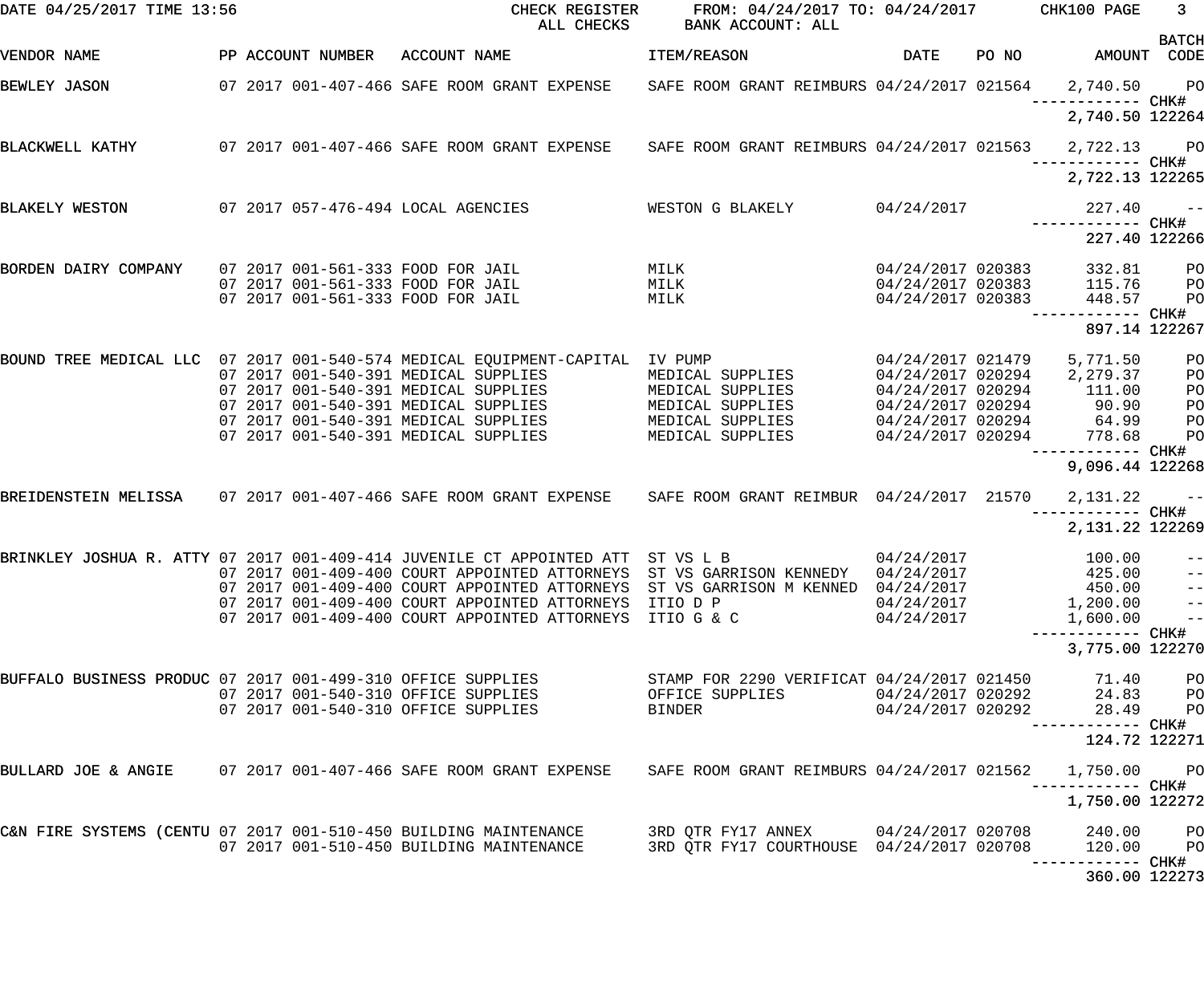| DATE 04/25/2017 TIME 13:56                                       |  |                                | CHECK REGISTER<br>ALL CHECKS                                                                       | FROM: 04/24/2017 TO: 04/24/2017<br><b>BANK ACCOUNT: ALL</b>                                                 |                          |       | CHK100 PAGE                          | $4\overline{ }$             |
|------------------------------------------------------------------|--|--------------------------------|----------------------------------------------------------------------------------------------------|-------------------------------------------------------------------------------------------------------------|--------------------------|-------|--------------------------------------|-----------------------------|
| VENDOR NAME                                                      |  | PP ACCOUNT NUMBER              | ACCOUNT NAME                                                                                       | ITEM/REASON                                                                                                 | <b>DATE</b>              | PO NO |                                      | <b>BATCH</b><br>AMOUNT CODE |
| CARLTON NANCY                                                    |  |                                | 07  2017  001-409-400  COURT APPOINTED ATTORNEYS  ST VS JOSAFAT RICO JR                            |                                                                                                             | 04/24/2017               |       | 300.00<br>—————————— CHK#            | $- - -$                     |
|                                                                  |  |                                |                                                                                                    |                                                                                                             |                          |       | 300.00 122274                        |                             |
| CARROLL HERMAN                                                   |  |                                | 07 2017 001-407-466 SAFE ROOM GRANT EXPENSE SAFE ROOM GRANT REIMBURS 04/24/2017 021561             |                                                                                                             |                          |       | 3,000.00<br>—————————— CHK#          | $P$ O                       |
|                                                                  |  |                                |                                                                                                    |                                                                                                             |                          |       | 3,000.00 122275                      |                             |
| CARTER SUSAN                                                     |  |                                | 07 2017 001-409-400 COURT APPOINTED ATTORNEYS<br>07 2017 001-409-400 COURT APPOINTED ATTORNEYS     | ST VS SACORRIA FINCH<br>ST VS TREVAR MANNING                                                                | 04/24/2017<br>04/24/2017 |       | 530.00<br>470.00                     | $- -$<br>$\qquad \qquad -$  |
|                                                                  |  |                                | 07 2017 001-409-400 COURT APPOINTED ATTORNEYS                                                      | ST VS DRAY DENNINGTON                                                                                       | 04/24/2017               |       | 640.00                               | $ -$                        |
|                                                                  |  |                                | 07 2017 001-409-400 COURT APPOINTED ATTORNEYS                                                      | ST VS SAMANTHA COATHEY                                                                                      | 04/24/2017               |       | 500.00                               | $ -$                        |
|                                                                  |  |                                | 07 2017 001-409-400 COURT APPOINTED ATTORNEYS                                                      | ST VS JAMIE WARDEN                                                                                          | 04/24/2017               |       | 480.00                               | $ -$                        |
|                                                                  |  |                                | 07 2017 001-409-400 COURT APPOINTED ATTORNEYS                                                      | ST VS TANISHA BALLARD                                                                                       | 04/24/2017               |       | 560.00                               | $\qquad \qquad -$           |
|                                                                  |  |                                | 07 2017 001-409-400 COURT APPOINTED ATTORNEYS                                                      | ST VS CHRISTINA KING                                                                                        | 04/24/2017               |       | 600.00                               | $\qquad \qquad -$           |
|                                                                  |  |                                |                                                                                                    |                                                                                                             |                          |       |                                      |                             |
|                                                                  |  |                                |                                                                                                    |                                                                                                             |                          |       | 3,780.00 122276                      |                             |
| CASA COURT APPOINTED SP 07 2017 001-645-417 CASA EXPENSE         |  |                                |                                                                                                    | 2ND QUTR FY17                                                                                               | 04/24/2017 020560        |       | 11,250.00<br>----------- CHK#        | <b>PO</b>                   |
|                                                                  |  |                                |                                                                                                    |                                                                                                             |                          |       | 11,250.00 122277                     |                             |
| CBJ TIRE & ALIGNMENT NR 07 2017 001-560-354 VEHICLE MAINTENANCE  |  |                                |                                                                                                    | UNIT 41 FLAT                                                                                                | 04/24/2017 021112        |       | 15.00                                | PO                          |
|                                                                  |  |                                | 07 2017 001-560-354 VEHICLE MAINTENANCE                                                            | UNIT 12 NEW TIRES                                                                                           | 04/24/2017 021112        |       | 261.72                               | PO                          |
|                                                                  |  |                                | 07 2017 012-622-303 TIRES & TIRE REPAIRS                                                           | TUBES                                                                                                       | 04/24/2017 020300        |       | 25.00                                | PO                          |
|                                                                  |  |                                | 07 2017 012-622-303 TIRES & TIRE REPAIRS                                                           | FIX 2 FLATS                                                                                                 | 04/24/2017 020300        |       | 62.50                                | PO                          |
|                                                                  |  |                                | 07 2017 011-621-303 TIRES & TIRE REPAIRS                                                           | DISPOSAL FEE                                                                                                | 04/24/2017 020214        |       | 103.00                               | PO                          |
|                                                                  |  |                                | 07 2017 014-624-303 TIRES & TIRE REPAIRS                                                           | TIRES                                                                                                       | 04/24/2017 020339        |       | 2,034.00                             | PO                          |
|                                                                  |  |                                | 07 2017 001-560-354 VEHICLE MAINTENANCE                                                            | UNIT 28 FLAT                                                                                                | 04/24/2017 021112        |       | 15.00                                | PO                          |
|                                                                  |  |                                | 07 2017 001-560-354 VEHICLE MAINTENANCE                                                            | UNIT 25 NEW TIRES                                                                                           | 04/24/2017 021112        |       | 593.39                               | PO                          |
|                                                                  |  |                                | 07 2017 001-561-354 VEHICLE MAINTENANCE                                                            | MOUNT & BALANCE TIRES                                                                                       | 04/24/2017 020737        |       | 54.00                                | PO                          |
|                                                                  |  |                                |                                                                                                    |                                                                                                             |                          |       | ----------- CHK#<br>3, 163.61 122278 |                             |
|                                                                  |  |                                |                                                                                                    |                                                                                                             |                          |       |                                      |                             |
|                                                                  |  |                                | CCD COUNSELING P.A. 08 2017 020-570-328 MENTAL HEALTH SERVICES COUNSELLING CL DC 04/24/2017 020697 |                                                                                                             |                          |       | 240.00                               | <b>PO</b><br>----- CHK#     |
|                                                                  |  |                                |                                                                                                    |                                                                                                             |                          |       | 240.00 122279                        |                             |
| <b>CDWG</b>                                                      |  |                                | 07 2017 001-503-455 COMPUTER MAINTENANCE                                                           | MICROSOFT OFFICE 2016  04/24/2017 021749                                                                    |                          |       | 1,069.50<br>----------- CHK#         | <b>PO</b>                   |
|                                                                  |  |                                |                                                                                                    |                                                                                                             |                          |       | 1,069.50 122280                      |                             |
| CITIBANK COMMERCIAL CAR 07 2017 001-411-427 CONFERENCE EXPENSE   |  |                                |                                                                                                    | FLIGHT FOR SHANNON ING 04/24/2017 021708                                                                    |                          |       | 167.89 PO                            |                             |
|                                                                  |  | 07 2017 044-581-427 CONFERENCE |                                                                                                    | HERE FOR DANIEL BARTHOL 04/24/2017 021395 472.75 PO<br>PLANE TICKET FOR BRYCE K 04/24/2017 020747 323.40 PO |                          |       |                                      |                             |
|                                                                  |  | 07 2017 058-560-432 TRAINING   |                                                                                                    | PLANE TICKET FOR BRYCE K 04/24/2017 020747                                                                  |                          |       | 323.40                               | $P$ O                       |
|                                                                  |  |                                |                                                                                                    |                                                                                                             |                          |       | ------- CHK#<br>964.04 122281        |                             |
| CLARK SECURITY PRODUCTS 07 2017 001-510-450 BUILDING MAINTENANCE |  |                                |                                                                                                    | DOOR PARTS                                                                                                  | 04/24/2017 020867        |       | 56.25                                | <b>PO</b>                   |
|                                                                  |  |                                |                                                                                                    |                                                                                                             |                          |       | ------ CHK#                          | 56.25 122282                |
| COLE MCNATT GAINESVILLE 07 2017 001-560-354 VEHICLE MAINTENANCE  |  |                                |                                                                                                    | UNIT 23 OIL CHANGE                                                                                          | 04/24/2017 020184        |       | 59.99                                | PO                          |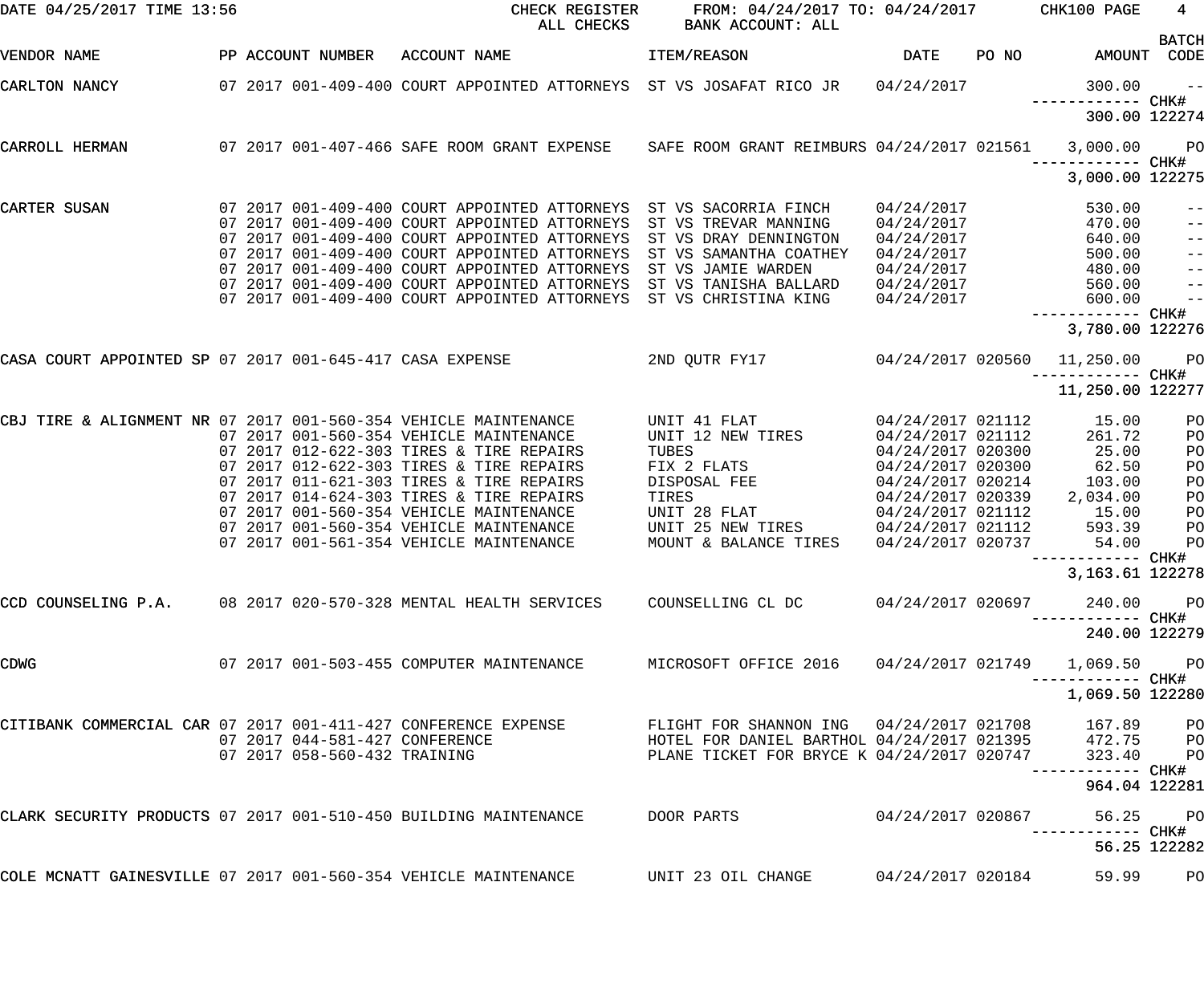| DATE 04/25/2017 TIME 13:56 |                                                                        | CHECK REGISTER<br>ALL CHECKS                                                                                    | FROM: 04/24/2017 TO: 04/24/2017 CHK100 PAGE<br>BANK ACCOUNT: ALL |                          |       |                               | $5 -$<br><b>BATCH</b> |
|----------------------------|------------------------------------------------------------------------|-----------------------------------------------------------------------------------------------------------------|------------------------------------------------------------------|--------------------------|-------|-------------------------------|-----------------------|
| VENDOR NAME                | PP ACCOUNT NUMBER ACCOUNT NAME                                         |                                                                                                                 | <b>ITEM/REASON</b>                                               | <b>DATE</b>              | PO NO | AMOUNT                        | CODE                  |
|                            |                                                                        | 07 2017 001-560-354 VEHICLE MAINTENANCE UNIT 25 OIL CHANGE                                                      |                                                                  | 04/24/2017 020184        |       | 53.03<br>------------ CHK#    | $P$ O                 |
|                            |                                                                        |                                                                                                                 |                                                                  |                          |       | 113.02 122283                 |                       |
|                            |                                                                        | COLLIN CO LAW ENFORCEME 07 2017 001-560-429 TRAINING & SCHOOLS TRAINING FOR PEASE & SOT 04/24/2017 021346 80.00 |                                                                  |                          |       | ------------ CHK#             | $P$ O                 |
|                            |                                                                        |                                                                                                                 |                                                                  |                          |       | 80.00 122284                  |                       |
|                            |                                                                        | COMER DERRELL ATTORNEY 07 2017 001-510-440 ELECTRICITY ST VS WALTER A FOSTER 04/24/2017                         |                                                                  |                          |       | 180.00<br>------------ CHK#   | $ -$                  |
|                            |                                                                        |                                                                                                                 |                                                                  |                          |       | 180.00 122285                 |                       |
| COMMUNITY LUMBER CO        |                                                                        | 07 2017 014-624-300 SUPPLIES & HARDWARE                                                                         | LANDSCAPE TIMBERS                                                | 04/24/2017 020337        |       | 59.88                         | P <sub>O</sub>        |
|                            |                                                                        | 07 2017 013-623-300 SUPPLIES & HARDWARE                                                                         | SUPPLIES                                                         |                          |       | 04/24/2017 020449 14.48       | PO                    |
|                            |                                                                        | 07 2017 014-624-300 SUPPLIES & HARDWARE                                                                         | SUPPLIES                                                         | 04/24/2017 020337        |       | 1.49<br>------------ CHK#     | PO                    |
|                            |                                                                        |                                                                                                                 |                                                                  |                          |       |                               | 75.85 122286          |
| COOKE CO GENERAL FUND      | 07 2017 088-208-200 L O E F                                            | LOEF                                                                                                            |                                                                  |                          |       | 0.46                          | $-\:\:-$              |
|                            | 07 2017 088-208-201 VOCF                                               | VOCF                                                                                                            |                                                                  | 04/24/2017<br>04/24/2017 |       | 44.12                         | $-\:\:-$              |
|                            | 07 2017 088-208-202 C J P F                                            |                                                                                                                 | CJPF                                                             | 04/24/2017               |       | 3.37                          | $\qquad \qquad -$     |
|                            | 07 2017 088-208-205 JUDICIAL TRAINING                                  |                                                                                                                 | JUDICIAL TRAINING                                                | 04/24/2017               |       | $2.54$<br>0.45                | $-$                   |
|                            | 07 2017 088-208-211 CRIM MGT TRUST                                     |                                                                                                                 | CRIM MGT TRUST                                                   | 04/24/2017               |       |                               | $-$                   |
|                            | 07 2017 088-208-213 COUNTY CLERK CRIME                                 |                                                                                                                 | COUNTY CLERK CRIME                                               | 04/24/2017               |       | 0.08                          | $-$                   |
|                            |                                                                        | 07 2017 088-208-216 STATE GENERAL REVENUE                                                                       | STATE GENERAL REVENUE                                            | 04/24/2017               |       | 0.09                          | $-$                   |
|                            | 07 2017 088-208-217 COMP REHAB                                         |                                                                                                                 | COMP REHAB                                                       | 04/24/2017               |       | 0.09                          | $-$                   |
|                            |                                                                        | 07 2017 088-208-220 CONSOLIDATED COURT COST                                                                     | CONSOLID COURT COST                                              | 04/24/2017               |       | 5,809.64                      | $-$                   |
|                            |                                                                        | 07 2017 088-208-221 FUGITIVE APPREHENSION                                                                       | FUGITIVE APPREHENSION                                            | 04/24/2017               |       | 5.93                          | $-$                   |
|                            | 07 2017 088-208-222 JUV CRIME DELQ                                     |                                                                                                                 | JUV CRIME DELQ                                                   | 04/24/2017               |       | 0.53                          |                       |
|                            | 07 2017 088-208-203 ARREST FEE                                         |                                                                                                                 | ARREST FEE                                                       | 04/24/2017               |       | 3,171.38                      |                       |
|                            | 07 2017 088-208-207 BAIL BOND FEES                                     |                                                                                                                 | BAIL BOND FEES                                                   | 04/24/2017               |       | 621.00                        |                       |
|                            |                                                                        | 07 2017 088-208-208 DISTRICT & CIVIL FAMILY                                                                     | DISTRICT & CIVIL FAMILY 04/24/2017                               |                          |       | 104.50                        |                       |
|                            | 07 2017 088-208-210 EMS TRAUMA-CC                                      |                                                                                                                 | EMS TRAUMA-CC                                                    | 04/24/2017               |       | 430.78                        |                       |
|                            | 07 2017 088-208-214 JUDICIAL SALARY<br>07 2017 088-208-215 JUROR REIMB |                                                                                                                 | JUDICIAL SALARY                                                  | 04/24/2017               |       | 685.14                        | $ -$                  |
|                            |                                                                        | 07 2017 088-208-219 INDIGENT CIVIL SERVICE                                                                      | JUROR REIMB<br>INDIGENT CIVIL SERVICE                            | 04/24/2017<br>04/24/2017 |       | 457.28<br>292.59              | $ -$<br>$ -$          |
|                            | 07 2017 088-208-223 TIME PAYMENT FEE                                   |                                                                                                                 | TIME PAYMENT FEE                                                 | 04/24/2017               |       | 3,192.77                      | $ -$                  |
|                            |                                                                        | 07 2017 088-208-224 REMOTE ENTRY SYSTEM                                                                         | REMOTE ENTRY SYSTEM                                              | 04/24/2017               |       | 1,805.25                      | $ -$                  |
|                            |                                                                        | 07 2017 088-208-226 STATE TRAFFIC FINES                                                                         | STATE TRAFFIC FINES                                              | 04/24/2017               |       | 978.90                        | $ -$                  |
|                            |                                                                        | 07 2017 088-208-229 STATE JUVENILE COURT COST STATE JUVENILE COURT COS 04/24/2017                               |                                                                  |                          |       | 9.00                          | $ -$                  |
|                            | 07 2017 088-208-230 COUNTY DRUG COURT                                  |                                                                                                                 | COUNTY DRUG COURT                                                | 04/24/2017               |       | 727.80                        | $ -$                  |
|                            |                                                                        | 07 2017 088-208-231 CIVIL JUSTICE DATA RECOVER CIVIL JUSTICE DATA                                               |                                                                  | 04/24/2017               |       | 6.74                          | $ -$                  |
|                            | 07 2017 088-208-234 DNA                                                |                                                                                                                 | DNA                                                              | 04/24/2017               |       | 84.67                         | $\qquad \qquad -$     |
|                            | 07 2017 088-208-218 BREATH ALCOHOL                                     |                                                                                                                 | BREATH ALCOHOL                                                   | 04/24/2017               |       | 0.11                          | $\qquad \qquad -$     |
|                            |                                                                        | 07 2017 088-208-238 JUVENILE PREVENTION &DIVER TRUANCY PREVENTION                                               |                                                                  | 04/24/2017               |       | 864.81                        | $\qquad \qquad -$     |
|                            |                                                                        |                                                                                                                 |                                                                  |                          |       | 19,300.02 122287              |                       |
| COOKE CO SHERIFF DEPT      | 07 2017 057-476-494 LOCAL AGENCIES                                     |                                                                                                                 | EG, PS, KM, & S&L AUTO                                           | 04/24/2017               |       | 1,626.00                      | $- -$                 |
|                            | 07 2017 057-476-494 LOCAL AGENCIES                                     |                                                                                                                 | EG, PS, KM, & S&L AUTO                                           | 04/24/2017               |       | $900.00 -$                    | $-\, -$               |
|                            | 07 2017 057-476-494 LOCAL AGENCIES                                     |                                                                                                                 | JB, JS, JMR                                                      | 04/24/2017               |       | 4,379.20<br>------------ CHK# | $ -$                  |
|                            |                                                                        |                                                                                                                 |                                                                  |                          |       | 5,105.20 122288               |                       |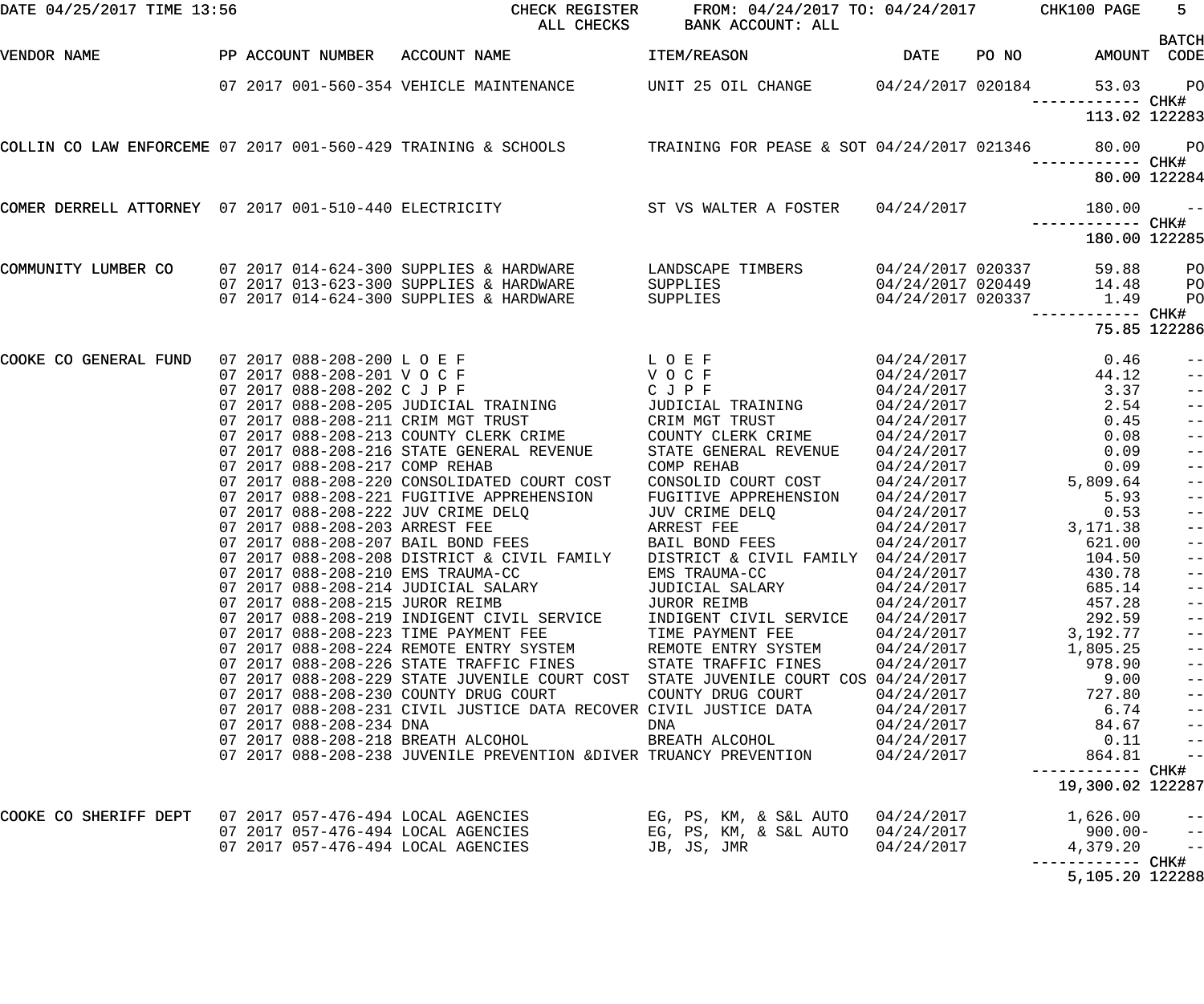| DATE 04/25/2017 TIME 13:56                                     |  |                            | CHECK REGISTER<br>ALL CHECKS                                                                                                                                       |                                                                                                                     |                                        | FROM: 04/24/2017 TO: 04/24/2017 CHK100 PAGE | 6                                                        |                                      |
|----------------------------------------------------------------|--|----------------------------|--------------------------------------------------------------------------------------------------------------------------------------------------------------------|---------------------------------------------------------------------------------------------------------------------|----------------------------------------|---------------------------------------------|----------------------------------------------------------|--------------------------------------|
| VENDOR NAME                                                    |  |                            | PP ACCOUNT NUMBER ACCOUNT NAME                                                                                                                                     | ITEM/REASON                                                                                                         | DATE                                   | PO NO                                       | AMOUNT                                                   | <b>BATCH</b><br>CODE                 |
| COOKE CO TAX A/C                                               |  |                            | 07 2017 001-560-354 VEHICLE MAINTENANCE<br>07 2017 013-623-354 MACHINERY REPAIRS<br>07 2017 013-623-354 MACHINERY REPAIRS                                          | INSPECTION UNIT 10 04/24/2017 021772<br>2008 INTERNATIONAL 77876 04/24/2017 021824<br>2000 CPS 2479                 | 04/24/2017 021824                      |                                             | 7.50<br>7.50<br>7.50                                     | PO<br>PO<br>PO                       |
|                                                                |  |                            | 07 2017 013-623-354 MACHINERY REPAIRS<br>07 2017 013-623-354 MACHINERY REPAIRS<br>07 2017 001-561-354 VEHICLE MAINTENANCE<br>07 2017 013-623-354 MACHINERY REPAIRS | 2009 VOLVO<br>1990 CHEVY<br>2011 FORD EXPD. INSPECTI 04/24/2017 021777<br>INSPECTION 88 FORD 2143 04/24/2017 021835 | 04/24/2017 021821<br>04/24/2017 021821 |                                             | 7.50<br>7.50<br>7.50<br>7.50                             | PO<br>PO<br>PO                       |
|                                                                |  |                            | 07 2017 013-623-354 MACHINERY REPAIRS                                                                                                                              | INSPECTION 95 FORD 11581 04/24/2017 021836                                                                          |                                        |                                             | 7.50<br>------ CHK#<br>60.00 122289                      | PO<br>PO                             |
| COOKE COUNTY CRUSHED ST 07 2017 014-624-302 GRAVEL             |  | 07 2017 013-623-302 GRAVEL |                                                                                                                                                                    | GRADE 2 BASE<br>GRADE 2 BASE                                                                                        |                                        |                                             | 04/24/2017 020325 8,957.94<br>04/24/2017 020434 7,226.64 | <b>PO</b><br>$P$ O                   |
|                                                                |  |                            |                                                                                                                                                                    |                                                                                                                     |                                        |                                             | ------------ CHK#<br>16,184.58 122290                    |                                      |
|                                                                |  |                            | COOKE COUNTY DISTRICT A 07 2017 057-476-499 DISTRICT ATTY. PORTION<br>07 2017 057-476-499 DISTRICT ATTY. PORTION<br>07 2017 057-476-499 DISTRICT ATTY. PORTION     | J B, JS, & JMR 04/24/2017<br>EG PS, KM, TJ, S&L AUTO 04/24/2017<br>EG PS, KM, TJ, S&L AUTO 04/24/2017               |                                        |                                             | 1,876.80<br>695.56<br>900.00                             | $ -$<br>$-\, -$<br>$\qquad \qquad -$ |
|                                                                |  |                            |                                                                                                                                                                    |                                                                                                                     |                                        |                                             | 3,472.36 122291                                          |                                      |
| COOKE COUNTY DISTRICT C 07 2017 057-476-494 LOCAL AGENCIES     |  |                            |                                                                                                                                                                    | JB, JS, JMR<br>04/24/2017                                                                                           |                                        |                                             | 294.00<br>------------ CHK#                              | $ -$                                 |
|                                                                |  |                            |                                                                                                                                                                    |                                                                                                                     |                                        |                                             | 294.00 122292                                            |                                      |
| COOKE COUNTY JUSTICE OF 07 2017 057-476-494 LOCAL AGENCIES     |  |                            |                                                                                                                                                                    | JB, JS, JMR<br>04/24/2017                                                                                           |                                        |                                             | 150.00<br>------------ CHK#<br>150.00 122293             | $ -$                                 |
| CORDANT LABORATORY SOLU 08 2017 028-571-346 DRUG TESTING       |  |                            | MARCH 2017                                                                                                                                                         |                                                                                                                     |                                        |                                             | 04/24/2017 019839 16.50                                  | PO <sub>1</sub>                      |
|                                                                |  |                            |                                                                                                                                                                    |                                                                                                                     |                                        |                                             | 16.50 122294                                             |                                      |
| CORPORATE BILLING LLC 07 2017 011-621-354 MACHINERY REPAIRS    |  |                            |                                                                                                                                                                    | SEAL                                                                                                                | 04/24/2017 020088                      |                                             | 67.98<br>67.98 122295                                    | PO <sub>1</sub>                      |
| COUNTY INFORMATION RESO 07 2017 001-503-390 SUBSCRIPTIONS      |  |                            |                                                                                                                                                                    | EMAIL MARCH                                                                                                         | 04/24/2017 020678                      |                                             | 558.00                                                   | $P$ O                                |
|                                                                |  |                            |                                                                                                                                                                    |                                                                                                                     |                                        |                                             | 558.00 122296                                            |                                      |
| DALLAS CO MEDICAL EXAMI 07 2017 001-409-418 AUTOPSY EXPENSE    |  |                            | 07 2017 001-409-418 AUTOPSY EXPENSE<br>07 2017 001-409-418 AUTOPSY EXPENSE                                                                                         | FRANK LUKE<br>AARON SEYLER<br>DEBORAH PARTNEY                                                                       | 04/24/2017 020360<br>04/24/2017 020360 |                                             | 2,050.00<br>04/24/2017 020360  2,050.00  PO<br>2,050.00  | $P$ O<br>P <sub>O</sub>              |
|                                                                |  |                            |                                                                                                                                                                    |                                                                                                                     |                                        |                                             | 6,150.00 122297                                          |                                      |
| DALLAS OIL SERVICE INC 07 2017 011-621-330 FUEL & OIL          |  |                            |                                                                                                                                                                    | USED OIL                                                                                                            | 04/24/2017 021760                      |                                             | 120.00<br>----------- CHK#<br>120.00 122298              | $P$ O                                |
| DENCO AREA 911 DISTRICT 07 2017 001-560-429 TRAINING & SCHOOLS |  |                            |                                                                                                                                                                    | TRAINING FOR MCKINNEY & 04/24/2017 021364                                                                           |                                        |                                             | 25.00                                                    | PO                                   |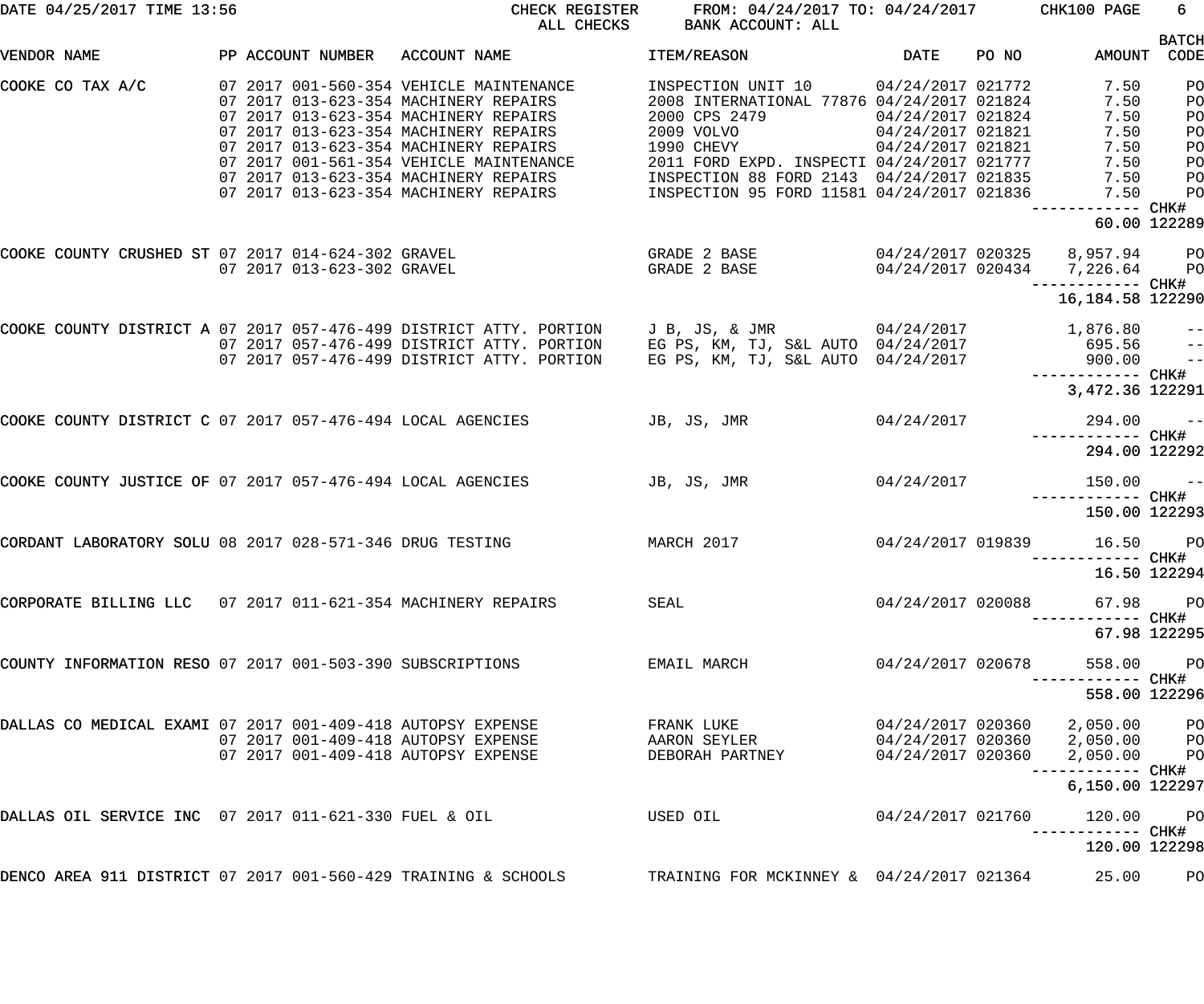| DATE 04/25/2017 TIME 13:56                               |  |                                                                                        | CHECK REGISTER<br>ALL CHECKS                                                                                                                                                                        | FROM: 04/24/2017 TO: 04/24/2017 CHK100 PAGE<br>BANK ACCOUNT: ALL                                                                                                                                      |                                                                                                                                                        |       |                                                                                                   | $7 -$                                                                                                       |
|----------------------------------------------------------|--|----------------------------------------------------------------------------------------|-----------------------------------------------------------------------------------------------------------------------------------------------------------------------------------------------------|-------------------------------------------------------------------------------------------------------------------------------------------------------------------------------------------------------|--------------------------------------------------------------------------------------------------------------------------------------------------------|-------|---------------------------------------------------------------------------------------------------|-------------------------------------------------------------------------------------------------------------|
| VENDOR NAME                                              |  |                                                                                        | PP ACCOUNT NUMBER ACCOUNT NAME                                                                                                                                                                      | ITEM/REASON                                                                                                                                                                                           | DATE                                                                                                                                                   | PO NO | AMOUNT CODE                                                                                       | <b>BATCH</b>                                                                                                |
|                                                          |  |                                                                                        | 07 2017 001-560-429 TRAINING & SCHOOLS<br>07 2017 001-560-429 TRAINING & SCHOOLS TRAINING FOR HOBBS & MCK 04/24/2017 021364<br>07 2017 001-560-429 TRAINING & SCHOOLS                               | TRAINING FOR HOBBS & MCK 04/24/2017 021364<br>TRAINING FOR CUNNINGHAM 04/24/2017 021352                                                                                                               |                                                                                                                                                        |       | 50.00 PO<br>50.00<br>50.00                                                                        | P <sub>O</sub><br>P <sub>O</sub>                                                                            |
|                                                          |  |                                                                                        |                                                                                                                                                                                                     |                                                                                                                                                                                                       |                                                                                                                                                        |       | ------------ CHK#<br>175.00 122299                                                                |                                                                                                             |
| DIAMOND DRUGS INC                                        |  |                                                                                        | 07 2017 001-561-391 PRISONER MEDICAL CARE MAR 2017 INMATE RX'S 04/24/2017 020615 1,951.71 PO                                                                                                        |                                                                                                                                                                                                       |                                                                                                                                                        |       | ------------ CHK#                                                                                 |                                                                                                             |
|                                                          |  |                                                                                        |                                                                                                                                                                                                     |                                                                                                                                                                                                       |                                                                                                                                                        |       | 1,951.71 122300                                                                                   |                                                                                                             |
| DOUGHERTY JOHN                                           |  |                                                                                        | 07 2017 001-560-407 ESTRAY                                                                                                                                                                          | CATCHING/BOARDING CALF  04/24/2017 020180  495.00                                                                                                                                                     |                                                                                                                                                        |       | ------------ CHK#                                                                                 | <b>PO</b>                                                                                                   |
|                                                          |  |                                                                                        |                                                                                                                                                                                                     |                                                                                                                                                                                                       |                                                                                                                                                        |       | 495.00 122301                                                                                     |                                                                                                             |
| DUSTIN OFFICE SUPPLY                                     |  |                                                                                        | 07 2017 001-409-463 COPY MACHINE RENTAL<br>07 2017 001-401-310 OFFICE SUPPLIES<br>07 2017 001-476-310 OFFICE SUPPLIES<br>07 2017 001-450-310 OFFICE SUPPLIES<br>07 2017 001-450-310 OFFICE SUPPLIES | YEARLY MAINTENANCE DISTR 04/24/2017 021767<br>COLOR COPIES 1332 @ .045 04/24/2017 021774<br>INVOICE X213827<br>OVERAGES ON COPIES MARCH 04/24/2017 020795<br>OVERAGES ON COPIES FEB 04/24/2017 020795 | 04/24/2017 021770                                                                                                                                      |       | 735.00<br>60.61<br>13.47<br>22.95<br>20.52                                                        | P <sub>O</sub><br>PO<br>PO<br>PO<br>P <sub>O</sub>                                                          |
|                                                          |  |                                                                                        |                                                                                                                                                                                                     |                                                                                                                                                                                                       |                                                                                                                                                        |       | 852.55 122302                                                                                     |                                                                                                             |
|                                                          |  |                                                                                        | ELECTIONS SYSTEMS & SOF 07 2017 001-403-410 ELECTION EXPENSE<br>07 2017 001-403-410 ELECTION EXPENSE<br>07 2017 001-403-410 ELECTION EXPENSE<br>07 2017 001-403-410 ELECTION EXPENSE                | JOINT ELECTION<br>JOINT ELECTION<br>JOINT ELECTION<br>PCT KIT                                                                                                                                         | 04/24/2017 021607                                                                                                                                      |       | 04/24/2017 021601 149.65<br>04/24/2017 021601 135.00<br>86.36                                     | $P$ O<br>P <sub>O</sub><br>PO<br>P <sub>O</sub>                                                             |
|                                                          |  |                                                                                        |                                                                                                                                                                                                     |                                                                                                                                                                                                       |                                                                                                                                                        |       | ------------ CHK#<br>2, 151.43 122303                                                             |                                                                                                             |
| EMERGICON LLC                                            |  |                                                                                        | 07 2017 001-540-496 COLLECTION EXPENSE  COLLECTIONS MARCH 2017  04/24/2017 020286                                                                                                                   |                                                                                                                                                                                                       |                                                                                                                                                        |       | 9,561.46 PO                                                                                       |                                                                                                             |
|                                                          |  |                                                                                        |                                                                                                                                                                                                     |                                                                                                                                                                                                       |                                                                                                                                                        |       | 9,561.46 122304                                                                                   |                                                                                                             |
| ENDERBY GAS INC 07 2017 012-622-441 GAS                  |  |                                                                                        |                                                                                                                                                                                                     | FY17 PROPANE TANK RENTAL 04/24/2017 021810                                                                                                                                                            |                                                                                                                                                        |       | 60.00                                                                                             | P <sub>O</sub>                                                                                              |
|                                                          |  |                                                                                        |                                                                                                                                                                                                     |                                                                                                                                                                                                       |                                                                                                                                                        |       | 60.00 122305                                                                                      |                                                                                                             |
|                                                          |  | 07 2017 001-407-330 FUEL<br>07 2017 014-624-330 FUEL & OIL<br>07 2017 001-554-330 FUEL | EXXONMOBIL UNIVERSIAL F 07 2017 001-540-330 FUEL<br>07 2017 001-560-330 FUEL<br>07 2017 013-623-330 FUEL & OIL                                                                                      | FUEL MARCH 2017<br>FUEL MARCH 2017<br>FUEL MARCH<br>FUEL MARCH 2017<br>FUEL MARCH 2017<br>FUEL MARCH 2017<br>REBATE & CREDIT<br>REBATE & TAX CREDIT<br>REBATE & TAX CREDIT                            | 04/24/2017 020284<br>04/24/2017 020216<br>04/24/2017 020456<br>04/24/2017 021274<br>04/24/2017 021473<br>04/24/2017 020460<br>04/24/2017<br>04/24/2017 |       | 37.76<br>414.89<br>83.46<br>39.77<br>58.86<br>166.76<br>$5.17-$<br>$36.17-$<br>$04/24/2017$ 8.94- | PO<br>PO<br>PO<br>PO<br>PO<br>P <sub>O</sub><br>$\qquad \qquad -$<br>$\qquad \qquad -$<br>$\qquad \qquad -$ |
|                                                          |  |                                                                                        | 07 2017 013-623-330 FUEL & OIL<br>07 2017 014-624-330 FUEL & OIL                                                                                                                                    | REBATE & TAX CREDIT<br>REBATE & TAX CREDIT                                                                                                                                                            | 04/24/2017<br>04/24/2017                                                                                                                               |       | $4.54-$<br>$6.50-$                                                                                | $\qquad \qquad -$<br>$\qquad \qquad -$                                                                      |
|                                                          |  |                                                                                        |                                                                                                                                                                                                     |                                                                                                                                                                                                       |                                                                                                                                                        |       | 740.18 122306                                                                                     |                                                                                                             |
| FARMER BROTHERS COFFEE 07 2017 001-561-333 FOOD FOR JAIL |  |                                                                                        | <b>COFFEE</b>                                                                                                                                                                                       |                                                                                                                                                                                                       | 04/24/2017 020381                                                                                                                                      |       | 422.60 PO<br>----------- CHK#<br>422.60 122307                                                    |                                                                                                             |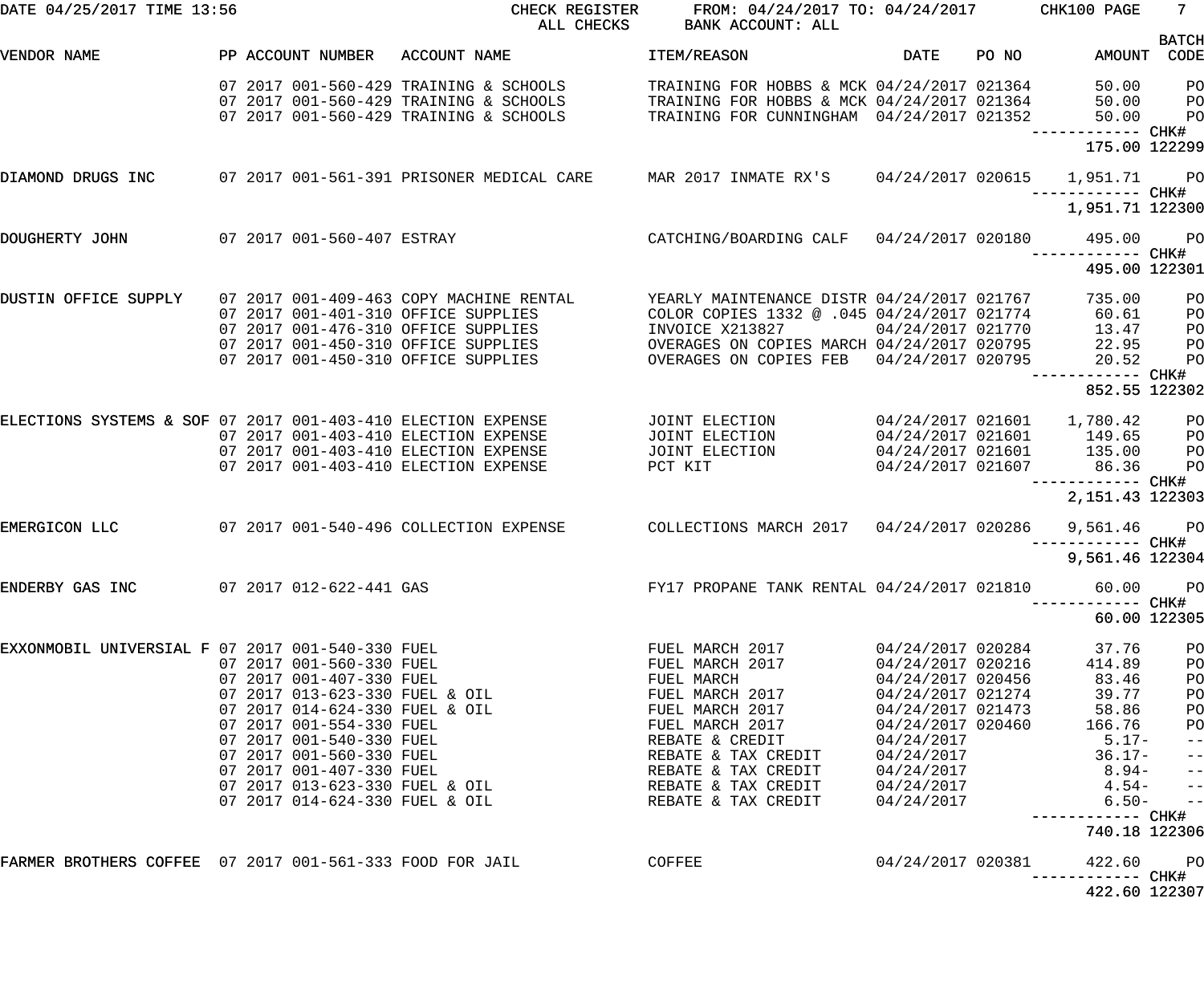| DATE 04/25/2017 TIME 13:56                                      |  |                                                                                      |              | CHECK REGISTER<br>ALL CHECKS                                                                                                                                                                                                                                                                    | FROM: 04/24/2017 TO: 04/24/2017 CHK100 PAGE<br>BANK ACCOUNT: ALL                                                                                                                |                                                                                                       |       |                                               | 8 <sub>1</sub>             |
|-----------------------------------------------------------------|--|--------------------------------------------------------------------------------------|--------------|-------------------------------------------------------------------------------------------------------------------------------------------------------------------------------------------------------------------------------------------------------------------------------------------------|---------------------------------------------------------------------------------------------------------------------------------------------------------------------------------|-------------------------------------------------------------------------------------------------------|-------|-----------------------------------------------|----------------------------|
| VENDOR NAME                                                     |  | PP ACCOUNT NUMBER                                                                    | ACCOUNT NAME |                                                                                                                                                                                                                                                                                                 | ITEM/REASON                                                                                                                                                                     | DATE                                                                                                  | PO NO | AMOUNT CODE                                   | <b>BATCH</b>               |
| FASTENAL COMPANY                                                |  | 07 2017 001-510-450 BUILDING MAINTENANCE<br>07 2017 001-510-450 BUILDING MAINTENANCE |              |                                                                                                                                                                                                                                                                                                 | SCREWS<br>SCREWS                                                                                                                                                                | 04/24/2017 020500<br>04/24/2017 020500                                                                |       | 21.96<br>3.00                                 | PO<br>PO                   |
|                                                                 |  |                                                                                      |              |                                                                                                                                                                                                                                                                                                 |                                                                                                                                                                                 |                                                                                                       |       |                                               | 24.96 122308               |
| FELKER DONNA                                                    |  | 07 2017 001-497-425 MILEAGE                                                          |              |                                                                                                                                                                                                                                                                                                 | MILEAGE JAN, FEB, MARCH 04/24/2017                                                                                                                                              |                                                                                                       |       | 12.04                                         | $\sim$ $ -$                |
|                                                                 |  |                                                                                      |              |                                                                                                                                                                                                                                                                                                 |                                                                                                                                                                                 |                                                                                                       |       | 12.04 122309                                  |                            |
|                                                                 |  |                                                                                      |              |                                                                                                                                                                                                                                                                                                 | FISHER HEATHER ATTORNEY 07 2017 001-409-400 COURT APPOINTED ATTORNEYS ST VS CHEYANNE BLALOCK 04/24/2017<br>07 2017 001-409-400 COURT APPOINTED ATTORNEYS ST VS LEOBARDO HEREDIA | 04/24/2017                                                                                            |       | 430.00<br>250.00                              | $\qquad \qquad -$<br>$-$   |
|                                                                 |  |                                                                                      |              |                                                                                                                                                                                                                                                                                                 |                                                                                                                                                                                 |                                                                                                       |       | 680.00 122310                                 |                            |
|                                                                 |  |                                                                                      |              |                                                                                                                                                                                                                                                                                                 | FOSTER VICKI LINN 607 2017 001-409-400 COURT APPOINTED ATTORNEYS ST VS JOHN C JAMISON 64/24/2017                                                                                |                                                                                                       |       | $455.00 - -$                                  |                            |
|                                                                 |  |                                                                                      |              |                                                                                                                                                                                                                                                                                                 |                                                                                                                                                                                 |                                                                                                       |       | 455.00 122311                                 |                            |
| FROST JACK                                                      |  |                                                                                      |              |                                                                                                                                                                                                                                                                                                 | 07 2017 001-407-466 SAFE ROOM GRANT EXPENSE SAFE ROOM GRANT REIMBURS 04/24/2017 021560                                                                                          |                                                                                                       |       | 2,001.57 PO<br>--------- CHK#                 |                            |
|                                                                 |  |                                                                                      |              |                                                                                                                                                                                                                                                                                                 |                                                                                                                                                                                 |                                                                                                       |       | 2,001.57 122312                               |                            |
| G E CONSUMER FINANCE                                            |  | 07 2017 001-561-336 MEDICAL SUPPLIES                                                 |              | 07 2017 001-554-310 OFFICE SUPPLIES                                                                                                                                                                                                                                                             | OFFICE SUPPLY 04/24/2017 021806 89.29 PO<br>OTC MEDS AND SUPPLIES 04/24/2017 021830                                                                                             |                                                                                                       |       | 157.53                                        | <b>PO</b><br>----- CHK#    |
|                                                                 |  |                                                                                      |              |                                                                                                                                                                                                                                                                                                 |                                                                                                                                                                                 |                                                                                                       |       | 246.82 122313                                 |                            |
| GAINESVILLE AUTO PARTS 07 2017 001-510-450 BUILDING MAINTENANCE |  | 07 2017 001-540-354 VEHICLE MAINTENANCE                                              |              |                                                                                                                                                                                                                                                                                                 | BELT<br>GAS CAP                                                                                                                                                                 | 04/24/2017 020498<br>04/24/2017 020279                                                                |       | 20.08<br>11.39                                | $P$ O<br>P <sub>O</sub>    |
|                                                                 |  |                                                                                      |              |                                                                                                                                                                                                                                                                                                 |                                                                                                                                                                                 |                                                                                                       |       |                                               | 31.47 122314               |
| GAINESVILLE DAILY REGIS 07 2017 001-409-430 LEGAL NOTICES       |  | 07 2017 012-622-499 MISCELLANEOUS                                                    |              |                                                                                                                                                                                                                                                                                                 | FINANCIAL AUDIT AND ELM 04/24/2017 021148<br>PUBLIC HEARING NOTICES                                                                                                             | 04/24/2017 021798                                                                                     |       | 172.35 PO<br>141.35                           | P <sub>O</sub>             |
|                                                                 |  |                                                                                      |              |                                                                                                                                                                                                                                                                                                 |                                                                                                                                                                                 |                                                                                                       |       | 313.70 122315                                 |                            |
| GAINESVILLE POLICE DEPT 07 2017 057-476-494 LOCAL AGENCIES      |  |                                                                                      |              |                                                                                                                                                                                                                                                                                                 | WESTON G BLAKELY                                                                                                                                                                | 04/24/2017                                                                                            |       | 530.60                                        | $- -$                      |
|                                                                 |  |                                                                                      |              |                                                                                                                                                                                                                                                                                                 |                                                                                                                                                                                 |                                                                                                       |       | 530.60 122316                                 |                            |
| GALLS LLC                                                       |  |                                                                                      |              | 07 2017 001-560-392 UNIFORMS -EMPLOYEES & PRI SHIPPING<br>07 2017 001-560-392 UNIFORMS -EMPLOYEES & PRI SHIRTS<br>07 2017 001-560-392 UNIFORMS -EMPLOYEES & PRI SHIRTS<br>07 2017 001-560-392 UNIFORMS -EMPLOYEES & PRI CARRIER VESTS<br>07 2017 001-561-392 UNIFORMS - EMPLOYEES & PR UNIFORMS |                                                                                                                                                                                 | 04/24/2017 021707<br>04/24/2017 021707<br>04/24/2017 021707<br>04/24/2017 021707<br>04/24/2017 021650 |       | 31.99<br>161.22<br>161.22<br>155.98<br>141.72 | PO<br>PO<br>PO<br>PO<br>PO |
|                                                                 |  |                                                                                      |              | 07 2017 001-560-392 UNIFORMS -EMPLOYEES & PRI SHIPPING<br>07 2017 001-560-392 UNIFORMS -EMPLOYEES & PRI SHIRTS                                                                                                                                                                                  |                                                                                                                                                                                 | 04/24/2017 021520<br>04/24/2017 021520                                                                |       | 2.60<br>53.74                                 | PO<br>PO                   |
|                                                                 |  |                                                                                      |              | 07 2017 001-561-392 UNIFORMS - EMPLOYEES & PR UNIFORMS                                                                                                                                                                                                                                          | 07 2017 001-561-392 UNIFORMS - EMPLOYEES & PR JAIL OFFICER UNIFORMS                                                                                                             | 04/24/2017 021752<br>04/24/2017 021650                                                                |       | 112.00<br>52.85                               | PO<br>PO                   |
|                                                                 |  |                                                                                      |              |                                                                                                                                                                                                                                                                                                 |                                                                                                                                                                                 |                                                                                                       |       | 873.32 122317                                 |                            |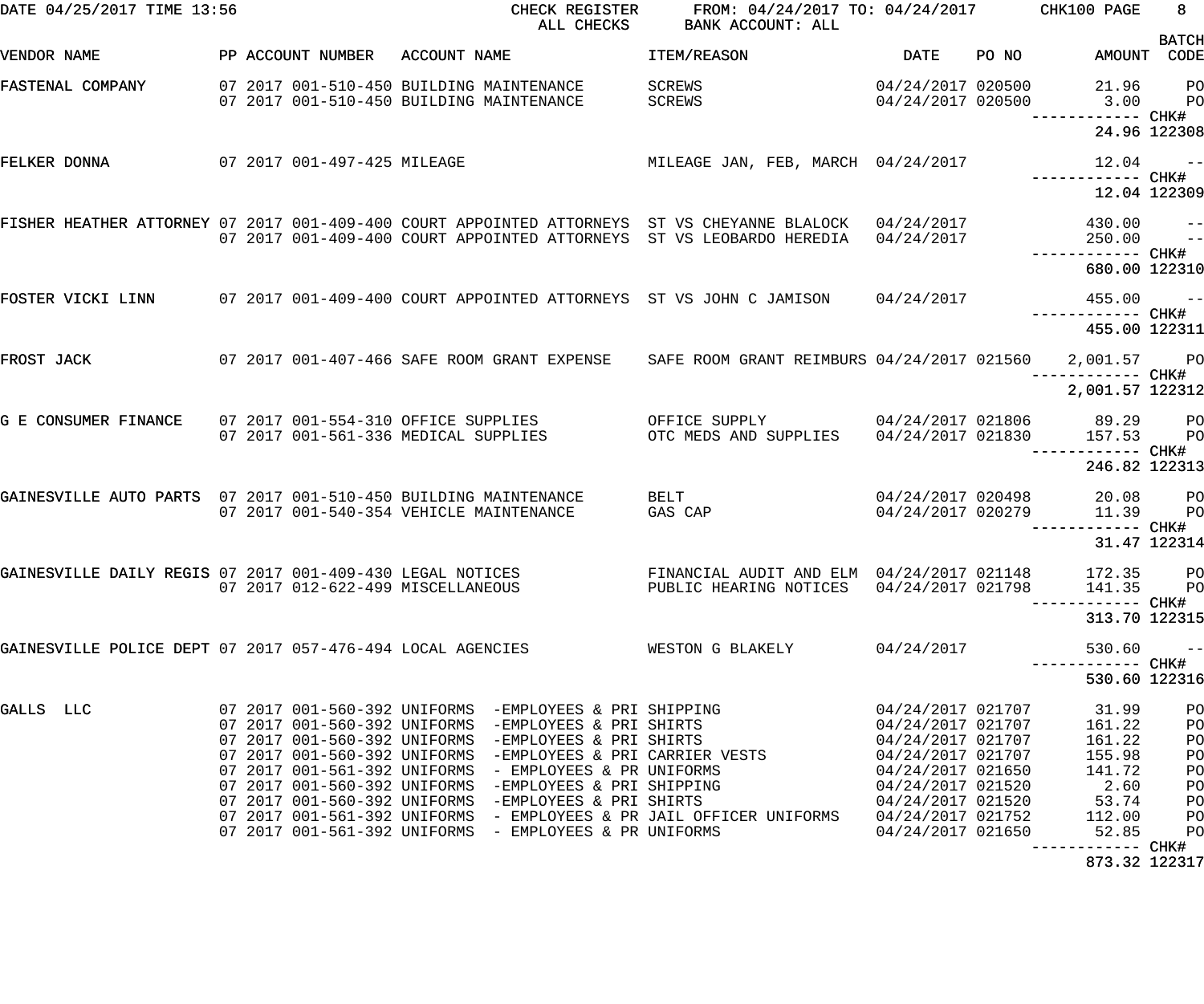| DATE 04/25/2017 TIME 13:56                                       |  |                   | CHECK REGISTER<br>ALL CHECKS                                                                                          | FROM: 04/24/2017 TO: 04/24/2017 CHK100 PAGE<br>BANK ACCOUNT: ALL |                                          |       |                                   | 9                                |
|------------------------------------------------------------------|--|-------------------|-----------------------------------------------------------------------------------------------------------------------|------------------------------------------------------------------|------------------------------------------|-------|-----------------------------------|----------------------------------|
| VENDOR NAME                                                      |  | PP ACCOUNT NUMBER | ACCOUNT NAME                                                                                                          | ITEM/REASON                                                      | <b>DATE</b>                              | PO NO | AMOUNT                            | <b>BATCH</b><br>CODE             |
| GEO J CARROLL & SON FUN 07 2017 001-409-418 AUTOPSY EXPENSE      |  |                   | 07 2017 001-409-418 AUTOPSY EXPENSE                                                                                   | THOMAS JACKSON, JR 04/24/2017 020364<br>KEONTE D DAYNE           | 04/24/2017 020364                        |       | 400.00<br>400.00                  | <b>PO</b><br><b>PO</b>           |
|                                                                  |  |                   |                                                                                                                       |                                                                  |                                          |       | 800.00 122318                     |                                  |
| GEO MED WASTE OF TEXAS 07 2017 001-540-391 MEDICAL SUPPLIES      |  |                   |                                                                                                                       | WASTE DISPOSAL 04/24/2017 020276                                 |                                          |       | 47.45 PO                          |                                  |
|                                                                  |  |                   |                                                                                                                       |                                                                  |                                          |       | 47.45 122319                      |                                  |
|                                                                  |  |                   | GLENN POLK AUTOPLEX 07 2017 011-621-570 MACHINERY & EQUIPMENT 2017 DODGE 2500 4X4 LONG 04/24/2017 021795 32,243.08 PO |                                                                  |                                          |       |                                   |                                  |
|                                                                  |  |                   |                                                                                                                       |                                                                  |                                          |       | 32, 243.08 122320                 |                                  |
| GOLDEN TRIANGLE FIRE PR 07 2017 001-510-450 BUILDING MAINTENANCE |  |                   |                                                                                                                       | FIRE SPRINKLER INSPECTIO 04/24/2017 020611 1,563.70 PO           |                                          |       |                                   |                                  |
|                                                                  |  |                   |                                                                                                                       |                                                                  |                                          |       | 1,563.70 122321                   |                                  |
|                                                                  |  |                   | GOODWIN J STANLEY ATTY 07 2017 001-409-400 COURT APPOINTED ATTORNEYS ST VS TYLER E COMER 04/24/2017                   |                                                                  |                                          |       | $580.00 - -$<br>------------ CHK# |                                  |
|                                                                  |  |                   |                                                                                                                       |                                                                  |                                          |       | 580.00 122322                     |                                  |
|                                                                  |  |                   | GRAHAM INTERNATIONAL IN 07 2017 014-624-354 MACHINERY REPAIRS<br>07 2017 014-624-354 MACHINERY REPAIRS                | MUFFLER<br>PIPE EXHAUST                                          | 04/24/2017 020139<br>$04/24/2017$ 020139 |       | 100.95 PO<br>364.16               | <b>PO</b>                        |
|                                                                  |  |                   |                                                                                                                       |                                                                  |                                          |       | —————————— CHK#<br>465.11 122323  |                                  |
|                                                                  |  |                   | GRAYSON CO DEPT JUVENIL 07 2017 001-570-486 PURCHASED RESIDENTIAL SER PLACEMENT PM JO AS                              |                                                                  | 04/24/2017 021044                        |       | 8,886.00 PO                       |                                  |
|                                                                  |  |                   |                                                                                                                       |                                                                  |                                          |       | 8,886.00 122324                   |                                  |
| GUARDIAN PEST & TERMITE 07 2017 012-622-306 CONTRACT SERVICES    |  |                   | 07 2017 001-510-332 PEST & BIRD CONTROL                                                                               | MARCH 2017<br>MARCH 2017 JP4                                     | 04/24/2017 020478<br>04/24/2017 020479   |       | 60.00<br>40.00                    | P <sub>O</sub><br>P <sub>O</sub> |
|                                                                  |  |                   | 07 2017 001-510-332 PEST & BIRD CONTROL                                                                               | MARCH 2017 LIBRARY                                               | 04/24/2017 020479                        |       | 50.00                             | $P$ O                            |
|                                                                  |  |                   | 07 2017 001-510-332 PEST & BIRD CONTROL                                                                               | MARCH 2017 EMS WOODBINE 04/24/2017 020479                        |                                          |       | 35.00                             | PO                               |
|                                                                  |  |                   | 07 2017 001-510-332 PEST & BIRD CONTROL                                                                               | MARCH 2017 EMS RICE                                              | 04/24/2017 020479                        |       | 35.00                             | PO                               |
|                                                                  |  |                   | 07 2017 001-510-332 PEST & BIRD CONTROL<br>07 2017 001-510-332 PEST & BIRD CONTROL                                    | MARCH 2017 EMS MUENSTER 04/24/2017 020479<br>MARCH 2017 EMS      | 04/24/2017 020479                        |       | 35.00<br>75.00                    | PO<br>PO                         |
|                                                                  |  |                   | 07 2017 001-510-332 PEST & BIRD CONTROL                                                                               | MARCH 2017 ANNEX                                                 | 04/24/2017 020479                        |       | 55.00                             | PO                               |
|                                                                  |  |                   | 07 2017 001-510-332 PEST & BIRD CONTROL                                                                               | MARCH 2017 DPS                                                   | 04/24/2017 020479                        |       | 33.00                             | PO                               |
|                                                                  |  |                   | 07 2017 001-510-332 PEST & BIRD CONTROL                                                                               | MARCH 2017 COURTHOUSE                                            | 04/24/2017 020479                        |       | 125.00                            | PO                               |
|                                                                  |  |                   | 07 2017 001-510-332 PEST & BIRD CONTROL                                                                               | MARCH 2017 OLD JAIL                                              | 04/24/2017 020479                        |       | 40.00                             | PO                               |
|                                                                  |  |                   | 07 2017 001-510-332 PEST & BIRD CONTROL                                                                               | MARCH 2017 COURTHOUSE                                            | 04/24/2017 020479                        |       | 80.00<br>—————————— CHK#          | PO                               |
|                                                                  |  |                   |                                                                                                                       |                                                                  |                                          |       | 663.00 122325                     |                                  |
| HACKER LAURIE                                                    |  |                   |                                                                                                                       | SAFE ROOM GRANT REIMBUR 04/24/2017 21569                         |                                          |       | 3,000.00                          | $ -$                             |
|                                                                  |  |                   |                                                                                                                       |                                                                  |                                          |       | 3,000.00 122326                   |                                  |
| HALE FRANKIE                                                     |  |                   | 07 2017 001-407-466 SAFE ROOM GRANT EXPENSE     SAFE ROOM GRANT REIMBURS 04/24/2017 021559                            |                                                                  |                                          |       | 1,939.07                          | <b>PO</b>                        |
|                                                                  |  |                   |                                                                                                                       |                                                                  |                                          |       | 1,939.07 122327                   |                                  |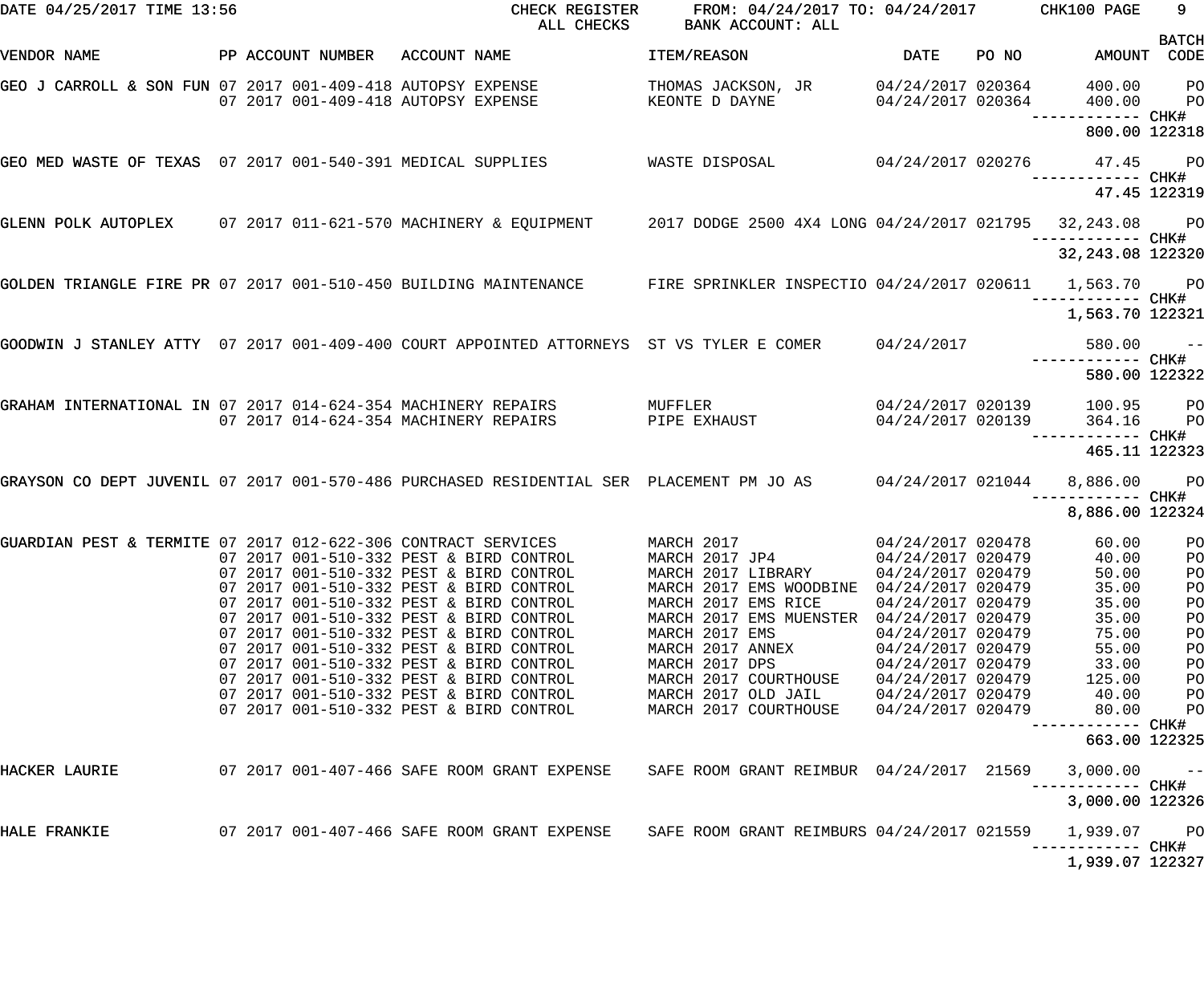| DATE 04/25/2017 TIME 13:56                                    |  |                   | CHECK REGISTER<br>ALL CHECKS                                                                                                                                     | FROM: 04/24/2017 TO: 04/24/2017 CHK100 PAGE<br>BANK ACCOUNT: ALL |                   |       |                                                                                                                                                               | 10<br><b>BATCH</b> |
|---------------------------------------------------------------|--|-------------------|------------------------------------------------------------------------------------------------------------------------------------------------------------------|------------------------------------------------------------------|-------------------|-------|---------------------------------------------------------------------------------------------------------------------------------------------------------------|--------------------|
| VENDOR NAME                                                   |  | PP ACCOUNT NUMBER | ACCOUNT NAME                                                                                                                                                     | ITEM/REASON                                                      | <b>DATE</b>       | PO NO | AMOUNT CODE                                                                                                                                                   |                    |
| <b>HAND LARUE</b>                                             |  |                   | 07 2017 001-407-466 SAFE ROOM GRANT EXPENSE SAFE ROOM GRANT REIMBURS 04/24/2017 021558 2,401.88 PO                                                               |                                                                  |                   |       |                                                                                                                                                               |                    |
|                                                               |  |                   |                                                                                                                                                                  |                                                                  |                   |       | 2,401.88 122328                                                                                                                                               |                    |
| HARRIS BILL ATTY                                              |  |                   | 07 2017 001-409-400 COURT APPOINTED ATTORNEYS ITIO G & C CHILDREN 04/24/2017                                                                                     |                                                                  |                   |       | $275.00 - -$<br>------------ CHK#                                                                                                                             |                    |
|                                                               |  |                   |                                                                                                                                                                  |                                                                  |                   |       | 275.00 122329                                                                                                                                                 |                    |
|                                                               |  |                   | HD COOKS ROCK SOLID INC 07 2017 035-516-302 GRAVEL/ROAD MATERIAL     PAYMENT APP #1       04/24/2017 021499                                                      |                                                                  |                   |       | 57,000.00 PO                                                                                                                                                  |                    |
|                                                               |  |                   |                                                                                                                                                                  |                                                                  |                   |       | 57,000.00 122330                                                                                                                                              |                    |
|                                                               |  |                   | HELLMAN JEFF & TONI 07 2017 001-407-466 SAFE ROOM GRANT EXPENSE SAFE ROOM GRANT REIMBURS 04/24/2017 021557 1,475.00 PO                                           |                                                                  |                   |       | —————————— CHK#                                                                                                                                               |                    |
|                                                               |  |                   |                                                                                                                                                                  |                                                                  |                   |       | 1,475.00 122331                                                                                                                                               |                    |
| HENNIGAN AUTO PARTS, IN 07 2017 012-622-354 MACHINERY REPAIRS |  |                   |                                                                                                                                                                  | PARTS                                                            |                   |       | $\begin{array}{llll} 04/24/2017 & 020271 & 98.69 \\ 04/24/2017 & 020424 & 234.46 \\ 04/24/2017 & 020424 & 238.73 \\ 04/24/2017 & 020424 & 141.75 \end{array}$ | PO                 |
|                                                               |  |                   | 07 2017 013-623-354 MACHINERY REPAIRS                                                                                                                            | PARTS                                                            |                   |       |                                                                                                                                                               | P <sub>O</sub>     |
|                                                               |  |                   | 07 2017 013-623-354 MACHINERY REPAIRS                                                                                                                            | PARTS                                                            |                   |       |                                                                                                                                                               | P <sub>O</sub>     |
|                                                               |  |                   | 07 2017 013-623-354 MACHINERY REPAIRS                                                                                                                            | PARTS                                                            |                   |       |                                                                                                                                                               | P <sub>O</sub>     |
|                                                               |  |                   | 07 2017 014-624-354 MACHINERY REPAIRS                                                                                                                            | PARTS                                                            | 04/24/2017 020320 |       | 2,225.07                                                                                                                                                      | P <sub>O</sub>     |
|                                                               |  |                   |                                                                                                                                                                  |                                                                  |                   |       | 2,938.70 122332                                                                                                                                               |                    |
| HERMES NATHAN                                                 |  |                   | 07 2017 001-407-466 SAFE ROOM GRANT EXPENSE                                                                                                                      | SAFE ROOM GRANT REIMBUR 04/24/2017 21568                         |                   |       | $3,000.00$ --<br>------------ CHK#                                                                                                                            |                    |
|                                                               |  |                   |                                                                                                                                                                  |                                                                  |                   |       | 3,000.00 122333                                                                                                                                               |                    |
|                                                               |  |                   | HESS TOWING & RECOVERY 07 2017 014-624-570 MACHINERY & EQUIPMENT 2012 WESTERN STAR TRUCK 04/24/2017 020130 45,500.00 PO<br>07 2017 014-624-354 MACHINERY REPAIRS | RACK                                                             | 04/24/2017 020130 |       | 450.00                                                                                                                                                        | <b>PO</b>          |
|                                                               |  |                   |                                                                                                                                                                  |                                                                  |                   |       |                                                                                                                                                               |                    |
|                                                               |  |                   |                                                                                                                                                                  |                                                                  |                   |       | 45,950.00 122334                                                                                                                                              |                    |
| HILL BRENT ATTY                                               |  |                   | 07  2017  001-409-400  COURT APPOINTED ATTORNEYS  ITIO  TLO & RD                                                                                                 |                                                                  | 04/24/2017        |       | 1,130.00                                                                                                                                                      | $ -$               |
|                                                               |  |                   |                                                                                                                                                                  |                                                                  |                   |       | 1,130.00 122335                                                                                                                                               |                    |
| HOGAN'S JIF-E LUBE #2                                         |  |                   | 07 2017 001-540-354 VEHICLE MAINTENANCE                                                                                                                          | INSPECTION                                                       | 04/24/2017 020268 |       | 7.00                                                                                                                                                          | PO                 |
|                                                               |  |                   | 07 2017 001-540-354 VEHICLE MAINTENANCE                                                                                                                          | DEF 4907                                                         | 04/24/2017 020268 |       | 27.50                                                                                                                                                         | PO                 |
|                                                               |  |                   | 07 2017 001-540-354 VEHICLE MAINTENANCE                                                                                                                          | OIL CHANGE 4903                                                  | 04/24/2017 020268 |       | 84.95                                                                                                                                                         | PO                 |
|                                                               |  |                   | 07 2017 001-540-354 VEHICLE MAINTENANCE                                                                                                                          | OIL CHANGE R-6                                                   | 04/24/2017 020268 |       | 89.95                                                                                                                                                         | PO                 |
|                                                               |  |                   | 07 2017 001-540-354 VEHICLE MAINTENANCE                                                                                                                          | DEF UNIT 4905                                                    | 04/24/2017 020268 |       | 27.50                                                                                                                                                         | PO                 |
|                                                               |  |                   |                                                                                                                                                                  |                                                                  |                   |       | 236.90 122336                                                                                                                                                 |                    |
| HOME DEPOT                                                    |  |                   | 07 2017 011-621-300 SUPPLIES & HARDWARE                                                                                                                          | BATTERY                                                          | 04/24/2017 020066 |       | 99.00                                                                                                                                                         | PO                 |
|                                                               |  |                   | 07 2017 001-510-450 BUILDING MAINTENANCE                                                                                                                         | SUPPLIES                                                         | 04/24/2017 020488 |       | 6.98                                                                                                                                                          | PO                 |
|                                                               |  |                   | 07 2017 001-510-450 BUILDING MAINTENANCE                                                                                                                         | SUPPLIES                                                         | 04/24/2017 020488 |       | 88.48                                                                                                                                                         | P <sub>O</sub>     |
|                                                               |  |                   | 07 2017 001-510-450 BUILDING MAINTENANCE                                                                                                                         | CREDIT MEMO                                                      | 04/24/2017        |       | 9.94-                                                                                                                                                         | $- -$              |
|                                                               |  |                   | 07 2017 001-510-450 BUILDING MAINTENANCE                                                                                                                         | BOLT AND DEAD BOLT LOCK 04/24/2017 020488                        |                   |       | 86.51<br>----------- CHK#                                                                                                                                     | PO                 |
|                                                               |  |                   |                                                                                                                                                                  |                                                                  |                   |       | 271.03 122337                                                                                                                                                 |                    |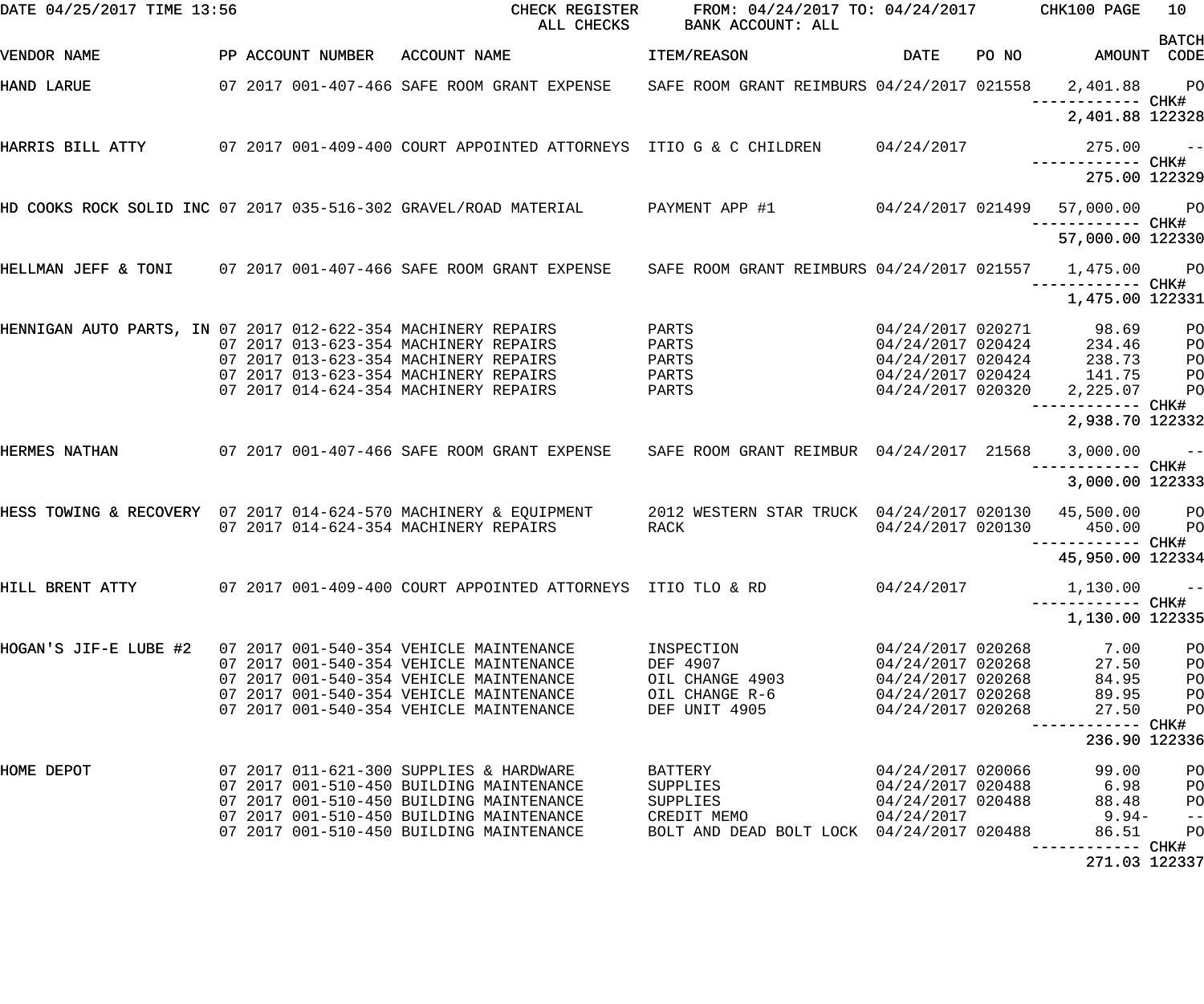| DATE 04/25/2017 TIME 13:56                                                                                   |  |                                                                              | CHECK REGISTER<br>ALL CHECKS             | FROM: 04/24/2017 TO: 04/24/2017 CHK100 PAGE<br>BANK ACCOUNT: ALL                                                                                                                                          |                                        |       |                                                                              | 11           |
|--------------------------------------------------------------------------------------------------------------|--|------------------------------------------------------------------------------|------------------------------------------|-----------------------------------------------------------------------------------------------------------------------------------------------------------------------------------------------------------|----------------------------------------|-------|------------------------------------------------------------------------------|--------------|
| VENDOR NAME                                                                                                  |  | PP ACCOUNT NUMBER ACCOUNT NAME                                               |                                          | ITEM/REASON                                                                                                                                                                                               | DATE                                   | PO NO | AMOUNT CODE                                                                  | <b>BATCH</b> |
|                                                                                                              |  |                                                                              |                                          | HOMETOWN PHARMACY     07 2017 001-540-391 MEDICAL SUPPLIES       GLUCOMETER STRIPS     04/24/2017 021784                                                                                                  |                                        |       | ------------ CHK#                                                            | 68.24 PO     |
|                                                                                                              |  |                                                                              |                                          |                                                                                                                                                                                                           |                                        |       |                                                                              | 68.24 122338 |
|                                                                                                              |  |                                                                              |                                          | HUNTER TUNNEL EXPRESS I 07 2017 001-540-354 VEHICLE MAINTENANCE         CAR WASHES MARCH         04/24/2017 020923                                                                                        |                                        |       | 28.00 PO                                                                     |              |
|                                                                                                              |  |                                                                              |                                          |                                                                                                                                                                                                           |                                        |       |                                                                              | 28.00 122339 |
|                                                                                                              |  | 07 2017 001-560-354 VEHICLE MAINTENANCE                                      |                                          | HUNTERS OIL DEPOT     07 2017 001-560-354 VEHICLE MAINTENANCE      UNIT 18 OIL CHANGE<br>UNIT 10 INSPECTION                                                                                               |                                        |       | 04/24/2017 020189 59.49 PO<br>04/24/2017 020189 7.00 PO<br>------------ CHK# |              |
|                                                                                                              |  |                                                                              |                                          |                                                                                                                                                                                                           |                                        |       |                                                                              | 66.49 122340 |
| I C S (INSTITUTIONAL SU 07 2017 001-561-300 SUPPLIES                                                         |  |                                                                              |                                          | 07 2017 001-561-300 SUPPLIES                         INMATE SHOES                       04/24/2017 021753<br>07 2017 001-561-392 UNIFORMS  - EMPLOYEES & PR INMATE UNIFORMS             04/24/2017 021753 |                                        |       | 156.00 PO<br>138.60<br>------------ CHK#                                     | <b>PO</b>    |
|                                                                                                              |  |                                                                              |                                          |                                                                                                                                                                                                           |                                        |       | 294.60 122341                                                                |              |
|                                                                                                              |  |                                                                              |                                          | INDEPENDENCE EQUINE AND 07 2017 001-582-499 MISCELLANEOUS ADVATAGE TREATMENTS FOR 04/24/2017 020167                                                                                                       |                                        |       | 126.50 PO                                                                    |              |
|                                                                                                              |  |                                                                              |                                          |                                                                                                                                                                                                           |                                        |       | 126.50 122342                                                                |              |
| INDUSTRIAL BEARING CO 07 2017 012-622-354 MACHINERY REPAIRS                                                  |  | 07 2017 012-622-354 MACHINERY REPAIRS                                        |                                          | PARTS<br>PARTS                                                                                                                                                                                            |                                        |       | 04/24/2017 020269 29.20 PO<br>04/24/2017 020269 43.22                        | <b>PO</b>    |
|                                                                                                              |  |                                                                              |                                          |                                                                                                                                                                                                           |                                        |       |                                                                              | 72.42 122343 |
| INLAND TRUCK PARTS COMP 07 2017 012-622-354 MACHINERY REPAIRS REPAIRS                                        |  |                                                                              |                                          |                                                                                                                                                                                                           |                                        |       | 04/24/2017 020267  4,895.98  PO<br>----------- CHK#                          |              |
|                                                                                                              |  |                                                                              |                                          |                                                                                                                                                                                                           |                                        |       | 4,895.98 122344                                                              |              |
| JOE WALTER LUMBER CO IN 07 2017 001-510-450 BUILDING MAINTENANCE<br>07 2017 001-510-450 BUILDING MAINTENANCE |  |                                                                              | 07 2017 001-510-450 BUILDING MAINTENANCE | PAINT THINNER AND TAPE 04/24/2017 020497<br>WIRE AND RECPT                                                                                                                                                | 04/24/2017 020497<br>04/24/2017 020497 |       | 16.96 PO<br>19.89 PO<br>103.37                                               |              |
|                                                                                                              |  |                                                                              | 07 2017 001-510-450 BUILDING MAINTENANCE | LOCK<br>DOOR HOLDER                                                                                                                                                                                       | 04/24/2017 020497                      |       | 26.24<br>------------ CHK#                                                   | PO<br>PO     |
|                                                                                                              |  |                                                                              |                                          |                                                                                                                                                                                                           |                                        |       | 166.46 122345                                                                |              |
| KEMP KATIE                                                                                                   |  |                                                                              |                                          | 07 2017 001-409-400 COURT APPOINTED ATTORNEYS ST VA ALEJANDRO HUERTA                                                                                                                                      | 04/24/2017                             |       | 520.00                                                                       | $- -$        |
|                                                                                                              |  |                                                                              |                                          |                                                                                                                                                                                                           |                                        |       | 520.00 122346                                                                |              |
| LABATT FOOD SERVICE                                                                                          |  | 07 2017 001-561-333 FOOD FOR JAIL<br>07 2017 001-561-333 FOOD FOR JAIL       |                                          | FOOD<br>FOOD                                                                                                                                                                                              | 04/24/2017 020384<br>04/24/2017 020384 |       | 2,880.23<br>41.05                                                            | PO<br>PO     |
|                                                                                                              |  | 07 2017 001-561-333 FOOD FOR JAIL<br>07 2017 001-561-333 FOOD FOR JAIL       |                                          | FOOD<br>FOOD                                                                                                                                                                                              | 04/24/2017 020384<br>04/24/2017 020384 |       | 3,304.49<br>3,496.97                                                         | PO<br>PO     |
|                                                                                                              |  | 07 2017 001-561-338 KITCHEN SUPPLIES<br>07 2017 001-561-338 KITCHEN SUPPLIES |                                          | KITCHEN SUPPLY<br>KITCHEN SUPPLY                                                                                                                                                                          | 04/24/2017 021782<br>04/24/2017 021782 |       | 35.74<br>107.22                                                              | PO<br>PO     |
|                                                                                                              |  | 07 2017 001-561-337 CLEANING SUPPLIES                                        |                                          | CLEANING                                                                                                                                                                                                  | 04/24/2017 021799                      |       | 455.12                                                                       | PO           |
|                                                                                                              |  | 07 2017 001-561-333 FOOD FOR JAIL                                            |                                          | FOOD                                                                                                                                                                                                      | 04/24/2017 020384                      |       | 2,505.72                                                                     | PO           |
|                                                                                                              |  | 07 2017 001-561-333 FOOD FOR JAIL<br>07 2017 001-561-333 FOOD FOR JAIL       |                                          | FOOD<br>FOOD                                                                                                                                                                                              | 04/24/2017 020384<br>04/24/2017 020384 |       | 2,550.89<br>59.19                                                            | PO           |
|                                                                                                              |  | 07 2017 001-561-333 FOOD FOR JAIL                                            |                                          | FOOD                                                                                                                                                                                                      | 04/24/2017 020384                      |       | 93.72                                                                        | PO<br>PO     |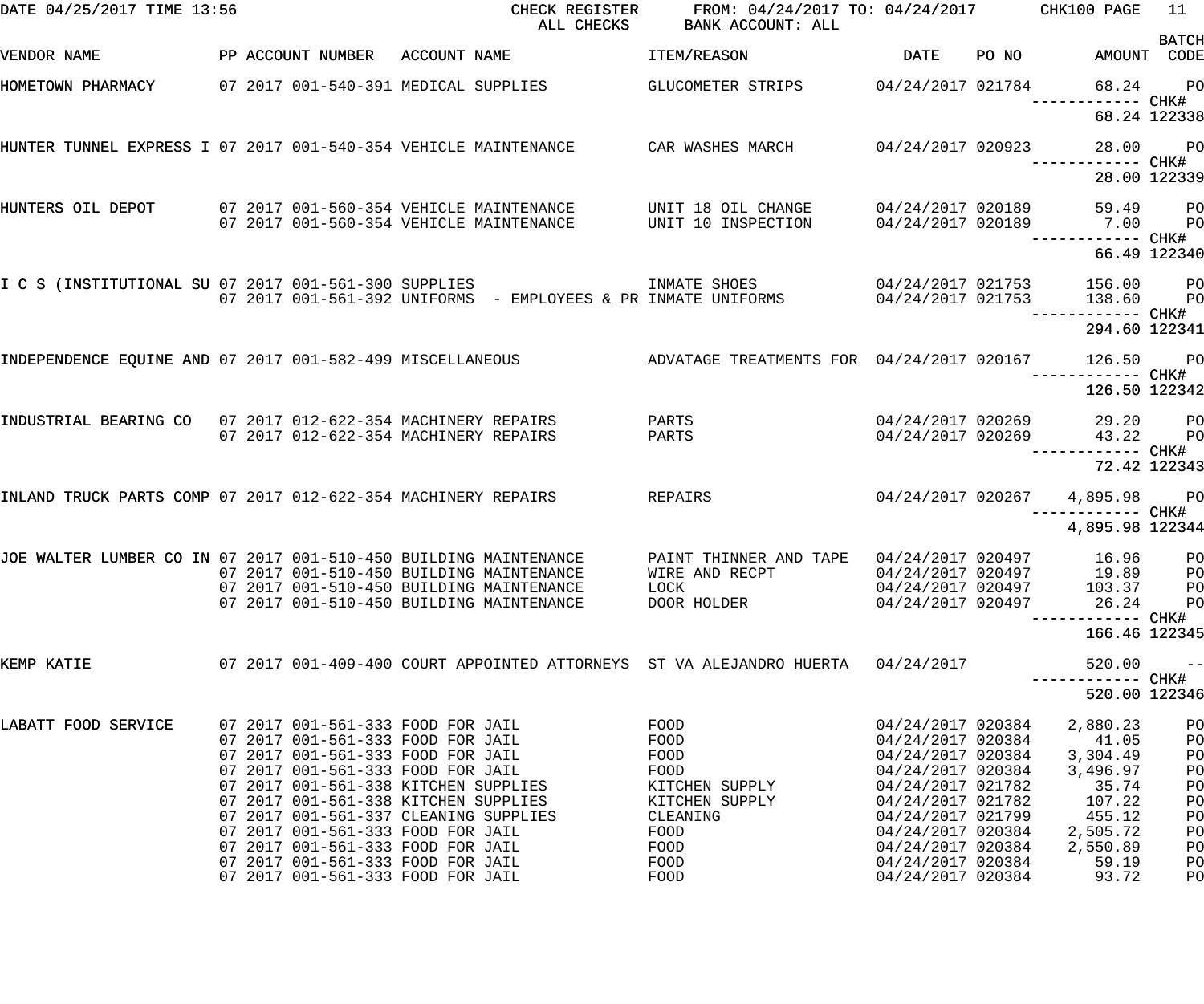| DATE 04/25/2017 TIME 13:56                                  |  | CHECK REGISTER<br>ALL CHECKS                                                                                                                                                                                  | FROM: 04/24/2017 TO: 04/24/2017 CHK100 PAGE<br>BANK ACCOUNT: ALL |                                                             |                                                  | 12             |
|-------------------------------------------------------------|--|---------------------------------------------------------------------------------------------------------------------------------------------------------------------------------------------------------------|------------------------------------------------------------------|-------------------------------------------------------------|--------------------------------------------------|----------------|
| VENDOR NAME                                                 |  | PP ACCOUNT NUMBER ACCOUNT NAME<br><b>TTEM/REASON</b>                                                                                                                                                          |                                                                  | <b>DATE</b>                                                 | PO NO AMOUNT CODE                                | <b>BATCH</b>   |
|                                                             |  |                                                                                                                                                                                                               |                                                                  |                                                             | 15,530.34 122347                                 |                |
|                                                             |  | LAKE KIOWA MEDICAL CLIN 07 2017 001-561-391 PRISONER MEDICAL CARE       MAY 2017                                                                                                                              |                                                                  |                                                             | 04/24/2017 020616 3,000.00 PO                    |                |
|                                                             |  |                                                                                                                                                                                                               |                                                                  |                                                             | 3,000.00 122348                                  |                |
|                                                             |  | LANDMARK BANK NA 2017 001-427-310 OFFICE SUPPLIES CASH BOND CHECK ORDER 04/24/2017 021763 47.86 PO                                                                                                            |                                                                  |                                                             |                                                  | 47.86 122349   |
|                                                             |  | LEWIS DOUGLAS T MD 07 2017 001-540-491 EMS MEDICAL DIRECTOR MAY 2017                                                                                                                                          |                                                                  |                                                             | 04/24/2017 020691  1,808.33  PO                  |                |
|                                                             |  | 07 2017 001-409-491 COUNTY HEALTH DOCTOR MAY 2017                                                                                                                                                             |                                                                  |                                                             | 04/24/2017 020690 50.00 PO                       |                |
|                                                             |  | LIBERTY RESOURCES FAMIL 08 2017 020-583-324 COMMUNITY BASED SERVICES SERVICES                                                                                                                                 |                                                                  |                                                             | 1,858.33 122350<br>04/24/2017 021809 7,500.00 PO |                |
|                                                             |  |                                                                                                                                                                                                               |                                                                  |                                                             | ------------ CHK#<br>7,500.00 122351             |                |
| LIBRARY IDEAS LLC 07 2017 001-650-590 BOOKS                 |  |                                                                                                                                                                                                               |                                                                  |                                                             | ------------ CHK#                                |                |
|                                                             |  |                                                                                                                                                                                                               |                                                                  |                                                             | 126.00 122352                                    |                |
| LUBE WORKS                                                  |  | 07 2017 001-561-354 VEHICLE MAINTENANCE<br>07 2017 001-560-354 VEHICLE MAINTENANCE<br>07 2017 001-560-354 VEHICLE MAINTENANCE                                                                                 | INSPECTION<br>UNIT 32 OIL CHANGE<br>UNIT 11 OIL CHANGE           | 04/24/2017 020558<br>04/24/2017 020199<br>04/24/2017 020199 | 7.00<br>33.02<br>42.38                           | PO<br>PO<br>PO |
|                                                             |  | 07 2017 001-560-354 VEHICLE MAINTENANCE<br>07 2017 001-561-354 VEHICLE MAINTENANCE<br>07 2017 001-561-354 VEHICLE MAINTENANCE                                                                                 | UNIT 41 OIL CHANGE<br>OIL CHANGE UNIT 20<br>OIL CHANGE           | 04/24/2017 020199<br>04/24/2017 020558<br>04/24/2017 020558 | 53.58<br>57.18<br>57.18                          | PO<br>PO<br>PO |
|                                                             |  | 07 2017 001-561-354 VEHICLE MAINTENANCE                                                                                                                                                                       | OIL CHANGE                                                       | 04/24/2017 020558                                           | 53.57<br>---------- CHK#                         | PO             |
|                                                             |  |                                                                                                                                                                                                               |                                                                  |                                                             | 303.91 122353                                    |                |
| MANNING NANCY                                               |  | 07 2017 001-409-400 COURT APPOINTED ATTORNEYS ST VS HOLLY N BUTLER<br>07 2017 001-409-400 COURT APPOINTED ATTORNEYS ST VS MANDA C HARRIS<br>07 2017 001-409-400 COURT APPOINTED ATTORNEYS ST VS KEVIN M CLARK |                                                                  | 04/24/2017<br>04/24/2017<br>04/24/2017                      | 300.00<br>$400.00$ --<br>$450.00$ --             | $-$            |
|                                                             |  |                                                                                                                                                                                                               |                                                                  |                                                             | 1,150.00 122354                                  |                |
| MARTINDALE CODY                                             |  | 07 2017 001-407-466 SAFE ROOM GRANT EXPENSE SAFE ROOM GRANT REIMBURS 04/24/2017 021556                                                                                                                        |                                                                  |                                                             | 2,611.50 PO<br>----------- CHK#                  |                |
|                                                             |  |                                                                                                                                                                                                               |                                                                  |                                                             | 2,611.50 122355                                  |                |
| MEADOR-CLEMENT-KEEL FUN 07 2017 001-409-418 AUTOPSY EXPENSE |  |                                                                                                                                                                                                               | GEORGE WEST, JR                                                  | 04/24/2017 020328                                           | 400.00 PO<br>-----------  CHK#<br>400.00 122356  |                |
| MEROLLA PADDY                                               |  | 07 2017 001-407-466 SAFE ROOM GRANT EXPENSE     SAFE ROOM GRANT REIMBURS 04/24/2017 021555                                                                                                                    |                                                                  |                                                             | 1,685.00 PO                                      |                |
|                                                             |  |                                                                                                                                                                                                               |                                                                  |                                                             | 1,685.00 122357                                  |                |
| METAL SALES INC                                             |  | 07 2017 013-623-300 SUPPLIES & HARDWARE                                                                                                                                                                       | SAFETY GLASSES                                                   | 04/24/2017 020409                                           | 14.00                                            | PО             |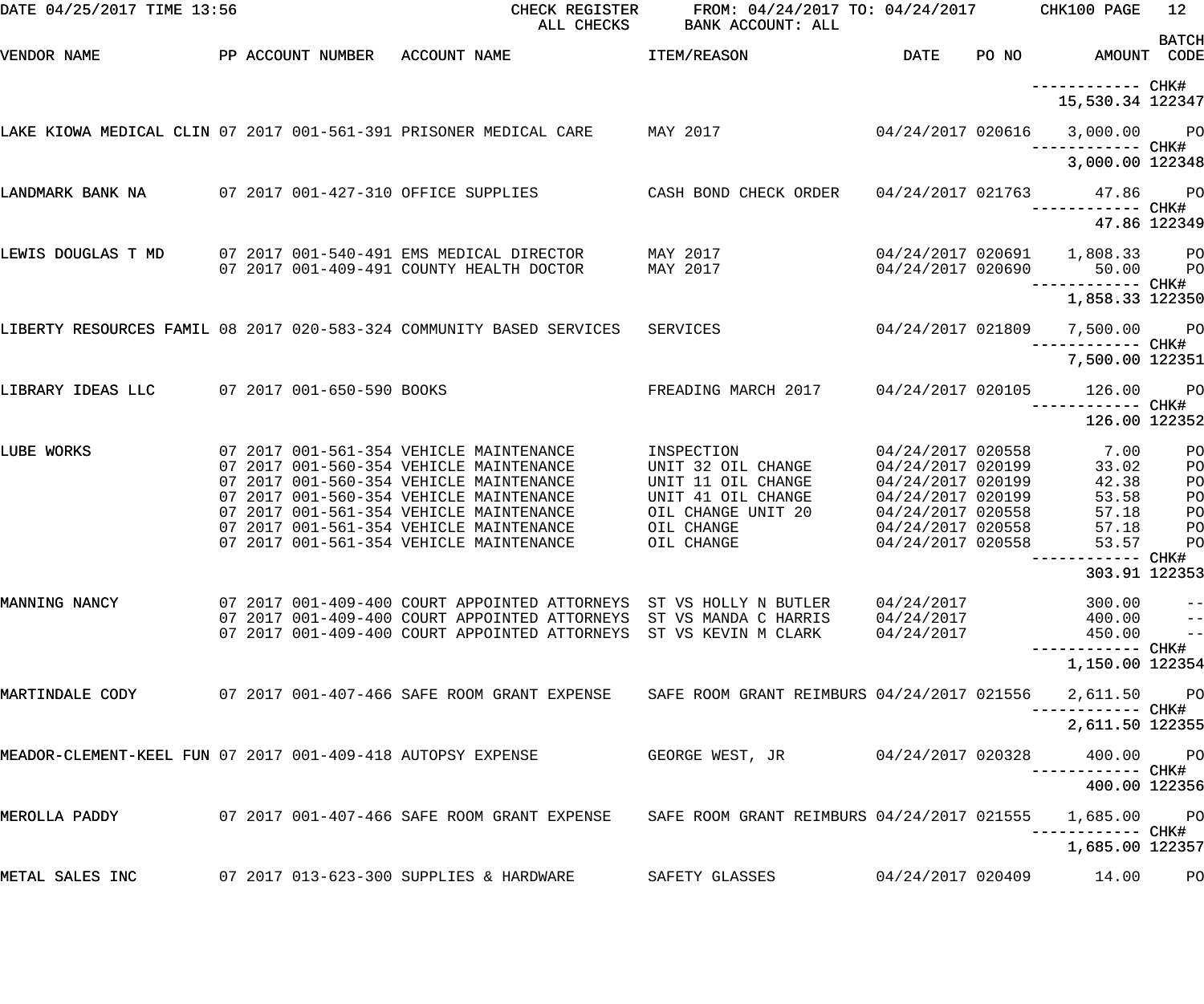| DATE 04/25/2017 TIME 13:56                                    |  |                                | CHECK REGISTER<br>ALL CHECKS                                                                                              | FROM: 04/24/2017 TO: 04/24/2017 CHK100 PAGE<br>BANK ACCOUNT: ALL |                   |       |                                      | 13                       |
|---------------------------------------------------------------|--|--------------------------------|---------------------------------------------------------------------------------------------------------------------------|------------------------------------------------------------------|-------------------|-------|--------------------------------------|--------------------------|
| <b>VENDOR NAME</b>                                            |  |                                | PP ACCOUNT NUMBER ACCOUNT NAME                                                                                            | ITEM/REASON                                                      | DATE              | PO NO | AMOUNT                               | <b>BATCH</b><br>CODE     |
|                                                               |  |                                |                                                                                                                           |                                                                  |                   |       |                                      |                          |
|                                                               |  |                                | 07 2017 013-623-300 SUPPLIES & HARDWARE                                                                                   | PARTS                                                            | 04/24/2017 020409 |       | 50.00                                | P <sub>O</sub>           |
|                                                               |  |                                | 07 2017 001-510-450 BUILDING MAINTENANCE                                                                                  | 1 1/2 14 GAG                                                     | 04/24/2017 021504 |       | 19.44                                | P <sub>O</sub>           |
|                                                               |  |                                |                                                                                                                           |                                                                  |                   |       | ------ CHK#                          |                          |
|                                                               |  |                                |                                                                                                                           |                                                                  |                   |       |                                      | 83.44 122358             |
| MIDWEST TAPE LLC                                              |  |                                | 07 2017 001-650-592 AUDIO VISUAL MATERIAL                                                                                 | SING                                                             |                   |       | 04/24/2017 020176 24.64              | PO <sub>1</sub>          |
|                                                               |  |                                | 07 2017 001-650-592 AUDIO VISUAL MATERIAL                                                                                 | ALEX AND ELIZA                                                   |                   |       | 04/24/2017 020176 104.97             | P <sub>O</sub>           |
|                                                               |  |                                | 07 2017 001-650-592 AUDIO VISUAL MATERIAL                                                                                 | HIDDEN FIGURES                                                   | 04/24/2017 020176 |       | 59.92                                | PO                       |
|                                                               |  |                                |                                                                                                                           |                                                                  |                   |       | 189.53 122359                        |                          |
|                                                               |  |                                |                                                                                                                           |                                                                  |                   |       |                                      |                          |
| MOSIER ELIZABETH                                              |  |                                | 07 2017 001-407-466 SAFE ROOM GRANT EXPENSE SAFE ROOM GRANT REIMBURS 04/24/2017 021554                                    |                                                                  |                   |       | 2,001.57                             | <b>PO</b>                |
|                                                               |  |                                |                                                                                                                           |                                                                  |                   |       | ------------ CHK#<br>2,001.57 122360 |                          |
|                                                               |  |                                |                                                                                                                           |                                                                  |                   |       |                                      |                          |
| MOSS JAMES ATTORNEY                                           |  |                                | 07 2017 001-409-400 COURT APPOINTED ATTORNEYS ST VS CORNISHE SHEMWELL 04/24/2017                                          |                                                                  |                   |       | 600.00                               | $\overline{\phantom{a}}$ |
|                                                               |  |                                | 07 2017 001-409-400 COURT APPOINTED ATTORNEYS ST VS SHAWNA L PERRY                                                        |                                                                  | 04/24/2017        |       | 725.00                               | $\overline{a}$           |
|                                                               |  |                                |                                                                                                                           |                                                                  |                   |       |                                      |                          |
|                                                               |  |                                |                                                                                                                           |                                                                  |                   |       | 1,325.00 122361                      |                          |
|                                                               |  |                                | MUNICIPAL EMERGENCY SER 07 2017 001-540-574 MEDICAL EQUIPMENT-CAPITAL COMBI EXTRICATION TOOLS 04/24/2017 021785 17,000.00 |                                                                  |                   |       |                                      | PO <sub>1</sub>          |
|                                                               |  |                                |                                                                                                                           |                                                                  |                   |       |                                      |                          |
|                                                               |  |                                |                                                                                                                           |                                                                  |                   |       | 17,000.00 122362                     |                          |
| <b>NAFECO</b>                                                 |  |                                | 07 2017 001-540-499 MISCELLANEOUS                                                                                         | SHIPPING                                                         | 04/24/2017 021702 |       | 15.00                                | P <sub>O</sub>           |
|                                                               |  |                                | 07 2017 001-540-499 MISCELLANEOUS                                                                                         | GOOSENECK LED LAMP                                               | 04/24/2017 021702 |       | 106.99                               | PO                       |
|                                                               |  |                                | 07 2017 001-540-354 VEHICLE MAINTENANCE                                                                                   | EXTRICATION TOOLS MOUNTS 04/24/2017 021638                       |                   |       | 662.17                               | PO                       |
|                                                               |  |                                | 07 2017 001-540-354 VEHICLE MAINTENANCE                                                                                   | SHIPPING                                                         | 04/24/2017 021638 |       | 45.00                                | PO                       |
|                                                               |  | 07 2017 001-540-392 UNIFORMS   |                                                                                                                           | UNIFORMS                                                         | 04/24/2017 020243 |       | 104.64                               | P <sub>O</sub>           |
|                                                               |  |                                |                                                                                                                           |                                                                  |                   |       | 933.80 122363                        |                          |
|                                                               |  |                                |                                                                                                                           |                                                                  |                   |       |                                      |                          |
|                                                               |  |                                | NEIGHBORS HEATHER 607 2017 001-407-466 SAFE ROOM GRANT EXPENSE 6 SAFE ROOM GRANT REIMBURS 04/24/2017 021553 2,081.63 PO   |                                                                  |                   |       |                                      |                          |
|                                                               |  |                                |                                                                                                                           |                                                                  |                   |       | 2,081.63 122364                      |                          |
|                                                               |  |                                |                                                                                                                           |                                                                  |                   |       |                                      |                          |
| NOAH'S ARK                                                    |  | 07 2017 001-645-485 NOAH'S ARK |                                                                                                                           | MARCH 2017                                                       | 04/24/2017 020564 |       | 2,250.00 PO                          |                          |
|                                                               |  |                                |                                                                                                                           |                                                                  |                   |       | 2,250.00 122365                      |                          |
|                                                               |  |                                |                                                                                                                           |                                                                  |                   |       |                                      |                          |
| NORTEX COMMUNICATIONS I 07 2017 001-503-306 CONTRACT SERVICES |  |                                |                                                                                                                           | TECH SUPPORT                                                     | 04/24/2017 020683 |       | 85.00 PO                             |                          |
|                                                               |  |                                |                                                                                                                           |                                                                  |                   |       | ----------- CHK#                     |                          |
|                                                               |  |                                |                                                                                                                           |                                                                  |                   |       | 85.00 122366                         |                          |
| NORTEX COMMUNICATIONS P 07 2017 038-458-420 TELEPHONE         |  |                                |                                                                                                                           | JP4 PHONE & INTERNET                                             | 04/24/2017        |       | 242.99                               | $\sim$ $-$               |
|                                                               |  |                                |                                                                                                                           |                                                                  |                   |       |                                      |                          |
|                                                               |  |                                |                                                                                                                           |                                                                  |                   |       | 242.99 122367                        |                          |
| NORTH TEXAS CRUSHED STO 07 2017 012-622-302 GRAVEL            |  |                                |                                                                                                                           | GRADE 2 BASE                                                     |                   |       | 04/24/2017 020233 3,216.72           | P <sub>O</sub>           |
|                                                               |  | 07 2017 012-622-302 GRAVEL     |                                                                                                                           | GRADE 2 BASE                                                     |                   |       | 04/24/2017 020233 5,037.48           | P <sub>O</sub>           |
|                                                               |  | 07 2017 014-624-302 GRAVEL     |                                                                                                                           | GRADE 2 BASE                                                     | 04/24/2017 020323 |       | 10,228.92                            | P <sub>O</sub>           |
|                                                               |  | 07 2017 013-623-302 GRAVEL     |                                                                                                                           | GRADE 2 BASE                                                     | 04/24/2017 020446 |       | 2,078.70                             | P <sub>O</sub>           |
|                                                               |  |                                |                                                                                                                           |                                                                  |                   |       | 20,561.82 122368                     |                          |
|                                                               |  |                                |                                                                                                                           |                                                                  |                   |       |                                      |                          |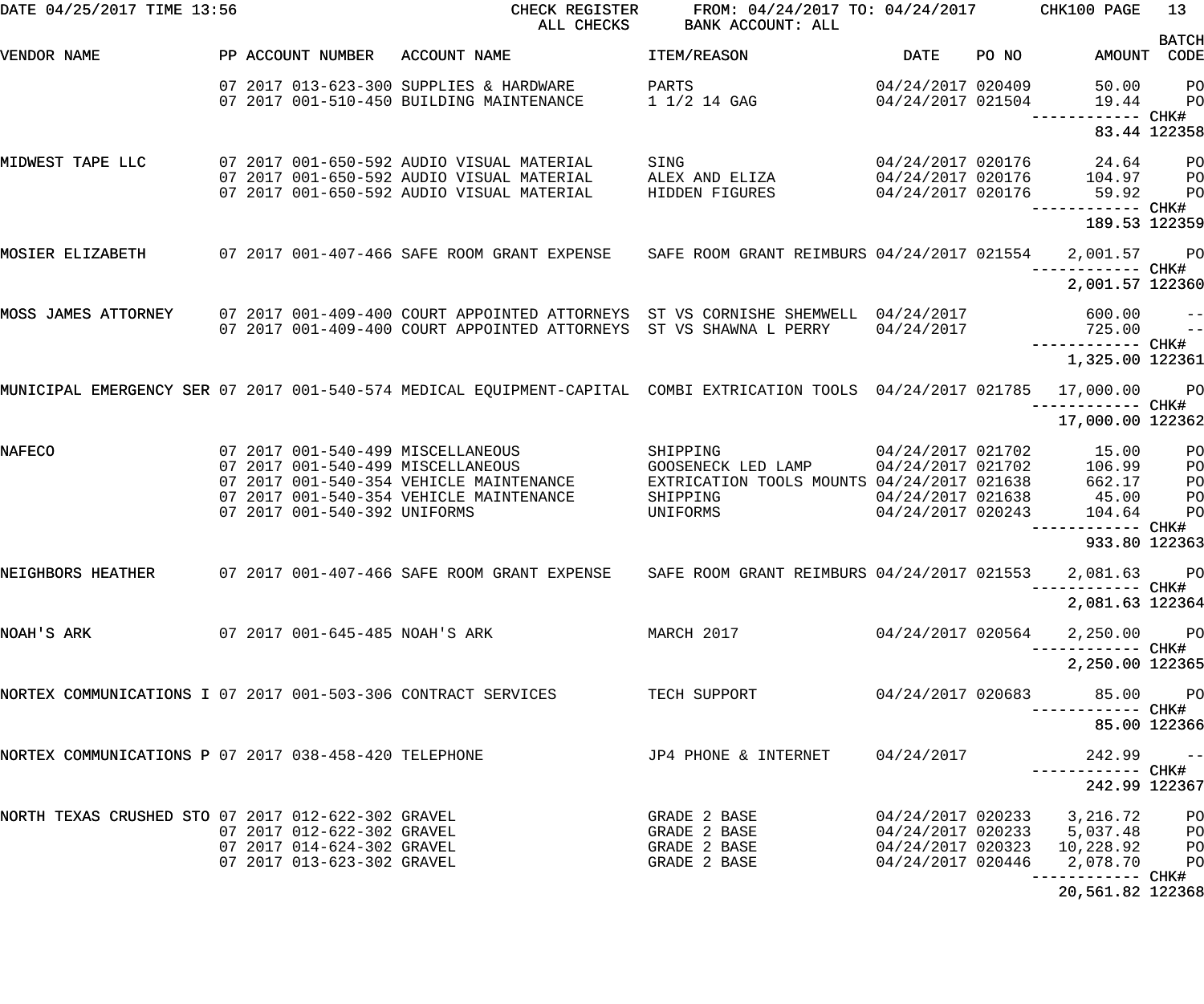| DATE 04/25/2017 TIME 13:56                        |  |                              | CHECK REGISTER<br>ALL CHECKS                                                                          | FROM: 04/24/2017 TO: 04/24/2017<br>BANK ACCOUNT: ALL   |                   |       | CHK100 PAGE                | 14                   |
|---------------------------------------------------|--|------------------------------|-------------------------------------------------------------------------------------------------------|--------------------------------------------------------|-------------------|-------|----------------------------|----------------------|
| VENDOR NAME                                       |  | PP ACCOUNT NUMBER            | ACCOUNT NAME                                                                                          | ITEM/REASON                                            | <b>DATE</b>       | PO NO | AMOUNT                     | <b>BATCH</b><br>CODE |
|                                                   |  |                              | O'REILLY AUTOMOTIVE INC 07 2017 012-622-354 MACHINERY REPAIRS                                         | PARTS                                                  | 04/24/2017 020260 |       | 12.72                      | PO                   |
|                                                   |  |                              | 07 2017 012-622-354 MACHINERY REPAIRS                                                                 | PARTS                                                  | 04/24/2017 020260 |       | 19.28                      | PO                   |
|                                                   |  |                              | 07 2017 012-622-354 MACHINERY REPAIRS                                                                 | PUMP                                                   | 04/24/2017 020260 |       | 1,439.90                   | PO                   |
|                                                   |  |                              |                                                                                                       |                                                        |                   |       | -––––––– CHK#              |                      |
|                                                   |  |                              |                                                                                                       |                                                        |                   |       | 1,471.90 122369            |                      |
| OFFICE DEPOT                                      |  |                              | 07 2017 001-560-310 OFFICE SUPPLIES                                                                   | CABINET                                                | 04/24/2017 021696 |       | 179.99                     | PO                   |
|                                                   |  |                              | 07 2017 001-409-355 FURNITURE & FIXTURES                                                              | FILING CABINETS FOR COUN 04/24/2017 021709             |                   |       | 2,559.96                   | PO                   |
|                                                   |  |                              | 07 2017 001-476-310 OFFICE SUPPLIES                                                                   | OFFICE SUPPLIES                                        | 04/24/2017 021691 |       | 229.99                     | PO                   |
|                                                   |  |                              | 07 2017 001-476-310 OFFICE SUPPLIES                                                                   | OFFICE SUPPLIES                                        | 04/24/2017 021691 |       | 39.98                      | PO                   |
|                                                   |  |                              | 07 2017 001-476-310 OFFICE SUPPLIES                                                                   | FLASHDRIVES, MEDIA BAGS, 04/24/2017 021691             |                   |       | 33.06                      | PO                   |
|                                                   |  |                              | 07 2017 001-450-310 OFFICE SUPPLIES                                                                   | OFFICE SUPPLIES                                        | 04/24/2017 021694 |       | 9.70                       | PO                   |
|                                                   |  |                              | 07 2017 001-450-310 OFFICE SUPPLIES                                                                   | OFFICE SUPPLIES                                        | 04/24/2017 021694 |       | 22.97                      | PO                   |
|                                                   |  |                              | 07 2017 001-450-310 OFFICE SUPPLIES                                                                   | MISC OFFICE SUPPLIES                                   | 04/24/2017 021694 |       | 78.86                      | PO                   |
|                                                   |  |                              | 07 2017 001-540-310 OFFICE SUPPLIES                                                                   | OFFICE SUPPLIES                                        | 04/24/2017 021716 |       | 20.29                      | PO                   |
|                                                   |  |                              | 07 2017 001-540-310 OFFICE SUPPLIES                                                                   | OFFICE SUPPLIES                                        | 04/24/2017 021716 |       | 45.39                      | PO                   |
|                                                   |  |                              | 07 2017 001-403-310 OFFICE SUPPLIES                                                                   | TISSUE KLEENEX                                         | 04/24/2017 021700 |       | 9.95                       | PO                   |
|                                                   |  |                              | 07 2017 001-403-310 OFFICE SUPPLIES                                                                   | CORRECTION TAPE                                        | 04/24/2017 021700 |       | 6.48                       | PO                   |
|                                                   |  |                              | 07 2017 001-427-310 OFFICE SUPPLIES                                                                   | TONER FOR PRINTERS BACK 04/24/2017 021700              |                   |       | 123.46                     | PO                   |
|                                                   |  |                              | 07 2017 001-427-310 OFFICE SUPPLIES                                                                   | JURY CARD STOCK                                        | 04/24/2017 021700 |       | 41.46                      | PO                   |
|                                                   |  |                              | 07 2017 001-427-310 OFFICE SUPPLIES                                                                   | PROBATE PROJECT FOLDERS 04/24/2017 021700              |                   |       | 88.20                      | PO                   |
|                                                   |  |                              | 07 2017 001-403-310 OFFICE SUPPLIES                                                                   | CORRECTION TAPE                                        | 04/24/2017 021700 |       | 6.48                       | PO                   |
|                                                   |  |                              | 07 2017 001-403-310 OFFICE SUPPLIES                                                                   | COLOR FF LTR                                           | 04/24/2017 021700 |       | 11.72                      | PO                   |
|                                                   |  |                              | 07 2017 001-403-310 OFFICE SUPPLIES                                                                   | INK FOR TIME STAMP                                     | 04/24/2017 021700 |       | 5.79                       | PO                   |
|                                                   |  |                              | 07 2017 001-403-310 OFFICE SUPPLIES                                                                   | INK FOR STAMPS                                         | 04/24/2017 021700 |       | 5.99                       | PO                   |
|                                                   |  |                              | 07 2017 001-458-310 OFFICE SUPPLIES                                                                   | <b>BINDERS</b>                                         | 04/24/2017 021741 |       | 27.98                      | PO                   |
|                                                   |  |                              | 07 2017 001-458-310 OFFICE SUPPLIES                                                                   | POST IT NOTES                                          | 04/24/2017 021741 |       | 4.60                       | PO                   |
|                                                   |  |                              | 07 2017 001-458-310 OFFICE SUPPLIES                                                                   | TONER                                                  | 04/24/2017 021741 |       | 117.99                     | PO                   |
|                                                   |  |                              | 07 2017 001-458-310 OFFICE SUPPLIES                                                                   | LABELS                                                 | 04/24/2017 021741 |       | 6.30                       | PO                   |
|                                                   |  |                              |                                                                                                       |                                                        |                   |       |                            |                      |
|                                                   |  | 07 2017 038-458-300 SUPPLIES |                                                                                                       | TONER                                                  | 04/24/2017 021741 |       | 348.99                     | PO                   |
|                                                   |  |                              | 07 2017 001-409-310 OFFICE SUPPLIES                                                                   | COPY PAPER                                             | 04/24/2017 021728 |       | 2,200.00                   | PO                   |
|                                                   |  |                              | 07 2017 001-403-310 OFFICE SUPPLIES                                                                   | BLUE INK PENS                                          | 04/24/2017 021700 |       | 15.44                      | PO                   |
|                                                   |  |                              |                                                                                                       |                                                        |                   |       |                            |                      |
|                                                   |  |                              |                                                                                                       |                                                        |                   |       | 6, 241.02 122370           |                      |
|                                                   |  |                              | OMNIBASE SERVICES OF TE 07 2017 001-209-200 OMNI BASE SERVICES PAYABLE QTR 1 JP1                      |                                                        | 04/24/2017        |       |                            |                      |
|                                                   |  |                              | 07 2017 001-209-200 OMNI BASE SERVICES PAYABLE JP 4 OTR 1                                             |                                                        | 04/24/2017        |       | 780.00 −−<br>264.00 −−     |                      |
|                                                   |  |                              |                                                                                                       |                                                        |                   |       |                            |                      |
|                                                   |  |                              |                                                                                                       |                                                        |                   |       | 1,044.00 122371            |                      |
|                                                   |  |                              | ONEY JEROMIE ATTORNEY 07 2017 001-409-400 COURT APPOINTED ATTORNEYS ST VS KENNETH A CARDEN 04/24/2017 |                                                        |                   |       | $325.00 - -$               |                      |
|                                                   |  |                              |                                                                                                       |                                                        |                   |       | 325.00 122372              |                      |
|                                                   |  |                              |                                                                                                       | WIRE NEW JP OFFICES IN A 04/24/2017 020917 1,144.74 PO |                   |       |                            |                      |
|                                                   |  |                              |                                                                                                       |                                                        |                   |       | 1,144.74 122373            |                      |
|                                                   |  |                              |                                                                                                       |                                                        |                   |       |                            |                      |
| PATTILLO BROWN & HILL L 07 2017 001-409-401 AUDIT |  |                              |                                                                                                       | FY 16 AUDIT                                            | 04/24/2017 021783 |       | 19,000.00 PO               |                      |
|                                                   |  |                              |                                                                                                       |                                                        |                   |       | 19,000.00 122374           |                      |
|                                                   |  |                              |                                                                                                       |                                                        |                   |       |                            |                      |
|                                                   |  |                              | PEGASUS SCHOOLS INC 08 2017 020-570-329 RESIDENTIAL SERVICE PLACEMENT TR                              |                                                        |                   |       | 04/24/2017 020698 4,030.00 | $P$ O                |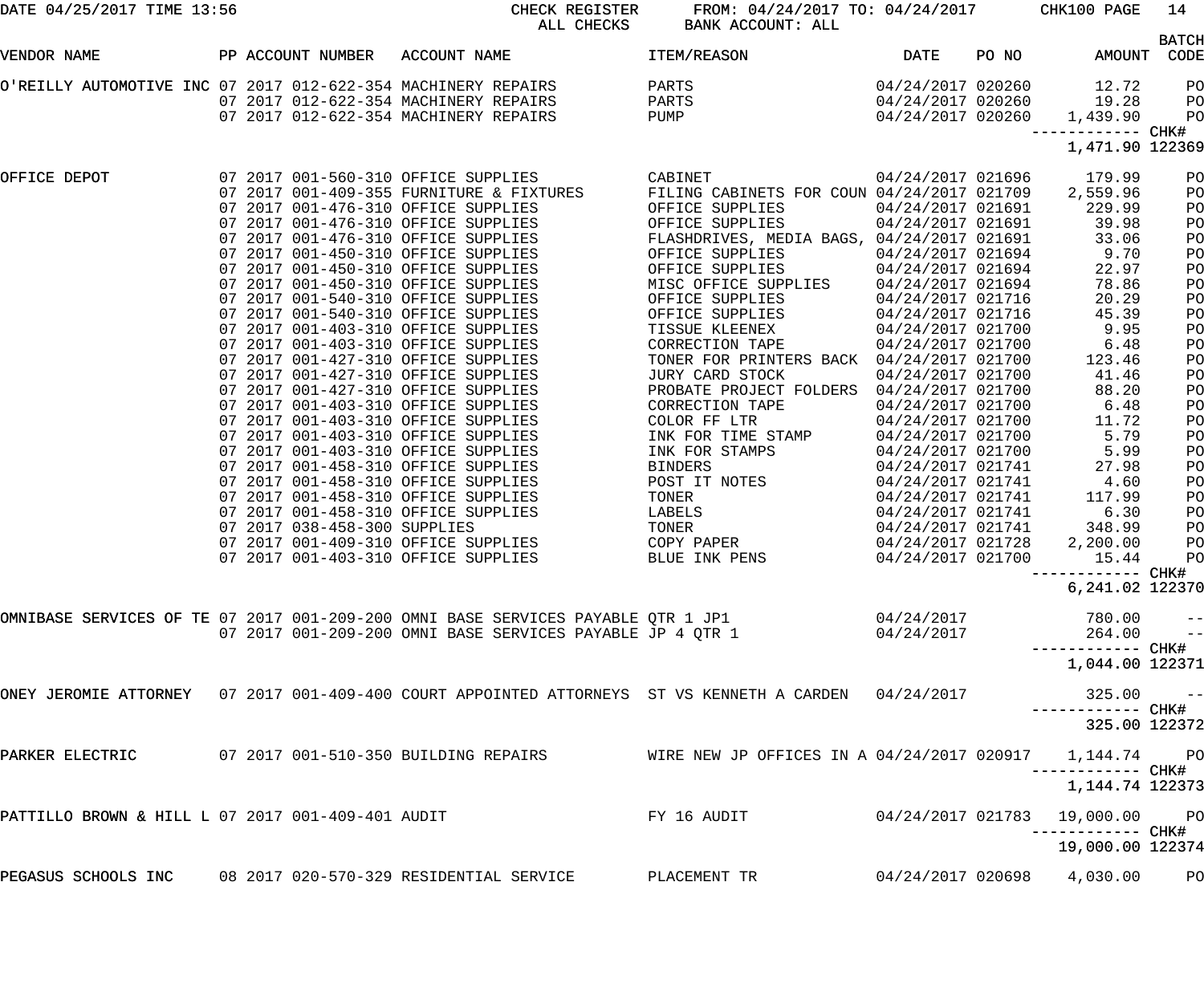| DATE 04/25/2017 TIME 13:56                                        |  |                              |                                                                                                                               | CHECK REGISTER<br>ALL CHECKS                                                                 | FROM: 04/24/2017 TO: 04/24/2017 CHK100 PAGE<br>BANK ACCOUNT: ALL                                                                                                       |                                        |       |                                                             | 15                               |
|-------------------------------------------------------------------|--|------------------------------|-------------------------------------------------------------------------------------------------------------------------------|----------------------------------------------------------------------------------------------|------------------------------------------------------------------------------------------------------------------------------------------------------------------------|----------------------------------------|-------|-------------------------------------------------------------|----------------------------------|
| VENDOR NAME                                                       |  |                              | PP ACCOUNT NUMBER ACCOUNT NAME                                                                                                |                                                                                              | ITEM/REASON                                                                                                                                                            | DATE                                   | PO NO | AMOUNT CODE                                                 | <b>BATCH</b>                     |
|                                                                   |  |                              |                                                                                                                               |                                                                                              |                                                                                                                                                                        |                                        |       | ------------ CHK#<br>4,030.00 122375                        |                                  |
| PERDUE, BRANDON, FIELDER, 07 2017 001-209-000 COLLECTIONS PAYABLE |  |                              | 07 2017 001-209-000 COLLECTIONS PAYABLE<br>07 2017 001-209-000 COLLECTIONS PAYABLE<br>07 2017 001-209-000 COLLECTIONS PAYABLE |                                                                                              | MARCH 2017 - JP 1 04/24/2017 020884<br>MARCH 2017 - JP 4 04/24/2017 020884<br>MARCH 2017 - DISTRICT CL 04/24/2017 020884<br>MARCH 2017 - COUNTY CLER 04/24/2017 020884 |                                        |       | 4,222.29<br>1,782.92<br>502.64<br>1,341.99                  | PО<br>PО<br>PО<br>PO             |
| PETTIT MACHINERY INC                                              |  |                              | 07 2017 011-621-354 MACHINERY REPAIRS                                                                                         | 07 2017 001-510-335 MACHINERY REPAIR                                                         | FREASH CAB<br>PARTS                                                                                                                                                    | 04/24/2017 020496<br>04/24/2017 020136 |       | 7,849.84 122376<br>15.95<br>71.73                           | PО<br>P <sub>O</sub>             |
|                                                                   |  |                              |                                                                                                                               |                                                                                              |                                                                                                                                                                        |                                        |       | 87.68 122377                                                |                                  |
| PINNACLE HEALTH TECHNOL 07 2017 001-560-492 PHYSICAL              |  | 07 2017 001-560-492 PHYSICAL |                                                                                                                               | 07 2017 001-498-490 PRE-EMPLOYMENT PHYSICALS<br>07 2017 001-498-490 PRE-EMPLOYMENT PHYSICALS | DENNISON, RODRIGUEZ, JEZ 04/24/2017 021757<br>DENNISON, RODRIGUEZ, JEZ 04/24/2017 021757                                                                               |                                        |       | 65.00<br>150.00<br>65.00<br>150.00                          | PО<br>PО<br>PО<br>P <sub>O</sub> |
|                                                                   |  |                              |                                                                                                                               |                                                                                              |                                                                                                                                                                        |                                        |       | 430.00 122378                                               |                                  |
| POWER PLAN OIB                                                    |  |                              | 07 2017 014-624-354 MACHINERY REPAIRS                                                                                         |                                                                                              | SPRINGS                                                                                                                                                                | 04/24/2017 020165                      |       | 47.37<br>47.37 122379                                       | <b>PO</b>                        |
| PROGRESSIVE WASTE SOLUT 07 2017 001-510-442 WATER                 |  |                              | 07 2017 011-621-301 TRASH DISPOSAL                                                                                            |                                                                                              | EMS TRASH<br>PCT 1 TRASH                                                                                                                                               | 04/24/2017<br>04/24/2017               |       | 106.22<br>154.69                                            | $ -$<br>$\sim$ $-$               |
|                                                                   |  |                              |                                                                                                                               |                                                                                              |                                                                                                                                                                        |                                        |       | 260.91 122380                                               |                                  |
| RAMON EMMA GUZMAN                                                 |  |                              |                                                                                                                               |                                                                                              | 07 2017 001-409-400 COURT APPOINTED ATTORNEYS ST VS LASHARA PITTS                                                                                                      | 04/24/2017                             |       | 400.00<br>400.00 122381                                     | $\qquad \qquad -$                |
| RECORDED BOOKS LLC 07 2017 001-650-590 BOOKS                      |  | 07 2017 001-650-590 BOOKS    |                                                                                                                               |                                                                                              | EBOOKS<br>CREDIT MEMO                                                                                                                                                  | 04/24/2017                             |       | 04/24/2017 021542 11.99 PO<br>$2.40-$ --                    |                                  |
|                                                                   |  |                              |                                                                                                                               |                                                                                              |                                                                                                                                                                        |                                        |       | ----------- CHK#                                            | 9.59 122382                      |
| RECOVERY HEALTHCARE COR 07 2017 001-570-499 MISCELLANEOUS         |  |                              |                                                                                                                               |                                                                                              | MONITORING KC                                                                                                                                                          | 04/24/2017 020998                      |       | 302.50 PO                                                   |                                  |
|                                                                   |  |                              |                                                                                                                               |                                                                                              |                                                                                                                                                                        |                                        |       | 302.50 122383                                               |                                  |
| RED RIVER FARM CO-OP IN 07 2017 001-475-330 FUEL                  |  | 07 2017 001-560-330 FUEL     |                                                                                                                               |                                                                                              | MARCH 2017<br>MARCH 2017                                                                                                                                               |                                        |       | 04/24/2017 020589 40.69 PO<br>04/24/2017 020223 8,813.89 PO |                                  |
|                                                                   |  |                              |                                                                                                                               |                                                                                              |                                                                                                                                                                        |                                        |       | 8,854.58 122384                                             |                                  |
| RED RIVER TRUCK REPAIR 07 2017 011-621-354 MACHINERY REPAIRS      |  |                              |                                                                                                                               |                                                                                              | PARTS                                                                                                                                                                  | 04/24/2017 020126                      |       | 946.54 PO                                                   |                                  |
|                                                                   |  |                              |                                                                                                                               |                                                                                              |                                                                                                                                                                        |                                        |       | 946.54 122385                                               |                                  |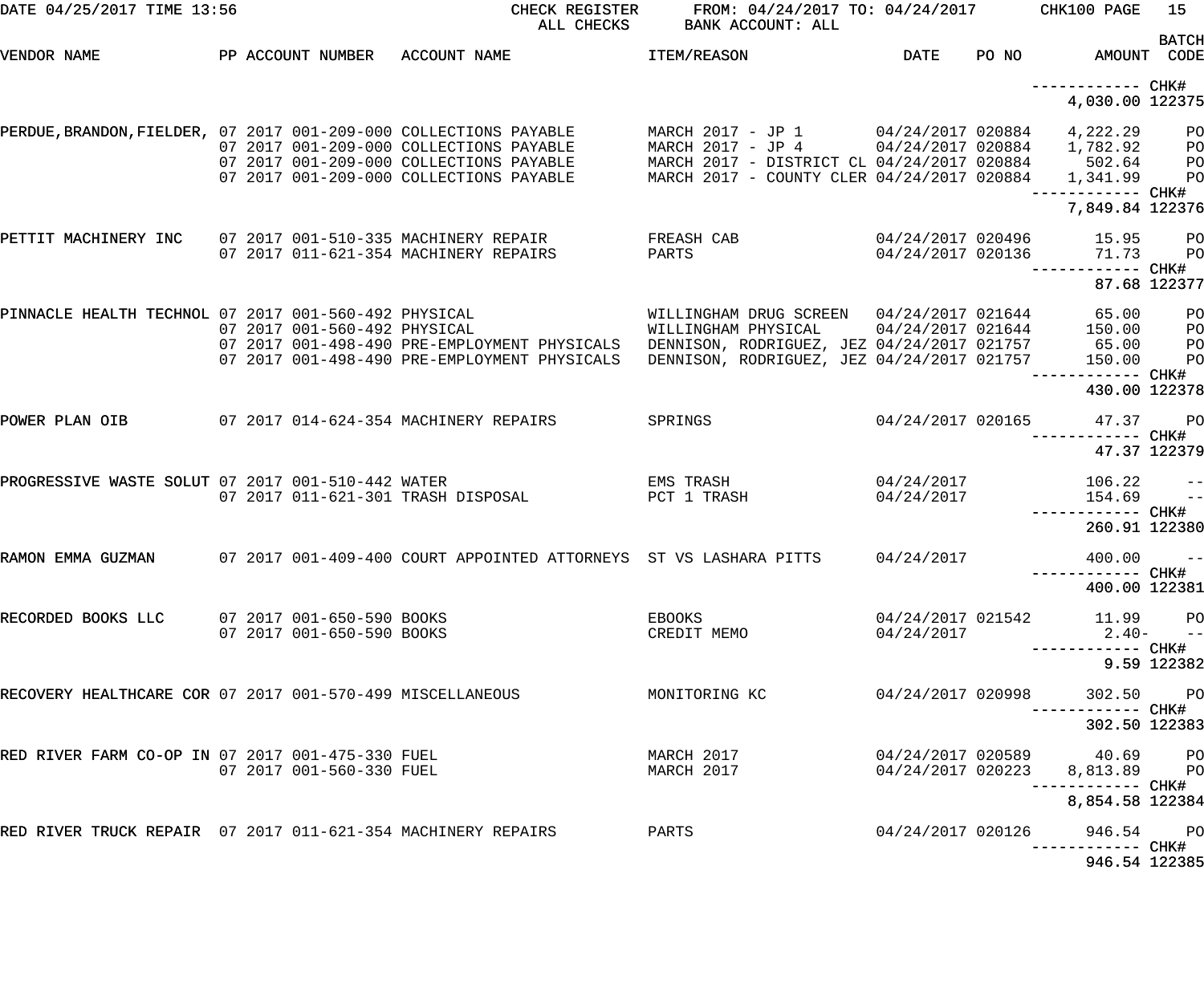| PP ACCOUNT NUMBER ACCOUNT NAME<br>DATE<br>PO NO<br>AMOUNT CODE<br>VENDOR NAME<br>ITEM/REASON<br>REINERT PAPER & CHEMICA 07 2017 001-561-337 CLEANING SUPPLIES<br>CLEANING SUPPLIES<br>04/24/2017 021748<br>492.48<br>CHK#<br>492.48 122386<br>SAM HOUSTON STATE UNIVE 08 2017 028-571-349 PROFESSIONAL FEES<br>OFFICER TRAINING<br>04/24/2017 021797<br>240.00<br>07 2017 001-561-427 CONFERENCE EXPENSE<br>JASON WADE CONFERENCE RE 04/24/2017 021828<br>250.00<br>LARRY WINTER CONFERENCE 04/24/2017 021828<br>07 2017 001-561-427 CONFERENCE EXPENSE<br>220.00<br>------------ CHK#<br>710.00 122387<br>08  2017  028-571-427  CONFERENCE EXPENSE<br>TRAINING<br>04/24/2017<br>SANDMANN CHRISTINE<br>487.81<br>487.81 122388<br>SCHAD & PULTE WELDING S 07 2017 014-624-300 SUPPLIES & HARDWARE<br>04/24/2017 020385<br><b>SUPPLIES</b><br>42.00<br>07 2017 001-510-450 BUILDING MAINTENANCE<br>MARCH 2017<br>04/24/2017 020481<br>18.00<br>07 2017 013-623-300 SUPPLIES & HARDWARE<br>CYLINDERS<br>04/24/2017 020413<br>60.00<br>07 2017 001-540-347 OXYGEN<br>CYLINDERS<br>04/24/2017 020218<br>12.00<br>07 2017 001-540-347 OXYGEN<br>OXYGEN<br>04/24/2017 020218<br>28.00<br>------------ CHK#<br>160.00 122389<br>07 2017 013-623-354 MACHINERY REPAIRS<br>04/24/2017 020411<br>SCHILLING TIRE & AUTO<br>INSPECTION<br>7.00<br>INSPECTION<br>07 2017 013-623-354 MACHINERY REPAIRS<br>04/24/2017 020411<br>7.00<br>07 2017 014-624-354 MACHINERY REPAIRS<br>INSPECTION<br>04/24/2017 020379<br>7.00<br>07 2017 013-623-303 TIRES & TIRE REPAIRS<br>REPAIR TIRE<br>04/24/2017 020411<br>35.00<br>07 2017 013-623-354 MACHINERY REPAIRS<br>INSPECTION<br>04/24/2017 020411<br>7.00<br>07 2017 013-623-354 MACHINERY REPAIRS<br>INSPECTION & WIPER BLADE 04/24/2017 020411<br>36.80<br>07 2017 013-623-303 TIRES & TIRE REPAIRS<br>REPAIR TIRE<br>04/24/2017 020411<br>30.00<br>07 2017 013-623-354 MACHINERY REPAIRS<br>INSPECTION<br>04/24/2017 020411<br>7.00<br>07 2017 013-623-354 MACHINERY REPAIRS<br>INSPECTION<br>04/24/2017 020411<br>7.00<br>07 2017 013-623-354 MACHINERY REPAIRS<br>INSPECTION<br>04/24/2017 020411<br>7.00<br>07 2017 013-623-354 MACHINERY REPAIRS<br>INSPECTION<br>04/24/2017 020411<br>7.00<br>07 2017 013-623-354 MACHINERY REPAIRS<br>04/24/2017 020411<br>INSPECTION<br>7.00<br>07 2017 013-623-354 MACHINERY REPAIRS<br>04/24/2017 020411<br>7.00<br>INSPECTION<br>07 2017 013-623-354 MACHINERY REPAIRS<br>INSPECTION<br>04/24/2017 020411<br>7.00<br>178.80 122390<br>04/24/2017 021286<br>SCOTT MERRIMAN INC<br>07 2017 001-403-310 OFFICE SUPPLIES<br>FREIGHT<br>20.00<br>07 2017 001-403-310 OFFICE SUPPLIES<br>OFFICIAL BOND RECORD BIN 04/24/2017 021286<br>162.50<br>07 2017 001-403-310 OFFICE SUPPLIES<br>FREIGHT CHARGE<br>04/24/2017 021286<br>20.00<br>07 2017 001-403-310 OFFICE SUPPLIES<br>DEPUTATION RECORD BINDER 04/24/2017 021286<br>95.93<br>------------<br>298.43 122391<br>07 2017 001-510-450 BUILDING MAINTENANCE<br>04/24/2017 020492<br>SHERWIN WILLIAMS CO<br>PAINT<br>56.87<br>------------<br>56.87 122392<br>04/24/2017 021730<br>SKREEN DOOR<br>07 2017 011-621-354 MACHINERY REPAIRS<br>DOOR DECALS<br>40.00<br>07 2017 014-624-354 MACHINERY REPAIRS<br>04/24/2017 021730<br>DOOR DECALS<br>60.00<br>------ CHK# | DATE 04/25/2017 TIME 13:56 | CHECK REGISTER<br>ALL CHECKS | FROM: 04/24/2017 TO: 04/24/2017 CHK100 PAGE<br>BANK ACCOUNT: ALL |  | 16                                                                                           |
|-----------------------------------------------------------------------------------------------------------------------------------------------------------------------------------------------------------------------------------------------------------------------------------------------------------------------------------------------------------------------------------------------------------------------------------------------------------------------------------------------------------------------------------------------------------------------------------------------------------------------------------------------------------------------------------------------------------------------------------------------------------------------------------------------------------------------------------------------------------------------------------------------------------------------------------------------------------------------------------------------------------------------------------------------------------------------------------------------------------------------------------------------------------------------------------------------------------------------------------------------------------------------------------------------------------------------------------------------------------------------------------------------------------------------------------------------------------------------------------------------------------------------------------------------------------------------------------------------------------------------------------------------------------------------------------------------------------------------------------------------------------------------------------------------------------------------------------------------------------------------------------------------------------------------------------------------------------------------------------------------------------------------------------------------------------------------------------------------------------------------------------------------------------------------------------------------------------------------------------------------------------------------------------------------------------------------------------------------------------------------------------------------------------------------------------------------------------------------------------------------------------------------------------------------------------------------------------------------------------------------------------------------------------------------------------------------------------------------------------------------------------------------------------------------------------------------------------------------------------------------------------------------------------------------------------------------------------------------------------------------------------------------------------------------------------------------------------------------------------------------------------------------------------------------------------------------------------------------------------------------------------------------------------------------|----------------------------|------------------------------|------------------------------------------------------------------|--|----------------------------------------------------------------------------------------------|
|                                                                                                                                                                                                                                                                                                                                                                                                                                                                                                                                                                                                                                                                                                                                                                                                                                                                                                                                                                                                                                                                                                                                                                                                                                                                                                                                                                                                                                                                                                                                                                                                                                                                                                                                                                                                                                                                                                                                                                                                                                                                                                                                                                                                                                                                                                                                                                                                                                                                                                                                                                                                                                                                                                                                                                                                                                                                                                                                                                                                                                                                                                                                                                                                                                                                                               |                            |                              |                                                                  |  | <b>BATCH</b>                                                                                 |
|                                                                                                                                                                                                                                                                                                                                                                                                                                                                                                                                                                                                                                                                                                                                                                                                                                                                                                                                                                                                                                                                                                                                                                                                                                                                                                                                                                                                                                                                                                                                                                                                                                                                                                                                                                                                                                                                                                                                                                                                                                                                                                                                                                                                                                                                                                                                                                                                                                                                                                                                                                                                                                                                                                                                                                                                                                                                                                                                                                                                                                                                                                                                                                                                                                                                                               |                            |                              |                                                                  |  | PO                                                                                           |
|                                                                                                                                                                                                                                                                                                                                                                                                                                                                                                                                                                                                                                                                                                                                                                                                                                                                                                                                                                                                                                                                                                                                                                                                                                                                                                                                                                                                                                                                                                                                                                                                                                                                                                                                                                                                                                                                                                                                                                                                                                                                                                                                                                                                                                                                                                                                                                                                                                                                                                                                                                                                                                                                                                                                                                                                                                                                                                                                                                                                                                                                                                                                                                                                                                                                                               |                            |                              |                                                                  |  |                                                                                              |
|                                                                                                                                                                                                                                                                                                                                                                                                                                                                                                                                                                                                                                                                                                                                                                                                                                                                                                                                                                                                                                                                                                                                                                                                                                                                                                                                                                                                                                                                                                                                                                                                                                                                                                                                                                                                                                                                                                                                                                                                                                                                                                                                                                                                                                                                                                                                                                                                                                                                                                                                                                                                                                                                                                                                                                                                                                                                                                                                                                                                                                                                                                                                                                                                                                                                                               |                            |                              |                                                                  |  | P <sub>O</sub><br>P <sub>O</sub><br>PO                                                       |
|                                                                                                                                                                                                                                                                                                                                                                                                                                                                                                                                                                                                                                                                                                                                                                                                                                                                                                                                                                                                                                                                                                                                                                                                                                                                                                                                                                                                                                                                                                                                                                                                                                                                                                                                                                                                                                                                                                                                                                                                                                                                                                                                                                                                                                                                                                                                                                                                                                                                                                                                                                                                                                                                                                                                                                                                                                                                                                                                                                                                                                                                                                                                                                                                                                                                                               |                            |                              |                                                                  |  |                                                                                              |
|                                                                                                                                                                                                                                                                                                                                                                                                                                                                                                                                                                                                                                                                                                                                                                                                                                                                                                                                                                                                                                                                                                                                                                                                                                                                                                                                                                                                                                                                                                                                                                                                                                                                                                                                                                                                                                                                                                                                                                                                                                                                                                                                                                                                                                                                                                                                                                                                                                                                                                                                                                                                                                                                                                                                                                                                                                                                                                                                                                                                                                                                                                                                                                                                                                                                                               |                            |                              |                                                                  |  | $- -$                                                                                        |
|                                                                                                                                                                                                                                                                                                                                                                                                                                                                                                                                                                                                                                                                                                                                                                                                                                                                                                                                                                                                                                                                                                                                                                                                                                                                                                                                                                                                                                                                                                                                                                                                                                                                                                                                                                                                                                                                                                                                                                                                                                                                                                                                                                                                                                                                                                                                                                                                                                                                                                                                                                                                                                                                                                                                                                                                                                                                                                                                                                                                                                                                                                                                                                                                                                                                                               |                            |                              |                                                                  |  |                                                                                              |
|                                                                                                                                                                                                                                                                                                                                                                                                                                                                                                                                                                                                                                                                                                                                                                                                                                                                                                                                                                                                                                                                                                                                                                                                                                                                                                                                                                                                                                                                                                                                                                                                                                                                                                                                                                                                                                                                                                                                                                                                                                                                                                                                                                                                                                                                                                                                                                                                                                                                                                                                                                                                                                                                                                                                                                                                                                                                                                                                                                                                                                                                                                                                                                                                                                                                                               |                            |                              |                                                                  |  | PO<br>PO<br>PO<br>PO<br>PO                                                                   |
|                                                                                                                                                                                                                                                                                                                                                                                                                                                                                                                                                                                                                                                                                                                                                                                                                                                                                                                                                                                                                                                                                                                                                                                                                                                                                                                                                                                                                                                                                                                                                                                                                                                                                                                                                                                                                                                                                                                                                                                                                                                                                                                                                                                                                                                                                                                                                                                                                                                                                                                                                                                                                                                                                                                                                                                                                                                                                                                                                                                                                                                                                                                                                                                                                                                                                               |                            |                              |                                                                  |  | PO<br>PO<br>PO<br>PO<br>PO<br>PO<br>PO<br>P <sub>O</sub><br>PO<br>PO<br>PO<br>PO<br>PO<br>PO |
|                                                                                                                                                                                                                                                                                                                                                                                                                                                                                                                                                                                                                                                                                                                                                                                                                                                                                                                                                                                                                                                                                                                                                                                                                                                                                                                                                                                                                                                                                                                                                                                                                                                                                                                                                                                                                                                                                                                                                                                                                                                                                                                                                                                                                                                                                                                                                                                                                                                                                                                                                                                                                                                                                                                                                                                                                                                                                                                                                                                                                                                                                                                                                                                                                                                                                               |                            |                              |                                                                  |  | PO<br>PO<br>PO<br>PO<br>CHK#                                                                 |
|                                                                                                                                                                                                                                                                                                                                                                                                                                                                                                                                                                                                                                                                                                                                                                                                                                                                                                                                                                                                                                                                                                                                                                                                                                                                                                                                                                                                                                                                                                                                                                                                                                                                                                                                                                                                                                                                                                                                                                                                                                                                                                                                                                                                                                                                                                                                                                                                                                                                                                                                                                                                                                                                                                                                                                                                                                                                                                                                                                                                                                                                                                                                                                                                                                                                                               |                            |                              |                                                                  |  |                                                                                              |
|                                                                                                                                                                                                                                                                                                                                                                                                                                                                                                                                                                                                                                                                                                                                                                                                                                                                                                                                                                                                                                                                                                                                                                                                                                                                                                                                                                                                                                                                                                                                                                                                                                                                                                                                                                                                                                                                                                                                                                                                                                                                                                                                                                                                                                                                                                                                                                                                                                                                                                                                                                                                                                                                                                                                                                                                                                                                                                                                                                                                                                                                                                                                                                                                                                                                                               |                            |                              |                                                                  |  | P <sub>O</sub><br>CHK#                                                                       |
|                                                                                                                                                                                                                                                                                                                                                                                                                                                                                                                                                                                                                                                                                                                                                                                                                                                                                                                                                                                                                                                                                                                                                                                                                                                                                                                                                                                                                                                                                                                                                                                                                                                                                                                                                                                                                                                                                                                                                                                                                                                                                                                                                                                                                                                                                                                                                                                                                                                                                                                                                                                                                                                                                                                                                                                                                                                                                                                                                                                                                                                                                                                                                                                                                                                                                               |                            |                              |                                                                  |  |                                                                                              |
| 100.00 122393                                                                                                                                                                                                                                                                                                                                                                                                                                                                                                                                                                                                                                                                                                                                                                                                                                                                                                                                                                                                                                                                                                                                                                                                                                                                                                                                                                                                                                                                                                                                                                                                                                                                                                                                                                                                                                                                                                                                                                                                                                                                                                                                                                                                                                                                                                                                                                                                                                                                                                                                                                                                                                                                                                                                                                                                                                                                                                                                                                                                                                                                                                                                                                                                                                                                                 |                            |                              |                                                                  |  | PО<br>P <sub>O</sub>                                                                         |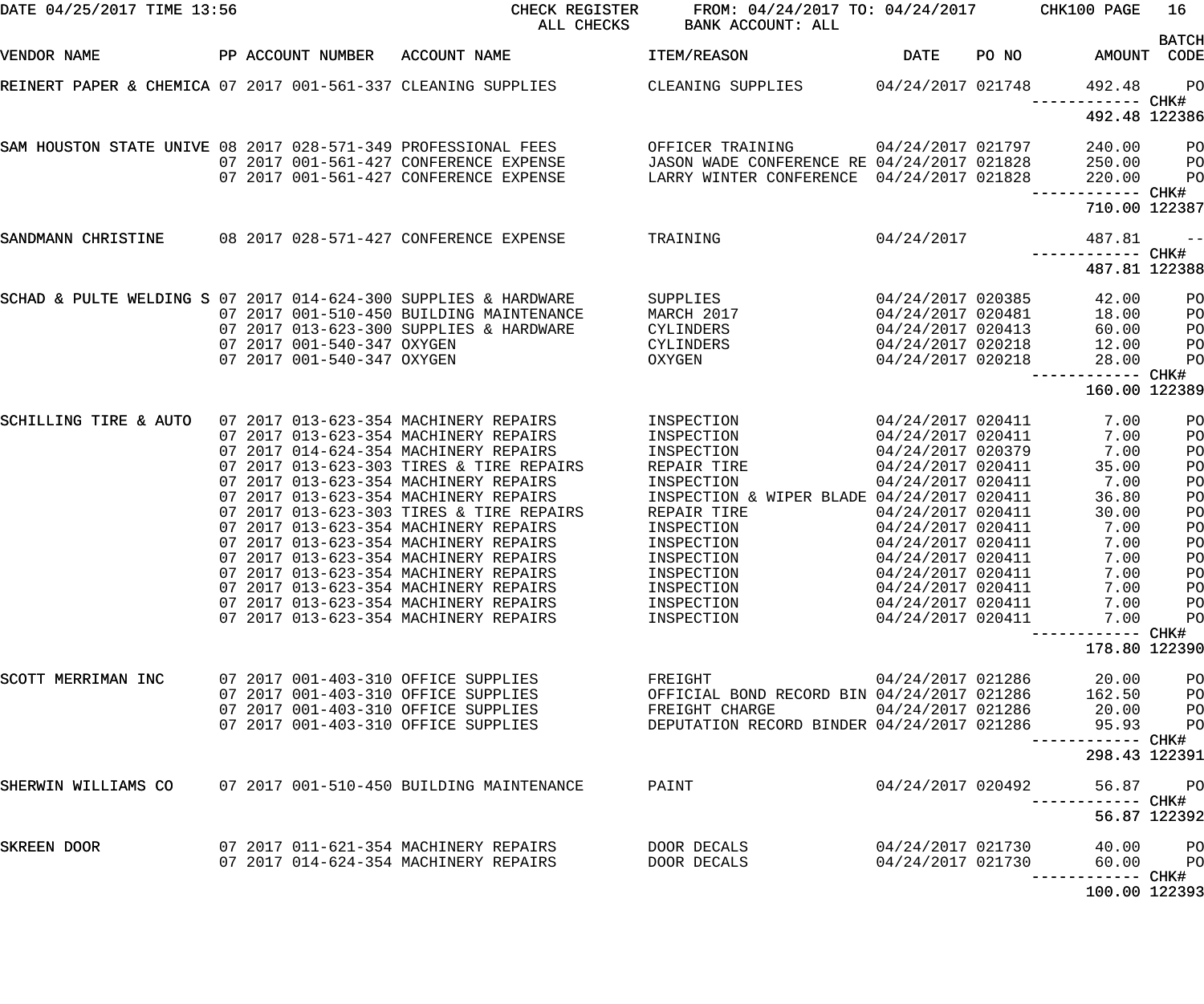| DATE 04/25/2017 TIME 13:56                                      |  |                               | CHECK REGISTER<br>ALL CHECKS                                                                    | FROM: 04/24/2017 TO: 04/24/2017 CHK100 PAGE<br>BANK ACCOUNT: ALL                                            |                   |       |                                | 17                |
|-----------------------------------------------------------------|--|-------------------------------|-------------------------------------------------------------------------------------------------|-------------------------------------------------------------------------------------------------------------|-------------------|-------|--------------------------------|-------------------|
| VENDOR NAME                                                     |  | PP ACCOUNT NUMBER             | ACCOUNT NAME                                                                                    | ITEM/REASON                                                                                                 | <b>DATE</b>       | PO NO | AMOUNT CODE                    | <b>BATCH</b>      |
| SSD SYSTEMS                                                     |  |                               | 07 2017 043-458-306 CONTRACT SERVICES                                                           | MAY 2017                                                                                                    | 04/24/2017 020471 |       | 24.10                          | PO                |
|                                                                 |  |                               |                                                                                                 |                                                                                                             |                   |       |                                | 24.10 122394      |
| STRAND STEPHANIE                                                |  |                               | 07 2017 001-407-466 SAFE ROOM GRANT EXPENSE SAFE ROOM GRANT REIMBURS 04/24/2017 021552 1,381.25 |                                                                                                             |                   |       |                                | <b>PO</b>         |
|                                                                 |  |                               |                                                                                                 |                                                                                                             |                   |       | 1,381.25 122395                |                   |
| STRYKER SALES CORPORATI 07 2017 001-540-354 VEHICLE MAINTENANCE |  |                               |                                                                                                 | FREIGHT                                                                                                     | 04/24/2017 021739 |       | 14.70                          | PO                |
|                                                                 |  |                               | 07 2017 001-540-354 VEHICLE MAINTENANCE                                                         | ROUND HEAD KNOB ASSY                                                                                        | 04/24/2017 021739 |       | 63.92                          | PO                |
|                                                                 |  |                               | 07 2017 001-540-354 VEHICLE MAINTENANCE                                                         | NUT NYLOCK                                                                                                  | 04/24/2017 021739 |       | 31.84                          | PO                |
|                                                                 |  |                               | 07 2017 001-540-354 VEHICLE MAINTENANCE                                                         | HEX SHCS 5/16-28UNC                                                                                         | 04/24/2017 021739 |       | 17.12                          | PO                |
|                                                                 |  |                               | 07 2017 001-540-354 VEHICLE MAINTENANCE                                                         | RAIL CLAMP                                                                                                  | 04/24/2017 021739 |       | 132.36                         | PO                |
|                                                                 |  |                               | 07 2017 001-540-354 VEHICLE MAINTENANCE                                                         | RAIL SUPPORT BRACKET ASS 04/24/2017 021739                                                                  |                   |       | 481.48                         | PO                |
|                                                                 |  |                               | 07 2017 001-540-354 VEHICLE MAINTENANCE                                                         | RAIL ASSEMBLY                                                                                               | 04/24/2017 021739 |       | 916.08<br>------------ CHK#    | PO                |
|                                                                 |  |                               |                                                                                                 |                                                                                                             |                   |       | 1,657.50 122396                |                   |
| SUDDENLINK                                                      |  | 07 2017 001-540-420 TELEPHONE |                                                                                                 | EMS CABLE                                                                                                   | 04/24/2017        |       | 178.38                         | $ -$              |
|                                                                 |  |                               |                                                                                                 |                                                                                                             |                   |       | 178.38 122397                  |                   |
| BILL ATTY<br>SULLIVANT                                          |  |                               | 07 2017 001-409-400 COURT APPOINTED ATTORNEYS                                                   | ST VS EARL KELLER                                                                                           | 04/24/2017        |       | 430.00                         | $-\:\:-$          |
|                                                                 |  |                               | 07 2017 001-409-400 COURT APPOINTED ATTORNEYS                                                   | ST VS LLOYD D THRIFT                                                                                        | 04/24/2017        |       | 420.00                         | $- -$             |
|                                                                 |  |                               | 07 2017 001-409-400 COURT APPOINTED ATTORNEYS                                                   | ST VS MARCIA L SHOPE                                                                                        | 04/24/2017        |       | 560.00                         | $-$               |
|                                                                 |  |                               | 07 2017 001-409-400 COURT APPOINTED ATTORNEYS                                                   | ST VS CRYSTAL R BROCK                                                                                       | 04/24/2017        |       | 480.00                         | $\qquad \qquad -$ |
|                                                                 |  |                               | 07 2017 001-409-400 COURT APPOINTED ATTORNEYS                                                   | ST VS CHARLOTTE PERSON                                                                                      | 04/24/2017        |       | 400.00                         | $\qquad \qquad -$ |
|                                                                 |  |                               | 07 2017 001-409-400 COURT APPOINTED ATTORNEYS                                                   | ST VS CHARLOTTE PERSON                                                                                      | 04/24/2017        |       | 300.00                         | $ -$              |
|                                                                 |  |                               |                                                                                                 |                                                                                                             |                   |       | 2,590.00 122398                |                   |
| TATUM LEE                                                       |  |                               | 07 2017 001-409-400 COURT APPOINTED ATTORNEYS ST VS JOSHUA MCCALL                               |                                                                                                             | 04/24/2017        |       |                                |                   |
|                                                                 |  |                               | 07 2017 001-409-414 JUVENILE CT APPOINTED ATT ITMO W V 04/24/2017                               |                                                                                                             |                   |       | 465.00<br>150.00               | $- -$             |
|                                                                 |  |                               | 07 2017 001-409-400 COURT APPOINTED ATTORNEYS ITIO CG, CPG, ECF, & BF 04/24/2017                |                                                                                                             |                   |       |                                | $\sim$ $\sim$ $-$ |
|                                                                 |  |                               |                                                                                                 |                                                                                                             |                   |       | $2,115.00$ ----------- CHK#    |                   |
|                                                                 |  |                               |                                                                                                 |                                                                                                             |                   |       | 2,730.00 122399                |                   |
|                                                                 |  |                               | TEXAS ASSN OF COUNTIES 07 2017 014-624-427 CONFERENCE EXPENSE                                   | 2017 LEGISLATIVE CONFERE 04/24/2017 021750                                                                  |                   |       | 230.00                         | <b>PO</b>         |
|                                                                 |  |                               | 07 2017 011-621-427 CONFERENCE EXPENSE                                                          | ANNUAL CONFERENCE GARY H 04/24/2017 021729                                                                  |                   |       | 225.00                         | <b>PO</b>         |
|                                                                 |  |                               |                                                                                                 |                                                                                                             |                   |       |                                |                   |
|                                                                 |  |                               |                                                                                                 |                                                                                                             |                   |       | 455.00 122400                  |                   |
|                                                                 |  |                               | TEXAS ASSOCIATION OF CO 07 2017 001-450-427 CONFERENCE EXPENSE                                  | REG FEE 2017 SUMMER 04/24/2017 021725                                                                       |                   |       | 200.00 PO                      |                   |
|                                                                 |  |                               | 07 2017 014-624-427 CONFERENCE EXPENSE                                                          | 95TH ANNUEL COUNTY JUDGE 04/24/2017 021813 225.00 PO<br>95TH ANNEL COUNTY JUDGE 04/24/2017 021812 225.00 PO |                   |       |                                |                   |
|                                                                 |  |                               | 07 2017 013-623-427 CONFERENCE EXPENSE                                                          | 95TH ANNEUAL COUNTY JUDG 04/24/2017 021812                                                                  |                   |       | 225.00                         | P <sub>O</sub>    |
|                                                                 |  |                               |                                                                                                 |                                                                                                             |                   |       | -------- CHK#<br>650.00 122401 |                   |
| TEXAS COMMISSION ON LAW 07 2017 001-581-499 MISCELLANEOUS       |  |                               |                                                                                                 | CERTIFICATE                                                                                                 | 04/24/2017 021778 |       | 35.00                          | <b>PO</b>         |
|                                                                 |  |                               |                                                                                                 |                                                                                                             |                   |       | 35.00 122402                   |                   |
| TEXAS COMPTROLLER OF PU 07 2017 001-495-481 ASSN DUES           |  |                               |                                                                                                 | FY 17 DUES COOKE COUNTY 04/24/2017 021811                                                                   |                   |       | 100.00                         | PO                |
|                                                                 |  |                               |                                                                                                 |                                                                                                             |                   |       |                                |                   |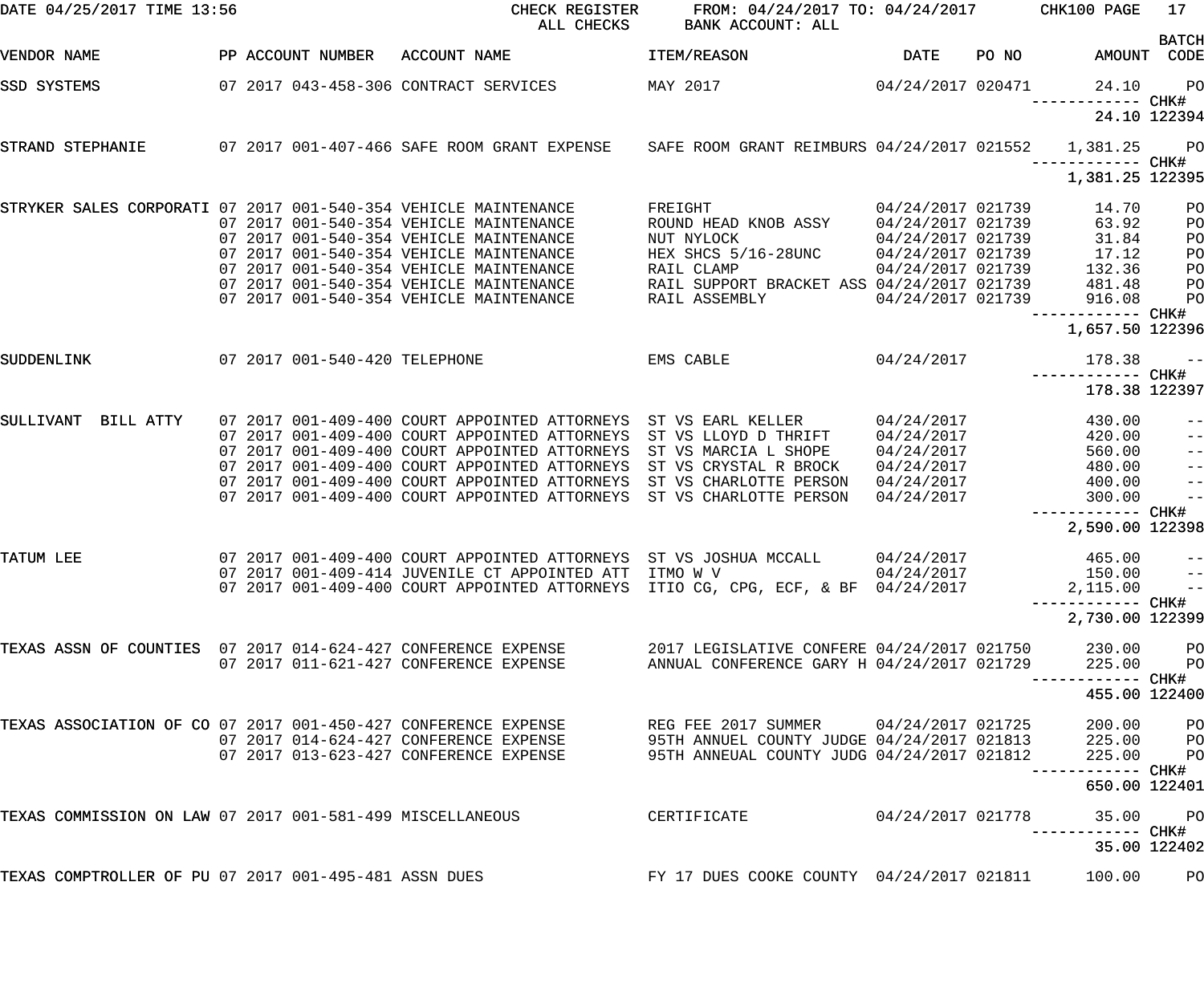| DATE 04/25/2017 TIME 13:56                                    |                                                          | CHECK REGISTER<br>ALL CHECKS                                                                                                                          | FROM: 04/24/2017 TO: 04/24/2017<br>BANK ACCOUNT: ALL |                                        |       | CHK100 PAGE                                               | 18<br><b>BATCH</b>               |
|---------------------------------------------------------------|----------------------------------------------------------|-------------------------------------------------------------------------------------------------------------------------------------------------------|------------------------------------------------------|----------------------------------------|-------|-----------------------------------------------------------|----------------------------------|
| VENDOR NAME                                                   | PP ACCOUNT NUMBER                                        | ACCOUNT NAME                                                                                                                                          | ITEM/REASON                                          | DATE                                   | PO NO |                                                           | AMOUNT CODE                      |
|                                                               |                                                          |                                                                                                                                                       |                                                      |                                        |       | ------------ CHK#<br>100.00 122403                        |                                  |
| TEXAS DEPT OF HEALTH-BV 07 2017 001-340-700 DISTRICT CLERK    | 07 2017 001-340-700 DISTRICT CLERK                       |                                                                                                                                                       | ITIO HGK<br>ITIO KPD                                 | 04/24/2017<br>04/24/2017               |       | 15.00<br>15.00                                            | $-\, -$<br>$-$                   |
|                                                               |                                                          |                                                                                                                                                       |                                                      |                                        |       |                                                           | 30.00 122404                     |
| TEXAS DEPT OF PUBLIC SA 07 2017 001-427-499 MISCELLANEOUS     |                                                          |                                                                                                                                                       | CRIMINAL SEARCH                                      | 04/24/2017 020508                      |       | 2.00<br>------------ CHK#                                 | $P$ O                            |
|                                                               |                                                          |                                                                                                                                                       |                                                      |                                        |       |                                                           | 2.00 122405                      |
|                                                               |                                                          | TEXAS DEPT OF PUBLIC SA 07 2017 001-498-490 PRE-EMPLOYMENT PHYSICALS                                                                                  | BACKGROUND CHECK                                     | 04/24/2017 020902                      |       | 1.00<br>----------- CHK#                                  | $P$ O<br>1.00 122406             |
|                                                               |                                                          | TEXAS DEPT OF STATE HEA 07 2017 001-208-000 DUE TO OTHER GOVERNMENTS VITAL STATISTICS MARCH                                                           |                                                      | 04/24/2017                             |       | 177.61                                                    | $ -$                             |
|                                                               |                                                          |                                                                                                                                                       |                                                      |                                        |       | ------------ CHK#<br>177.61 122407                        |                                  |
| TEXAS FACILITIES COMMIS 07 2017 011-621-354 MACHINERY REPAIRS |                                                          | 07 2017 011-621-570 MACHINERY & EQUIPMENT                                                                                                             | SEAT<br>TRUCK TRACTOR                                | 04/24/2017 020113                      |       | 04/24/2017 020113 150.00<br>7,000.00<br>------------ CHK# | P <sub>O</sub><br>P <sub>O</sub> |
|                                                               |                                                          |                                                                                                                                                       |                                                      |                                        |       | 7,150.00 122408                                           |                                  |
|                                                               |                                                          | TEXAS PARKS & WILDLIFE 07 2017 001-208-100 DUE TO TEXAS PARKS & WILDL CODY THORNHILL<br>07 2017 001-208-100 DUE TO TEXAS PARKS & WILDL JORDAN CRACKEL |                                                      | 04/24/2017<br>04/24/2017               |       | 42.50<br>42.50                                            | $ -$<br>$-\, -$                  |
|                                                               |                                                          | 07 2017 001-208-100 DUE TO TEXAS PARKS & WILDL LLOYD HANSARD                                                                                          |                                                      | 04/24/2017                             |       | 21.25<br>------------ CHK#<br>106.25 122409               | $-$                              |
|                                                               |                                                          | TEXAS PARKS & WILDLIFE 07 2017 001-208-100 DUE TO TEXAS PARKS & WILDL CODY SNIDER                                                                     |                                                      | 04/24/2017                             |       | 85.00                                                     | $\qquad \qquad -$                |
|                                                               |                                                          | 07 2017 001-208-100 DUE TO TEXAS PARKS & WILDL JESSICA L BRYANT                                                                                       |                                                      | 04/24/2017                             |       | 106.25<br>----------- CHK#<br>191.25 122410               | $\sim$ $ -$                      |
| TEXAS STAR EMBROIDERY 07 2017 001-540-392 UNIFORMS            |                                                          |                                                                                                                                                       | UNIFORMS                                             | 04/24/2017 020208                      |       | 48.00                                                     | P <sub>O</sub>                   |
|                                                               | 07 2017 001-540-392 UNIFORMS                             |                                                                                                                                                       | UNIFORMS                                             | 04/24/2017 020208                      |       | 158.00                                                    | P <sub>O</sub>                   |
|                                                               |                                                          |                                                                                                                                                       |                                                      |                                        |       | 206.00 122411                                             |                                  |
| TEXOMA COUNCIL OF GOVER 07 2017 001-409-306 CONTRACT SERVICES |                                                          |                                                                                                                                                       | APRIL 2017                                           | 04/24/2017 020674                      |       | 2,333.34                                                  | $P$ O                            |
|                                                               |                                                          |                                                                                                                                                       |                                                      |                                        |       | 2,333.34 122412                                           |                                  |
| TG WHITTON CO INC                                             |                                                          | 07 2017 012-622-354 MACHINERY REPAIRS                                                                                                                 | PARTS                                                | 04/24/2017 020245                      |       | 850.00                                                    | P <sub>O</sub>                   |
|                                                               |                                                          |                                                                                                                                                       |                                                      |                                        |       | 850.00 122413                                             |                                  |
| THOMPSON J R INC                                              | 07 2017 011-621-302 GRAVEL<br>07 2017 011-621-302 GRAVEL |                                                                                                                                                       | $1\;1/2$ " CRUSHER<br>1 1/2" CRUSHER                 | 04/24/2017 020215<br>04/24/2017 020215 |       | 1,105.98<br>2,101.20                                      | PO<br>PO                         |
|                                                               | 07 2017 011-621-302 GRAVEL<br>07 2017 011-621-302 GRAVEL |                                                                                                                                                       | $1\ 1/2$ " CRUSHER<br>$1\ 1/2$ " CRUSHER             | 04/24/2017 020215<br>04/24/2017 020215 |       | 3,322.56<br>2,803.44                                      | PO<br>PO                         |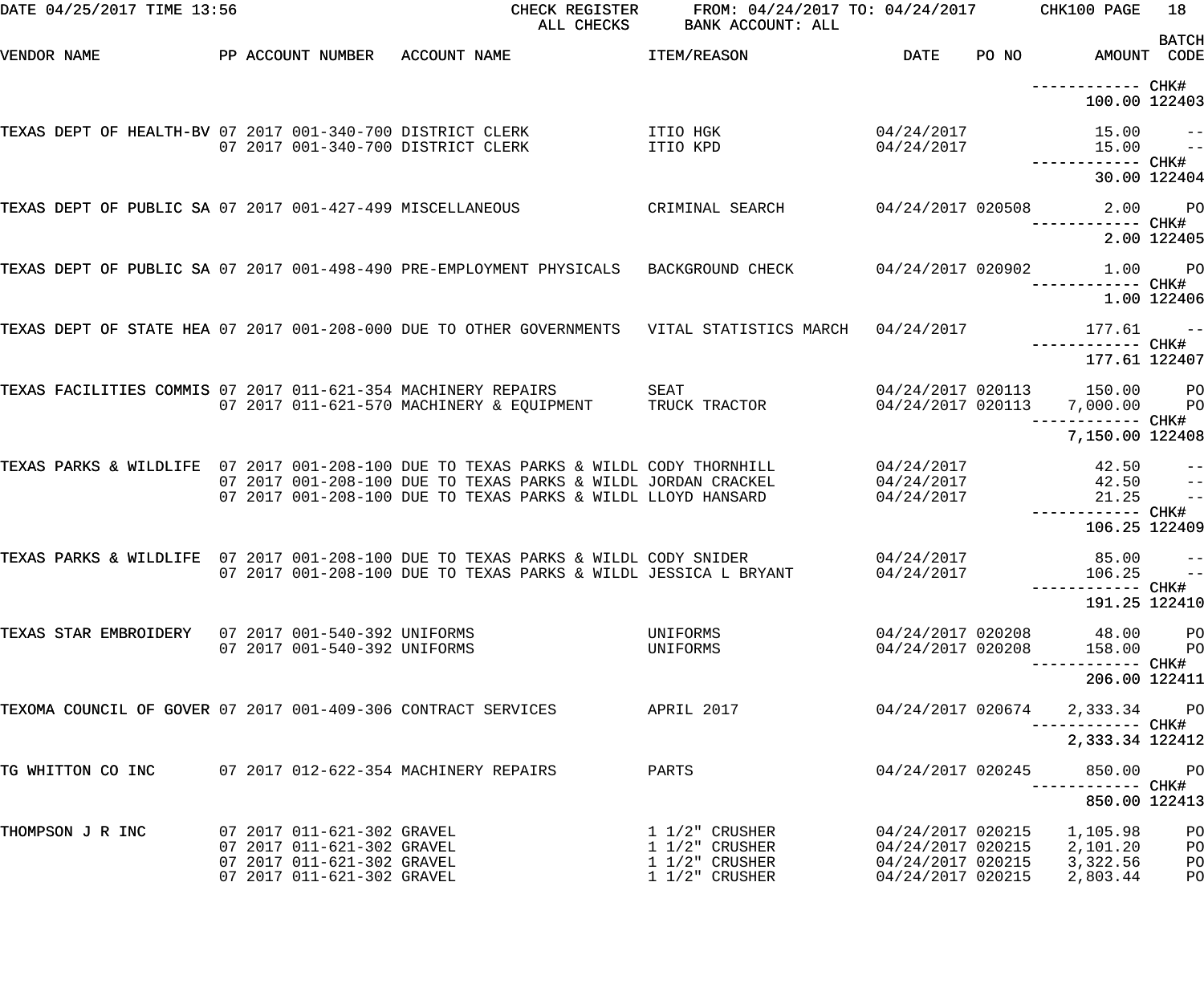| DATE 04/25/2017 TIME 13:56                                   |  |                                                                | CHECK REGISTER<br>ALL CHECKS                                                                               | FROM: 04/24/2017 TO: 04/24/2017 CHK100 PAGE<br>BANK ACCOUNT: ALL                        |                                        |       |                             | 19                          |
|--------------------------------------------------------------|--|----------------------------------------------------------------|------------------------------------------------------------------------------------------------------------|-----------------------------------------------------------------------------------------|----------------------------------------|-------|-----------------------------|-----------------------------|
|                                                              |  |                                                                |                                                                                                            |                                                                                         |                                        |       |                             | <b>BATCH</b>                |
| VENDOR NAME                                                  |  | PP ACCOUNT NUMBER                                              | ACCOUNT NAME                                                                                               | ITEM/REASON                                                                             | <b>DATE</b>                            | PO NO | AMOUNT CODE                 |                             |
|                                                              |  | 07 2017 011-621-302 GRAVEL                                     |                                                                                                            | 1 1/2" CRUSHER                                                                          |                                        |       | 04/24/2017 020215 2,350.02  | P <sub>O</sub>              |
|                                                              |  | 07 2017 011-621-302 GRAVEL                                     |                                                                                                            | $1\;1/2"$ CRUSHER                                                                       | 04/24/2017 020215                      |       | 3,070.62                    | P <sub>O</sub>              |
|                                                              |  |                                                                |                                                                                                            |                                                                                         |                                        |       | —————————— CHK#             |                             |
|                                                              |  |                                                                |                                                                                                            |                                                                                         |                                        |       | 14,753.82 122414            |                             |
| THOMSON WEST                                                 |  |                                                                | 07 2017 040-651-390 SUBSCRIPTIONS                                                                          | MARCH 2017                                                                              | 04/24/2017 020358                      |       | 417.74                      | PO                          |
|                                                              |  |                                                                | 07 2017 001-426-390 SUBSCRIPTIONS                                                                          | MARCH 2017                                                                              | 04/24/2017 020464                      |       | 106.00                      | PO                          |
|                                                              |  |                                                                | 07 2017 001-560-390 SUBSCRIPTIONS                                                                          | FEB 2017                                                                                | 04/24/2017 020311                      |       | 262.48                      | PO                          |
|                                                              |  |                                                                | 07 2017 001-435-390 SUBSCRIPTION                                                                           | MARCH 2017                                                                              | 04/24/2017 020465                      |       | 168.00                      | PO                          |
|                                                              |  | 07 2017 040-651-590 LAW BOOKS                                  |                                                                                                            | TEXAS RULES OF COURT 04/24/2017 021703                                                  |                                        |       | 62.00                       | PO                          |
|                                                              |  | 07 2017 001-435-590 LAW BOOKS                                  |                                                                                                            | TX CR S/F/L/LK V1-2 & 3- 04/24/2017 021814                                              |                                        |       | 290.00                      | PO                          |
|                                                              |  | 07 2017 001-435-590 LAW BOOKS<br>07 2017 001-450-590 LAW BOOKS |                                                                                                            | TX PR V7-8 CRIM FMS 11TH 04/24/2017 021814<br>TX RULES OF COURT STATE 04/24/2017 021826 |                                        |       | 195.00                      | PO                          |
|                                                              |  |                                                                |                                                                                                            |                                                                                         |                                        |       | 248.00<br>------------ CHK# | PO                          |
|                                                              |  |                                                                |                                                                                                            |                                                                                         |                                        |       | 1,749.22 122415             |                             |
|                                                              |  |                                                                |                                                                                                            |                                                                                         |                                        |       |                             |                             |
| TIPTON JEREMY                                                |  |                                                                | 08 2017 028-571-390 SUBSCRIPTIONS                                                                          | <b>APRIL 2017</b>                                                                       | 04/24/2017 019838                      |       | 175.00                      | <b>PO</b>                   |
|                                                              |  |                                                                |                                                                                                            |                                                                                         |                                        |       | ------------ CHK#           |                             |
|                                                              |  |                                                                |                                                                                                            |                                                                                         |                                        |       | 175.00 122416               |                             |
| TONY'S SEED & FEED INC 07 2017 014-624-354 MACHINERY REPAIRS |  |                                                                |                                                                                                            | SCALE USE                                                                               | 04/24/2017 020374                      |       | 5.00                        | <b>PO</b>                   |
|                                                              |  |                                                                |                                                                                                            |                                                                                         |                                        |       |                             |                             |
|                                                              |  |                                                                |                                                                                                            |                                                                                         |                                        |       |                             | 5.00 122417                 |
|                                                              |  |                                                                |                                                                                                            |                                                                                         |                                        |       |                             |                             |
| TRACTOR SUPPLY PLAN                                          |  |                                                                | 07 2017 011-621-300 SUPPLIES & HARDWARE<br>07 2017 012-622-354 MACHINERY REPAIRS                           | SPRAY<br>CREDIT                                                                         | 04/24/2017 020205<br>04/24/2017        |       | 72.98<br>$37.98 -$          | P <sub>O</sub><br>$- -$     |
|                                                              |  |                                                                | 07 2017 012-622-300 SUPPLIES & HARDWARE                                                                    | SAW CHAIN                                                                               | 04/24/2017 020244                      |       | 37.98                       | PO                          |
|                                                              |  |                                                                |                                                                                                            |                                                                                         |                                        |       | ------ CHK#                 |                             |
|                                                              |  |                                                                |                                                                                                            |                                                                                         |                                        |       |                             | 72.98 122418                |
|                                                              |  |                                                                |                                                                                                            |                                                                                         |                                        |       |                             |                             |
| TWINER LISA                                                  |  |                                                                | 07 2017 001-207-100 DUE TO OTHERS                                                                          | REFUND                                                                                  | 04/24/2017                             |       | 342.00                      | $ -$                        |
|                                                              |  |                                                                |                                                                                                            |                                                                                         |                                        |       | 342.00 122419               |                             |
|                                                              |  |                                                                |                                                                                                            |                                                                                         |                                        |       |                             |                             |
|                                                              |  |                                                                | TX DEPT LICENSING & REG 07 2017 001-510-451 ELEVATOR MAINTENANCE COOKE COUNTY COURTHOUSE 04/24/2017 021820 |                                                                                         |                                        |       |                             | 20.00 PO                    |
|                                                              |  |                                                                |                                                                                                            |                                                                                         |                                        |       | -----------         CHK#    |                             |
|                                                              |  |                                                                |                                                                                                            |                                                                                         |                                        |       |                             | 20.00 122420                |
| TXFACT LLC                                                   |  |                                                                | 07  2017  037-560-427  TRAINING - SHERIFF  TRAINING FOR CRUMLEY                                            |                                                                                         | 04/24/2017 021771                      |       | 350.00 PO                   |                             |
|                                                              |  |                                                                |                                                                                                            |                                                                                         |                                        |       |                             |                             |
|                                                              |  |                                                                |                                                                                                            |                                                                                         |                                        |       | 350.00 122421               |                             |
|                                                              |  |                                                                |                                                                                                            |                                                                                         |                                        |       |                             |                             |
|                                                              |  |                                                                | UNIFIRST HOLDINGS INC 07 2017 011-621-392 UNIFORMS - EMPLOYEES & PRI UNIFORMS                              |                                                                                         | 04/24/2017 020222                      |       | 58.40                       | $P$ O                       |
|                                                              |  |                                                                | 07 2017 012-622-392 UNIFORMS - EMPLOYEES & PRI UNIFORMS                                                    |                                                                                         | 04/24/2017 020239                      |       | 61.30 PO                    |                             |
|                                                              |  |                                                                | 07 2017 011-621-392 UNIFORMS - EMPLOYEES & PRI UNIFORMS                                                    |                                                                                         | 04/24/2017 020222                      |       | 58.40                       | P <sub>O</sub>              |
|                                                              |  |                                                                |                                                                                                            |                                                                                         |                                        |       | 178.10 122422               |                             |
|                                                              |  |                                                                |                                                                                                            |                                                                                         |                                        |       |                             |                             |
| VERIZON WIRELESS                                             |  |                                                                |                                                                                                            | EMS DATA                                                                                |                                        |       | 265.93                      | $-$                         |
|                                                              |  |                                                                | 07  2017  001-540-420 TELEPHONE<br>07  2017  001-540-420 TELEPHONE<br>07  2017  038-455-499  MISCELLANEOUS | EMS DATA CARDS                                                                          | 04/24/2017<br>04/24/2017<br>04/24/2017 |       | 37.99                       | $ -$                        |
|                                                              |  |                                                                |                                                                                                            | JP1 DATA CARDS                                                                          | 04/24/2017                             |       | 75.98                       | $\rightarrow$ $\rightarrow$ |
|                                                              |  | 07 2017 001-560-420 TELEPHONE                                  |                                                                                                            | DATA CARDS SO                                                                           | 04/24/2017                             |       | 1,101.87                    | $-$                         |
|                                                              |  |                                                                |                                                                                                            |                                                                                         |                                        |       |                             |                             |
|                                                              |  |                                                                |                                                                                                            |                                                                                         |                                        |       | 1,481.77 122423             |                             |